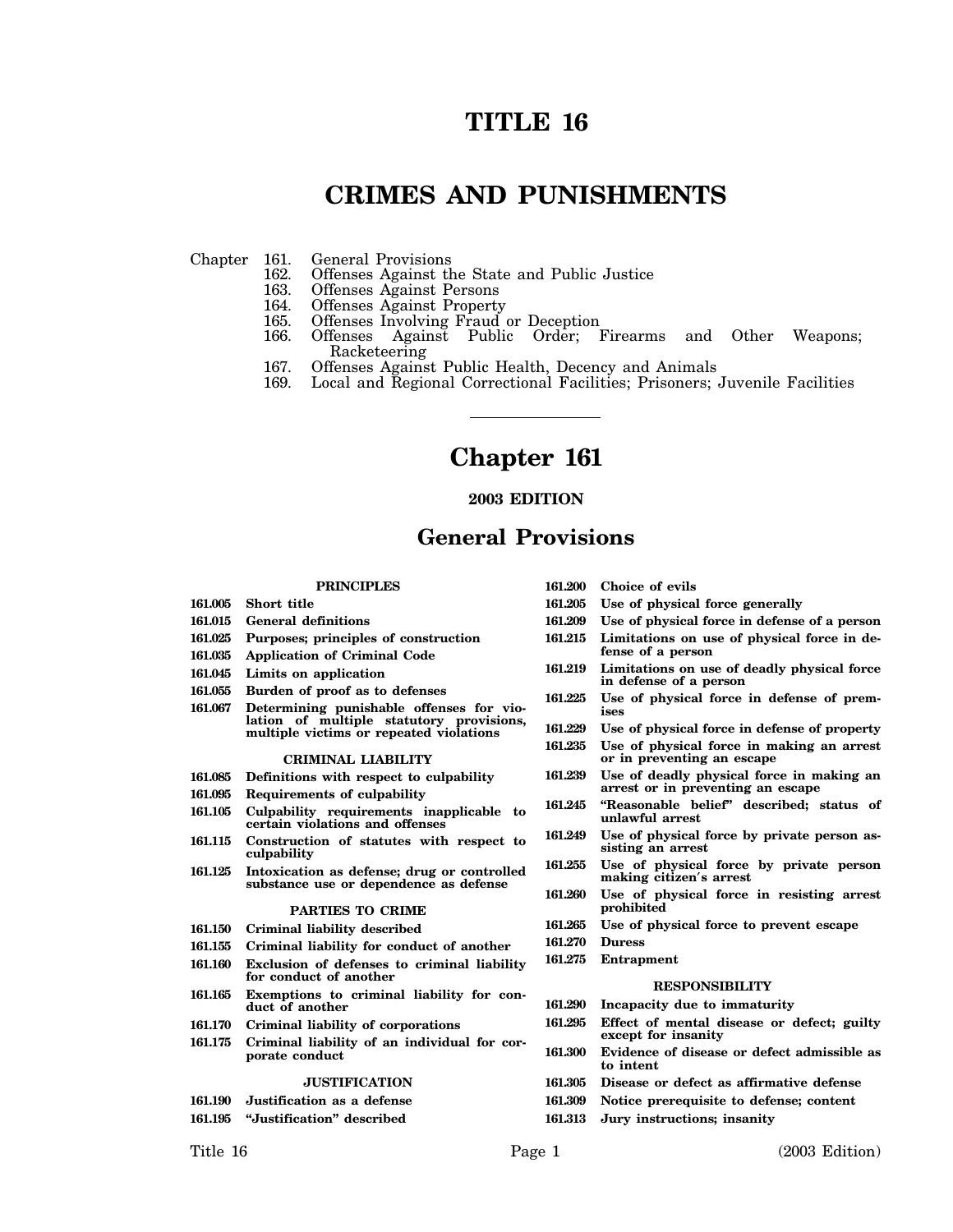- **161.315 Right of state to obtain mental examination of defendant; limitations**
- **161.319 Form of verdict on guilty except for insanity**
- **161.325 Entry of judgment of guilty except for insanity; order to include whether victim wants notice of hearings or release of defendant; blood or buccal testing upon judgment**
- **161.326 Commission of crime by person under board jurisdiction; notice to victim**
- **161.327 Order giving jurisdiction to Psychiatric Security Review Board; court to commit or conditionally release defendant; notice to board; appeal**
- **161.328 Initiation of civil commitment proceedings**
- **161.329 Order of discharge**
- **161.332 "Conditional release" defined**
- **161.336 Conditional release by Psychiatric Security Review Board; supervision by board; termination or modification of conditional release; hearing**
- **161.341 Order of commitment; application for discharge or conditional release; release plan**
- **161.346 Hearings on discharge, conditional release, commitment or modification; psychiatric reports; notice of hearing**
- **161.351 Discharge of person under jurisdiction of board; periodic review of status**
- **161.360 Mental disease or defect excluding fitness to proceed**
- **161.365 Procedure for determining issue of fitness to proceed**
- **161.370 Determination of fitness; effect of finding of unfitness; proceedings if fitness regained; pretrial objections by defense counsel**
- **161.375 Escape of person placed at Oregon State Hospital; authority of superintendent to order arrest**
- **161.385 Psychiatric Security Review Board; composition, term, qualifications, compensation, appointment, confirmation and meetings; judicial review of orders**
- **161.387 Board to implement policies; rulemaking; meetings not deliberative under public meeting requirements**
- **161.390 Rules for assignment of persons to state mental hospitals; release plan prepared by Department of Human Services**
- **161.395 Subpoena power of board**
- **161.397 Psychiatric Security Review Board Account**
- **161.400 Leave of absence; notice to board**

## **INCHOATE CRIMES**

## **161.405 "Attempt" described**

- **161.425 Impossibility not a defense**
- **161.430 Renunciation as a defense to attempt**
- **161.435 "Solicitation" described**
- **161.440 Renunciation as defense to solicitation**
- **161.450 "Conspiracy" described**
- **161.455 Conspiratorial relationship**
- **161.460 Renunciation as defense to conspiracy**
- **161.465 Duration of conspiracy**
- **161.475 Defenses to solicitation and conspiracy**
- **161.485 Multiple convictions barred in inchoate crimes**

#### **CLASSES OF OFFENSES**

- **161.505 "Offense" described**
- **161.515 "Crime" described**
- **161.525 "Felony" described**
- **161.535 Classification of felonies**
- **161.545 "Misdemeanor" described**
- **161.555 Classification of misdemeanors**
- **161.566 Misdemeanor treated as violation; prosecuting attorney**′**s election**
- **161.568 Misdemeanor treated as violation; court**′**s election**
- **161.570 Felony treated as misdemeanor**
- **161.585 Classification of certain crimes determined by punishment**

#### **DISPOSITION OF OFFENDERS**

- **161.605 Maximum prison terms for felonies**
- **161.610 Enhanced penalty for use of firearm during commission of felony; pleading; minimum penalties; suspension or reduction of penalty**
- **161.615 Prison terms for misdemeanors**
- **161.620 Sentences imposed upon waiver from juvenile court**
- **161.625 Fines for felonies**
- **161.635 Fines for misdemeanors**
- **161.645 Standards for imposing fines**
- **161.655 Fines for corporations**
- **161.665 Costs**
	- **161.675 Time and method of payment of fines, restitution and costs**
	- **161.685 Effect of nonpayment of fines, restitution or costs; report to consumer reporting agency; rules**

#### **AUTHORITY OF SENTENCING COURT**

- **161.705 Reduction of certain felonies to misdemeanors**
- **161.715 Standards for discharge of defendant**
- **161.725 Standards for sentencing of dangerous offenders**
- **161.735 Procedure for determining whether defendant dangerous**
- **161.737 Sentence imposed on dangerous offender as departure from sentencing guidelines**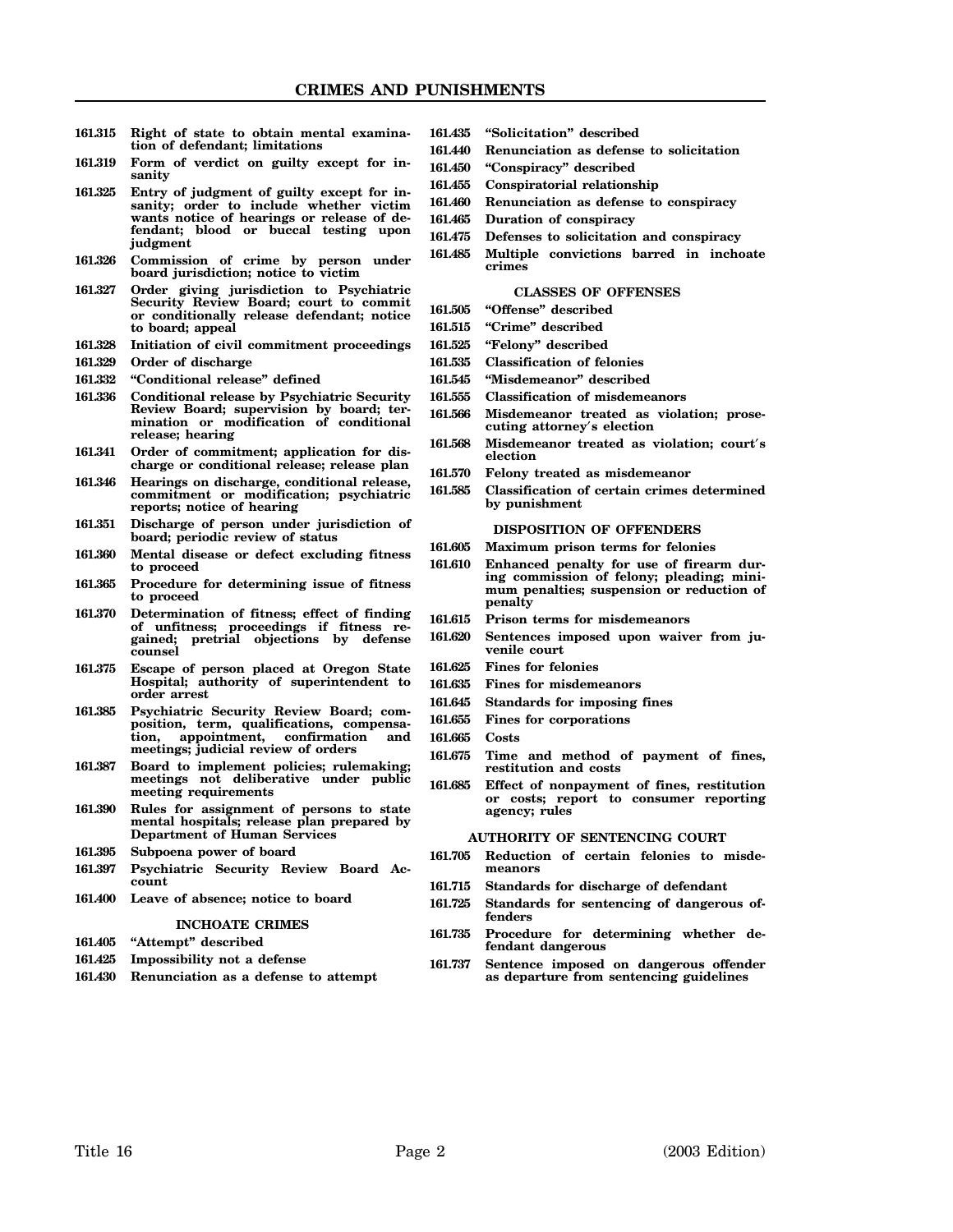## **PRINCIPLES**

**161.005 Short title.** ORS 161.005 to 161.055, 161.085 to 161.125, 161.150 to 161.175, 161.190 to 161.275, 161.290 to 161.370, 161.405 to 161.485, 161.505 to 161.585, 161.605, 161.615 to 161.685, 161.705 to 161.737, 162.005, 162.015 to 162.035, 162.055 to 162.115, 162.135 to 162.205, 162.225 to 162.375, 162.405 to 162.425, 162.465, 163.005, 163.115, 163.125 to 163.145, 163.160 to 163.208, 163.215 to 163.257, 163.275, 163.285, 163.305 to 163.467, 163.505 to 163.575, 163.665 to 163.696, 164.005, 164.015 to 164.135, 164.140, 164.205 to 164.270, 164.305 to 164.377, 164.395 to 164.415, 164.805, 164.877, 165.002 to 165.109, 165.805, 166.005 to 166.095, 166.350, 166.382, 166.384, 166.660, 167.002 to 167.027, 167.060 to 167.100, 167.117, 167.122 to 167.162, 167.203 to 167.252, 167.310 to 167.340 and 167.350, 167.810 and 167.820, shall be known and may be cited as Oregon Criminal Code of 1971. [1971 c.743 §1; 1979 c.476 §1; 1983 c.740 §25; 1983 c.792 §1; 1985 c.366 §2; 1985 c.557 §9; 1985 c.662 §10; 1985 c.755 §1; 1989 c.982 §3; 1989 c.1003 §5; 2003 c.383 §3]

**161.010** [Repealed by 1971 c.743 §432]

**161.015 General definitions.** As used in chapter 743, Oregon Laws 1971, and ORS 166.635, unless the context requires otherwise:

(1) "Dangerous weapon" means any weapon, device, instrument, material or substance which under the circumstances in which it is used, attempted to be used or threatened to be used, is readily capable of causing death or serious physical injury.

(2) "Deadly weapon" means any instrument, article or substance specifically designed for and presently capable of causing death or serious physical injury.

(3) "Deadly physical force" means physical force that under the circumstances in which it is used is readily capable of causing death or serious physical injury.

(4) "Peace officer" means a sheriff, constable, marshal, municipal police officer, member of the Oregon State Police, investigator of the Criminal Justice Division of the Department of Justice or investigator of a district attorney′s office and such other persons as may be designated by law.

(5) "Person" means a human being and, where appropriate, a public or private corporation, an unincorporated association, a partnership, a government or a governmental instrumentality.

(6) "Physical force" includes, but is not limited to, the use of an electrical stun gun, tear gas or mace.

(7) "Physical injury" means impairment of physical condition or substantial pain.

(8) "Serious physical injury" means physical injury which creates a substantial risk of death or which causes serious and protracted disfigurement, protracted impairment of health or protracted loss or impairment of the function of any bodily organ.

(9) "Possess" means to have physical possession or otherwise to exercise dominion or control over property.

(10) "Public place" means a place to which the general public has access and includes, but is not limited to, hallways, lobbies and other parts of apartment houses and hotels not constituting rooms or apartments designed for actual residence, and highways, streets, schools, places of amusement, parks, playgrounds and premises used in connection with public passenger transportation. [1971 c.743 §3; 1973 c.139 §1; 1979 c.656 §3; 1991 c.67 §33; 1993 c.625 §4; 1995 c.651 §5]

**Note:** Legislative Counsel has substituted "chapter 743, Oregon Laws 1971," for the words "this Act" in sections 2, 3, 4, 5, 6, 7, 19, 20, 21 and 36, chapter 743, Oregon Laws 1971, compiled as 161.015, 161.025, 161.035, 161.045, 161.055, 161.085, 161.195, 161.200, 161.205 and 161.295. Specific ORS references have not been substituted, pursuant to 173.160. These sections may be determined by referring to the 1971 Comparative Section Table located in Volume 18 of ORS.

**161.020** [Amended by 1967 c.372 §9; repealed by 1971 c.743 §432]

**161.025 Purposes; principles of construction.** (1) The general purposes of chapter 743, Oregon Laws 1971, are:

(a) To insure the public safety by preventing the commission of offenses through the deterrent influence of the sentences authorized, the correction and rehabilitation of those convicted, and their confinement when required in the interests of public protection.

(b) To forbid and prevent conduct that unjustifiably and inexcusably inflicts or threatens substantial harm to individual or public interests.

(c) To give fair warning of the nature of the conduct declared to constitute an offense and of the sentences authorized upon conviction.

(d) To define the act or omission and the accompanying mental state that constitute each offense and limit the condemnation of conduct as criminal when it is without fault.

(e) To differentiate on reasonable grounds between serious and minor offenses.

(f) To prescribe penalties which are proportionate to the seriousness of offenses and which permit recognition of differences in rehabilitation possibilities among individual offenders.

(g) To safeguard offenders against excessive, disproportionate or arbitrary punishment.

(2) The rule that a penal statute is to be strictly construed shall not apply to chapter 743, Oregon Laws 1971, or any of its pro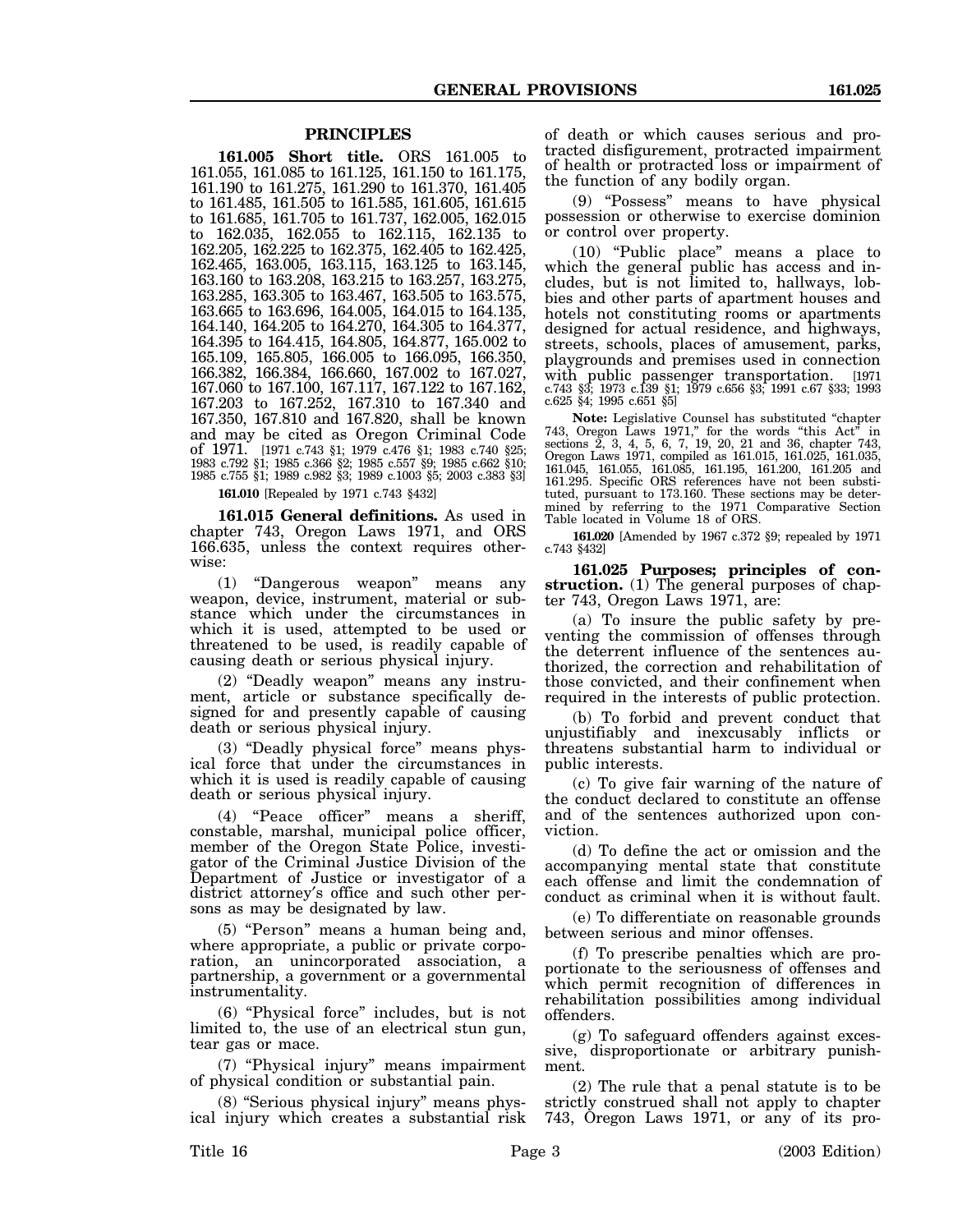visions. Chapter 743, Oregon Laws 1971, shall be construed according to the fair import of its terms, to promote justice and to effect the purposes stated in subsection (1) of this section. [1971 c.743 §2]

**Note:** See note under 161.015.

**161.030** [Amended by 1955 c.660 §20; 1967 c.372 §10; repealed by 1971 c.743 §432]

**161.035 Application of Criminal Code.** (1) Chapter 743, Oregon Laws 1971, shall govern the construction of and punishment for any offense defined in chapter 743, Oregon Laws 1971, and committed after January 1, 1972, as well as the construction and application of any defense to a prosecution for such an offense.

(2) Except as otherwise expressly provided, or unless the context requires otherwise, the provisions of chapter 743, Oregon Laws 1971, shall govern the construction of and punishment for any offense defined outside chapter 743, Oregon Laws 1971, and committed after January 1, 1972, as well as the construction and application of any defense to a prosecution for such an offense.

(3) Chapter 743, Oregon Laws 1971, shall not apply to or govern the construction of and punishment for any offense committed before January 1, 1972, or the construction and application of any defense to a prosecution for such an offense. Such an offense shall be construed and punished according to the law existing at the time of the commission of the offense in the same manner as if chapter 743, Oregon Laws 1971, had not been enacted.

(4) When all or part of a criminal statute is amended or repealed, the criminal statute or part thereof so amended or repealed remains in force for the purpose of authorizing the accusation, prosecution, conviction and punishment of a person who violated the statute or part thereof before the effective date of the amending or repealing Act. [1971 c.743 §5]

**Note:** See note under 161.015.

**161.040** [Repealed by 1971 c.743 §432]

**161.045 Limits on application.** (1) Except as otherwise expressly provided, the procedure governing the accusation, prosecution, conviction and punishment of offenders and offenses is not regulated by chapter 743, Oregon Laws 1971, but by the criminal procedure statutes.

(2) Chapter 743, Oregon Laws 1971, does not affect any power conferred by law upon a court-martial or other military authority or officer to prosecute and punish conduct and offenders violating military codes or laws.

(3) Chapter 743, Oregon Laws 1971, does not bar, suspend or otherwise affect any right or liability to damages, penalty, forfeiture or other remedy authorized by law to be recovered or enforced in a civil action, regardless of whether the conduct involved in the proceeding constitutes an offense defined in chapter 743, Oregon Laws 1971.

(4) No conviction of a person for an offense works a forfeiture of the property of the person, except in cases where a forfeiture is expressly provided by law. [1971 c.743 §6]

**Note:** See note under 161.015.

**161.050** [Repealed by 1971 c.743 §432]

**161.055 Burden of proof as to defenses.** (1) When a "defense," other than an "affirmative defense" as defined in subsection (2) of this section, is raised at a trial, the state has the burden of disproving the defense beyond a reasonable doubt.

(2) When a defense, declared to be an "affirmative defense" by chapter 743, Oregon Laws 1971, is raised at a trial, the defendant has the burden of proving the defense by a preponderance of the evidence.

(3) The state is not required to negate a defense as defined in subsection (1) of this section unless it is raised by the defendant. "Raised by the defendant" means either notice in writing to the state before commencement of trial or affirmative evidence by a defense witness in the defendant′s case in chief. [1971 c.743 §4]

**Note:** See note under 161.015.

**161.060** [Repealed by 1971 c.743 §432]

**161.062** [1985 c.722 §4; 1991 c.386 §8; repealed by 1999 c.136 §1]

**161.067 Determining punishable offenses for violation of multiple statutory provisions, multiple victims or repeated violations.** (1) When the same conduct or criminal episode violates two or more statutory provisions and each provision requires proof of an element that the others do not, there are as many separately punishable offenses as there are separate statutory violations.

(2) When the same conduct or criminal episode, though violating only one statutory provision involves two or more victims, there are as many separately punishable offenses as there are victims. However, two or more persons owning joint interests in real or personal property shall be considered a single victim for purposes of determining the number of separately punishable offenses if the property is the subject of one of the following crimes:

(a) Theft as defined in ORS 164.015.

(b) Unauthorized use of a vehicle as defined in ORS 164.135.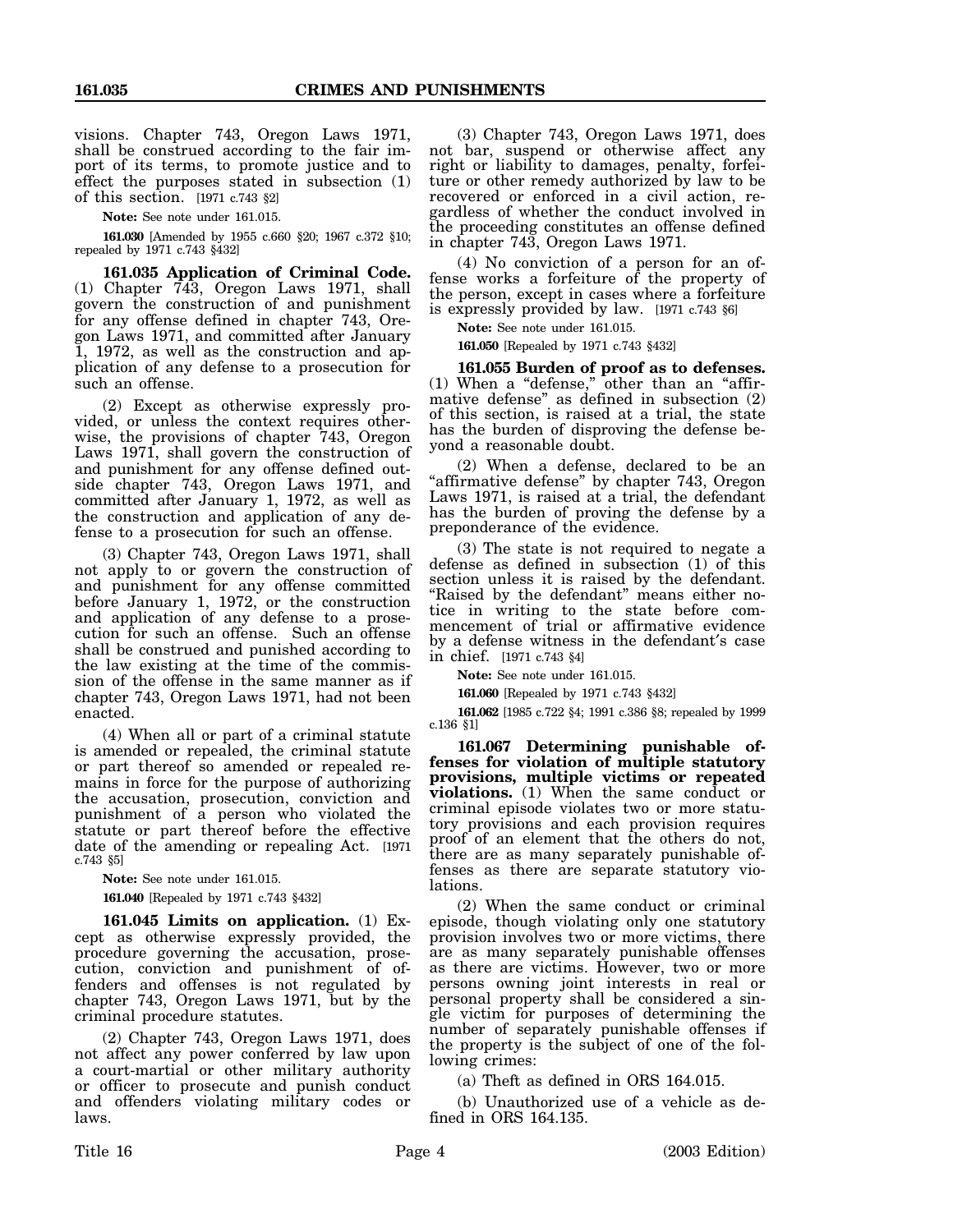(c) Criminal possession of rented or leased personal property as defined in ORS 164.140.

(d) Burglary as defined in ORS 164.215 or 164.225.

(e) Criminal trespass as defined in ORS 164.243, 164.245, 164.255, 164.265 or 164.278.

(f) Arson and related offenses as defined in ORS 164.315, 164.325 or 164.335.

(g) Forgery and related offenses as defined in ORS 165.002 to 165.070.

(3) When the same conduct or criminal episode violates only one statutory provision and involves only one victim, but nevertheless involves repeated violations of the same statutory provision against the same victim, there are as many separately punishable offenses as there are violations, except that each violation, to be separately punishable under this subsection, must be separated from other such violations by a sufficient pause in the defendant′s criminal conduct to afford the defendant an opportunity to renounce the criminal intent. Each method of engaging in deviate sexual intercourse as defined in ORS 163.305, and each method of engaging in unlawful sexual penetration as defined in ORS 163.408 and 163.411 shall constitute separate violations of their respective statutory provisions for purposes of determining the number of statutory violations. [1987 c.2 §13; 1991 c.386 §9; 2003 c.629 §4]

**161.070** [Repealed by 1971 c.743 §432]

**161.075** [1965 c.516 §1; repealed by 1971 c.743 §432] **161.080** [Repealed by 1971 c.743 §432]

#### **CRIMINAL LIABILITY**

**161.085 Definitions with respect to culpability.** As used in chapter 743, Oregon Laws 1971, and ORS 166.635, unless the context requires otherwise:

(1) "Act" means a bodily movement.

(2) "Voluntary act" means a bodily movement performed consciously and includes the conscious possession or control of property.

(3) "Omission" means a failure to perform an act the performance of which is required by law.

(4) "Conduct" means an act or omission and its accompanying mental state.

(5) "To act" means either to perform an act or to omit to perform an act.

(6) "Culpable mental state" means intentionally, knowingly, recklessly or with criminal negligence as these terms are defined in subsections  $(7)$ ,  $(8)$ ,  $(9)$  and  $(10)$  of this section.

(7) "Intentionally" or "with intent," when used with respect to a result or to conduct described by a statute defining an offense, means that a person acts with a conscious objective to cause the result or to engage in the conduct so described.

(8) "Knowingly" or "with knowledge," when used with respect to conduct or to a circumstance described by a statute defining an offense, means that a person acts with an awareness that the conduct of the person is of a nature so described or that a circumstance so described exists.

(9) "Recklessly," when used with respect to a result or to a circumstance described by a statute defining an offense, means that a person is aware of and consciously disregards a substantial and unjustifiable risk that the result will occur or that the circumstance exists. The risk must be of such nature and degree that disregard thereof constitutes a gross deviation from the standard of care that a reasonable person would observe in the situation.

(10) "Criminal negligence" or "criminally negligent," when used with respect to a result or to a circumstance described by a statute defining an offense, means that a person fails to be aware of a substantial and unjustifiable risk that the result will occur or that the circumstance exists. The risk must be of such nature and degree that the failure to be aware of it constitutes a gross deviation from the standard of care that a reasonable person would observe in the situation. [1971 c.743 §7; 1973 c.139 §2]

**Note:** See note under 161.015.

**161.090** [Amended by 1967 c.372 §11; repealed by 1971 c.743 §432]

**161.095 Requirements of culpability.** (1) The minimal requirement for criminal liability is the performance by a person of conduct which includes a voluntary act or the omission to perform an act which the person is capable of performing.

(2) Except as provided in ORS 161.105, a person is not guilty of an offense unless the person acts with a culpable mental state with respect to each material element of the offense that necessarily requires a culpable mental state. [1971 c.743 §8]

**161.100** [Repealed by 1971 c.743 §432]

**161.105 Culpability requirements inapplicable to certain violations and offenses.** (1) Notwithstanding ORS 161.095, a culpable mental state is not required if:

(a) The offense constitutes a violation, unless a culpable mental state is expressly included in the definition of the offense; or

(b) An offense defined by a statute outside the Oregon Criminal Code clearly indicates a legislative intent to dispense with any culpable mental state requirement for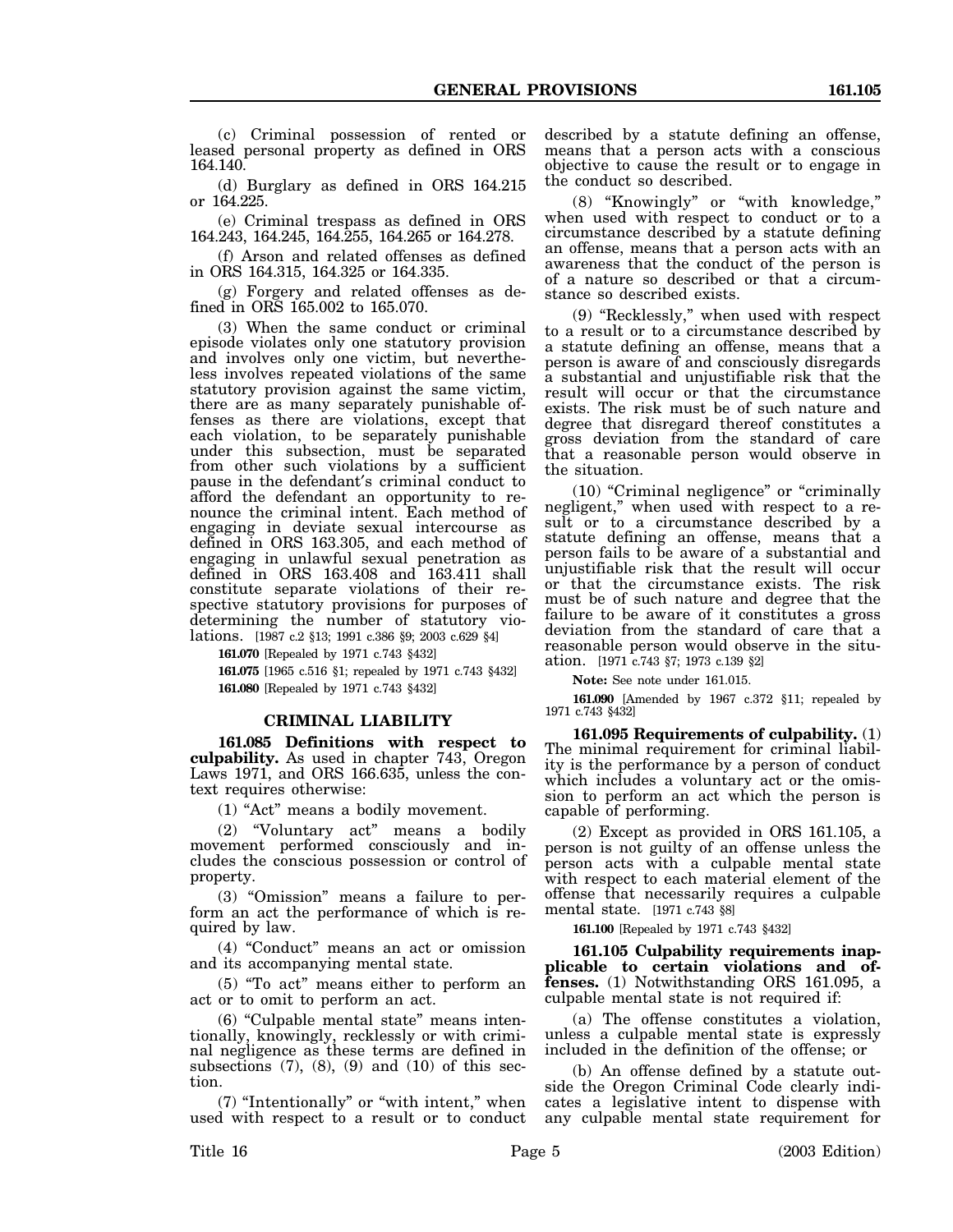the offense or for any material element thereof.

(2) Notwithstanding any other existing law, and unless a statute enacted after January 1, 1972, otherwise provides, an offense defined by a statute outside the Oregon Criminal Code that requires no culpable mental state constitutes a violation.

(3) Although an offense defined by a statute outside the Oregon Criminal Code requires no culpable mental state with respect to one or more of its material elements, the culpable commission of the offense may be alleged and proved, in which case criminal negligence constitutes sufficient culpability, and the classification of the offense and the authorized sentence shall be determined by ORS 161.505 to 161.605 and 161.615 to 161.655. [1971 c.743 §9]

**161.110** [Repealed by 1971 c.743 §432]

**161.115 Construction of statutes with respect to culpability.** (1) If a statute defining an offense prescribes a culpable mental state but does not specify the element to which it applies, the prescribed culpable mental state applies to each material element of the offense that necessarily requires a culpable mental state.

(2) Except as provided in ORS 161.105, if a statute defining an offense does not prescribe a culpable mental state, culpability is nonetheless required and is established only if a person acts intentionally, knowingly, recklessly or with criminal negligence.

(3) If the definition of an offense prescribes criminal negligence as the culpable mental state, it is also established if a person acts intentionally, knowingly or recklessly. When recklessness suffices to establish a culpable mental state, it is also established if a person acts intentionally or knowingly. When acting knowingly suffices to establish a culpable mental state, it is also established if a person acts intentionally.

(4) Knowledge that conduct constitutes an offense, or knowledge of the existence, meaning or application of the statute defining an offense, is not an element of an offense unless the statute clearly so provides. [1971 c.743 §10]

**161.120** [Repealed by 1971 c.743 §432]

**161.125 Intoxication as defense; drug or controlled substance use or dependence as defense.** (1) The use of drugs or controlled substances, dependence on drugs or controlled substances or voluntary intoxication shall not, as such, constitute a defense to a criminal charge, but in any prosecution for an offense, evidence that the defendant used drugs or controlled substances, or was dependent on drugs or controlled substances, or was intoxicated may

be offered by the defendant whenever it is relevant to negative an element of the crime charged.

(2) When recklessness establishes an element of the offense, if the defendant, due to the use of drugs or controlled substances, dependence on drugs or controlled substances or voluntary intoxication, is unaware of a risk of which the defendant would have been aware had the defendant been not intoxicated, not using drugs or controlled substances, or not dependent on drugs or controlled substances, such unawareness is immaterial. [1971 c.743 §11; 1973 c.697 §13; 1979 c.744 §6]

## **PARTIES TO CRIME**

**161.150 Criminal liability described.** A person is guilty of a crime if it is committed by the person′s own conduct or by the conduct of another for which the person is criminally liable, or both. [1971 c.743 §12]

**161.155 Criminal liability for conduct of another.** A person is criminally liable for the conduct of another person constituting a crime if:

(1) The person is made criminally liable by the statute defining the crime; or

(2) With the intent to promote or facilitate the commission of the crime the person:

(a) Solicits or commands such other person to commit the crime; or

(b) Aids or abets or agrees or attempts to aid or abet such other person in planning or committing the crime; or

(c) Having a legal duty to prevent the commission of the crime, fails to make an effort the person is legally required to make.  $[1971 \c.743 \S\overline{1}3]$ 

**161.160 Exclusion of defenses to criminal liability for conduct of another.** In any prosecution for a crime in which criminal liability is based upon the conduct of another person pursuant to ORS 161.155, it is no defense that:

(1) Such other person has not been prosecuted for or convicted of any crime based upon the conduct in question or has been convicted of a different crime or degree of crime; or

(2) The crime, as defined, can be committed only by a particular class or classes of persons to which the defendant does not belong, and the defendant is for that reason legally incapable of committing the crime in an individual capacity. [1971 c.743 §14]

**161.165 Exemptions to criminal liability for conduct of another.** Except as otherwise provided by the statute defining the crime, a person is not criminally liable for conduct of another constituting a crime if: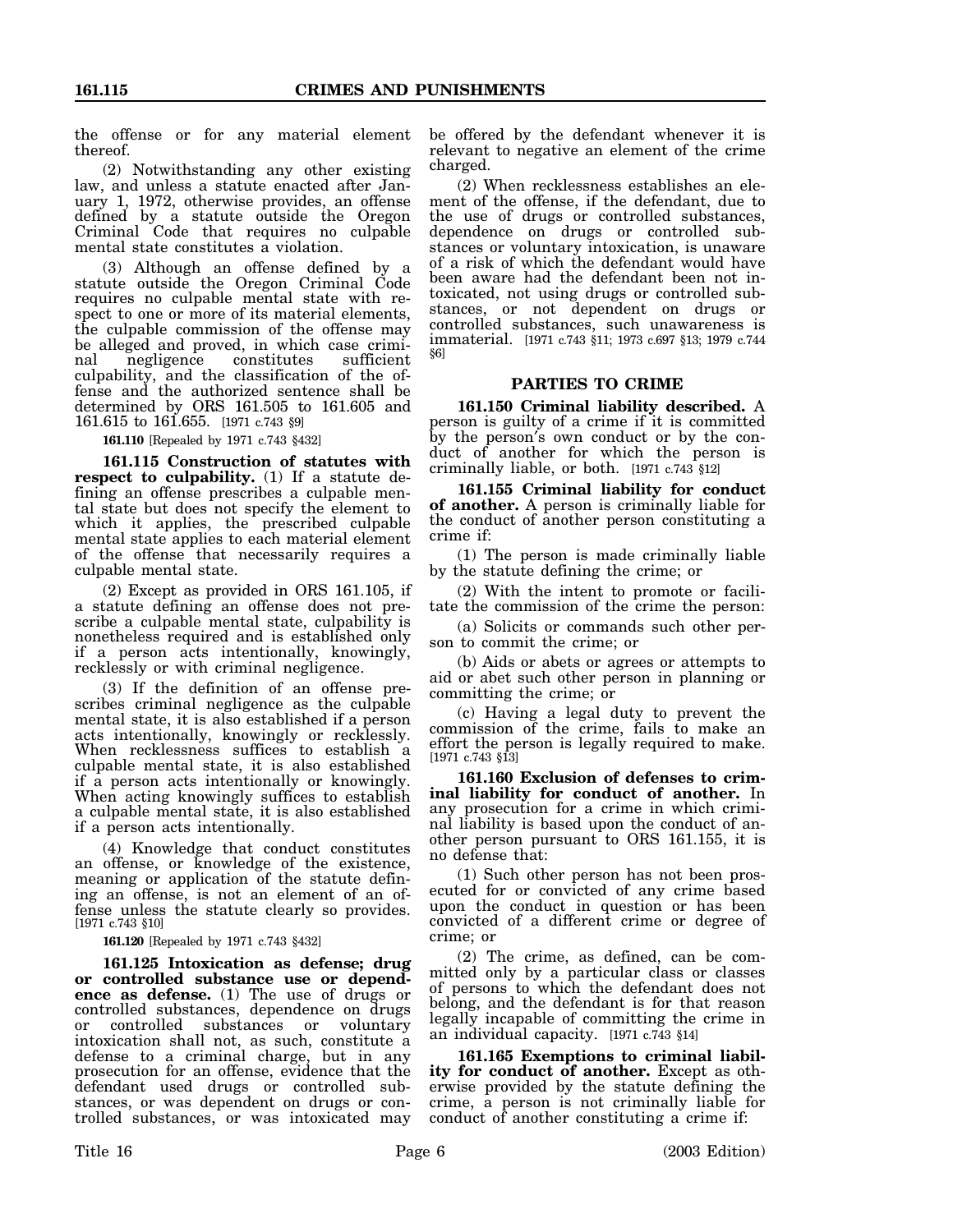(1) The person is a victim of that crime; or

(2) The crime is so defined that the conduct of the person is necessarily incidental thereto. [1971 c.743 §15]

**161.170 Criminal liability of corporations.** (1) A corporation is guilty of an offense if:

(a) The conduct constituting the offense is engaged in by an agent of the corporation while acting within the scope of employment and in behalf of the corporation and the offense is a misdemeanor or a violation, or the offense is one defined by a statute that clearly indicates a legislative intent to impose criminal liability on a corporation; or

(b) The conduct constituting the offense consists of an omission to discharge a specific duty of affirmative performance imposed on corporations by law; or

(c) The conduct constituting the offense is engaged in, authorized, solicited, requested, commanded or knowingly tolerated by the board of directors or by a high managerial agent acting within the scope of employment and in behalf of the corporation.

(2) As used in this section:

(a) "Agent" means any director, officer or employee of a corporation, or any other person who is authorized to act in behalf of the corporation.

(b) "High managerial agent" means an officer of a corporation who exercises authority with respect to the formulation of corporate policy or the supervision in a managerial capacity of subordinate employees, or any other agent in a position of comparable authority. [1971 c.743 §16]

**161.175 Criminal liability of an individual for corporate conduct.** A person is criminally liable for conduct constituting an offense which the person performs or causes to be performed in the name of or in behalf of a corporation to the same extent as if such conduct were performed in the person′s own name or behalf. [1971 c.743 §17]

#### **JUSTIFICATION**

**161.190 Justification as a defense.** In any prosecution for an offense, justification, as defined in ORS 161.195 to 161.275, is a defense. [1971 c.743 §18]

**161.195 "Justification" described.** (1) Unless inconsistent with other provisions of chapter 743, Oregon Laws 1971, defining justifiable use of physical force, or with some other provision of law, conduct which would otherwise constitute an offense is justifiable and not criminal when it is required or authorized by law or by a judicial decree or is

performed by a public servant in the reasonable exercise of official powers, duties or functions.

(2) As used in subsection (1) of this section, "laws and judicial decrees" include but are not limited to:

(a) Laws defining duties and functions of public servants;

(b) Laws defining duties of private citizens to assist public servants in the performance of certain of their functions;

(c) Laws governing the execution of legal process;

(d) Laws governing the military services and conduct of war; and

(e) Judgments and orders of courts. [1971 c.743 §19]

**Note:** See note under 161.015.

**161.200 Choice of evils.** (1) Unless inconsistent with other provisions of chapter 743, Oregon Laws 1971, defining justifiable use of physical force, or with some other provision of law, conduct which would otherwise constitute an offense is justifiable and not criminal when:

(a) That conduct is necessary as an emergency measure to avoid an imminent public or private injury; and

(b) The threatened injury is of such gravity that, according to ordinary standards of intelligence and morality, the desirability and urgency of avoiding the injury clearly outweigh the desirability of avoiding the injury sought to be prevented by the statute defining the offense in issue.

(2) The necessity and justifiability of conduct under subsection (1) of this section shall not rest upon considerations pertaining only to the morality and advisability of the statute, either in its general application or with respect to its application to a particular class of cases arising thereunder. [1971 c.743 §20]

**Note:** See note under 161.015.

**161.205 Use of physical force generally.** The use of physical force upon another person that would otherwise constitute an offense is justifiable and not criminal under any of the following circumstances:

(1) A parent, guardian or other person entrusted with the care and supervision of a minor or an incompetent person may use reasonable physical force upon such minor or incompetent person when and to the extent the person reasonably believes it necessary to maintain discipline or to promote the welfare of the minor or incompetent person. A teacher may use reasonable physical force upon a student when and to the extent the teacher reasonably believes it necessary to maintain order in the school or classroom or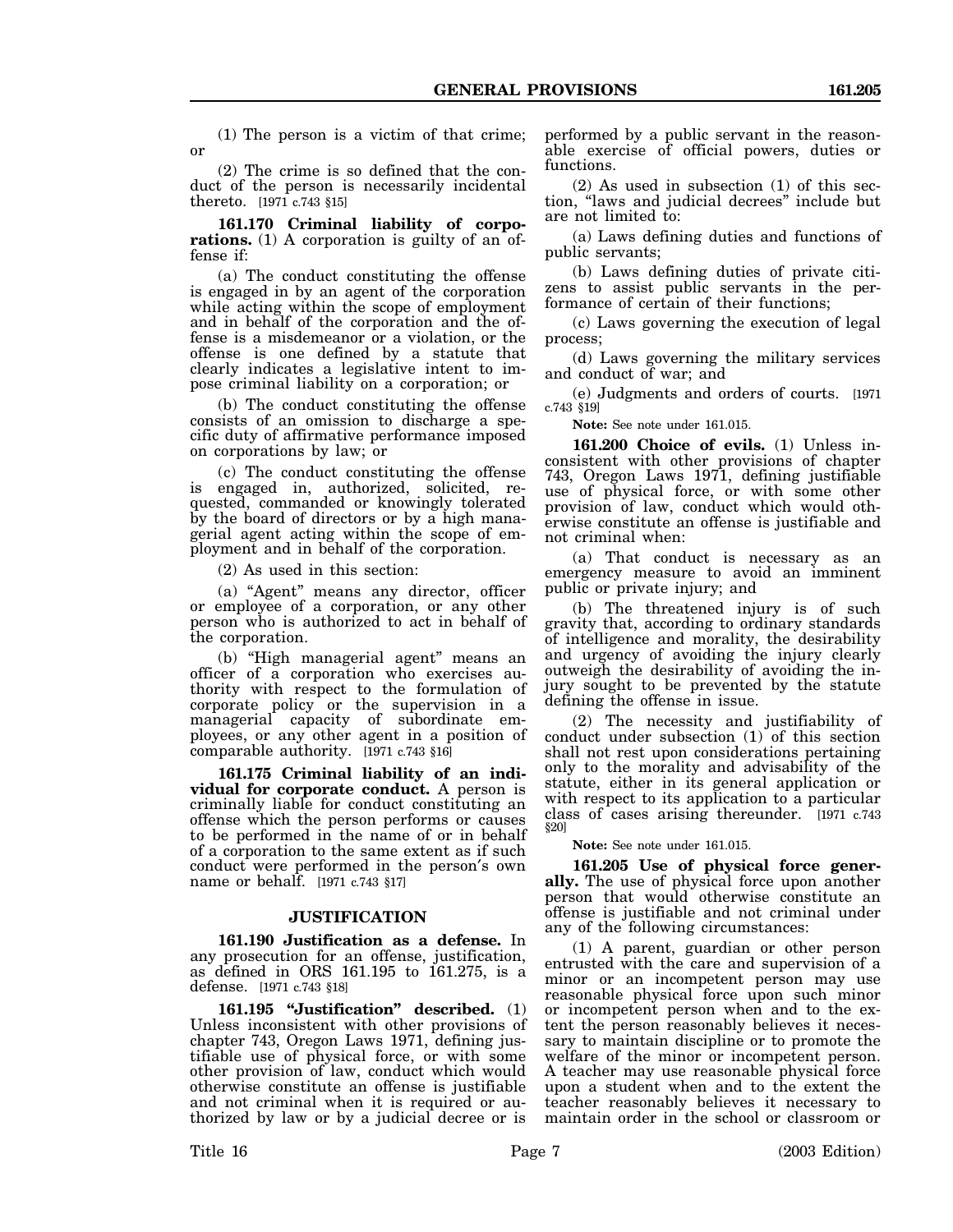at a school activity or event, whether or not it is held on school property.

(2) An authorized official of a jail, prison or correctional facility may use physical force when and to the extent that the official reasonably believes it necessary to maintain order and discipline or as is authorized by law.

(3) A person responsible for the maintenance of order in a common carrier of passengers, or a person acting under the direction of the person, may use physical force when and to the extent that the person reasonably believes it necessary to maintain order, but the person may use deadly physical force only when the person reasonably believes it necessary to prevent death or serious physical injury.

(4) A person acting under a reasonable belief that another person is about to commit suicide or to inflict serious physical selfinjury may use physical force upon that person to the extent that the person reasonably believes it necessary to thwart the result.

(5) A person may use physical force upon another person in self-defense or in defending a third person, in defending property, in making an arrest or in preventing an escape, as hereafter prescribed in chapter 743, Oregon Laws 1971. [1971 c.743 §21; 1981 c.246 §1]

**Note:** See note under 161.015.

**161.209 Use of physical force in defense of a person.** Except as provided in ORS 161.215 and 161.219, a person is justified in using physical force upon another person for self-defense or to defend a third person from what the person reasonably believes to be the use or imminent use of unlawful physical force, and the person may use a degree of force which the person reasonably believes to be necessary for the purpose. [1971 c.743 §22]

**161.210** [Repealed by 1971 c.743 §432]

**161.215 Limitations on use of physical force in defense of a person.** Notwithstanding ORS 161.209, a person is not justified in using physical force upon another person if:

(1) With intent to cause physical injury or death to another person, the person provokes the use of unlawful physical force by that person; or

(2) The person is the initial aggressor, except that the use of physical force upon another person under such circumstances is justifiable if the person withdraws from the encounter and effectively communicates to the other person the intent to do so, but the latter nevertheless continues or threatens to continue the use of unlawful physical force; or

(3) The physical force involved is the product of a combat by agreement not specifically authorized by law. [1971 c.743 §24]

**161.219 Limitations on use of deadly physical force in defense of a person.** Notwithstanding the provisions of ORS 161.209, a person is not justified in using deadly physical force upon another person unless the person reasonably believes that the other person is:

(1) Committing or attempting to commit a felony involving the use or threatened imminent use of physical force against a person; or

(2) Committing or attempting to commit a burglary in a dwelling; or

(3) Using or about to use unlawful deadly physical force against a person. [1971 c.743 §23]

**161.220** [Repealed by 1971 c.743 §432]

**161.225 Use of physical force in defense of premises.** (1) A person in lawful possession or control of premises is justified in using physical force upon another person when and to the extent that the person reasonably believes it necessary to prevent or terminate what the person reasonably believes to be the commission or attempted commission of a criminal trespass by the other person in or upon the premises.

(2) A person may use deadly physical force under the circumstances set forth in subsection (1) of this section only:

(a) In defense of a person as provided in ORS 161.219; or

(b) When the person reasonably believes it necessary to prevent the commission of arson or a felony by force and violence by the trespasser.

(3) As used in subsection (1) and subsection  $(2)(a)$  of this section, "premises" includes any building as defined in ORS 164.205 and any real property. As used in subsection (2)(b) of this section, "premises" includes any building. [1971 c.743 §25]

**161.229 Use of physical force in defense of property.** A person is justified in using physical force, other than deadly physical force, upon another person when and to the extent that the person reasonably believes it to be necessary to prevent or terminate the commission or attempted commission by the other person of theft or criminal mischief of property. [1971 c.743 §26]

**161.230** [Repealed by 1971 c.743 §432]

**161.235 Use of physical force in making an arrest or in preventing an escape.** Except as provided in ORS 161.239, a peace officer is justified in using physical force upon another person only when and to the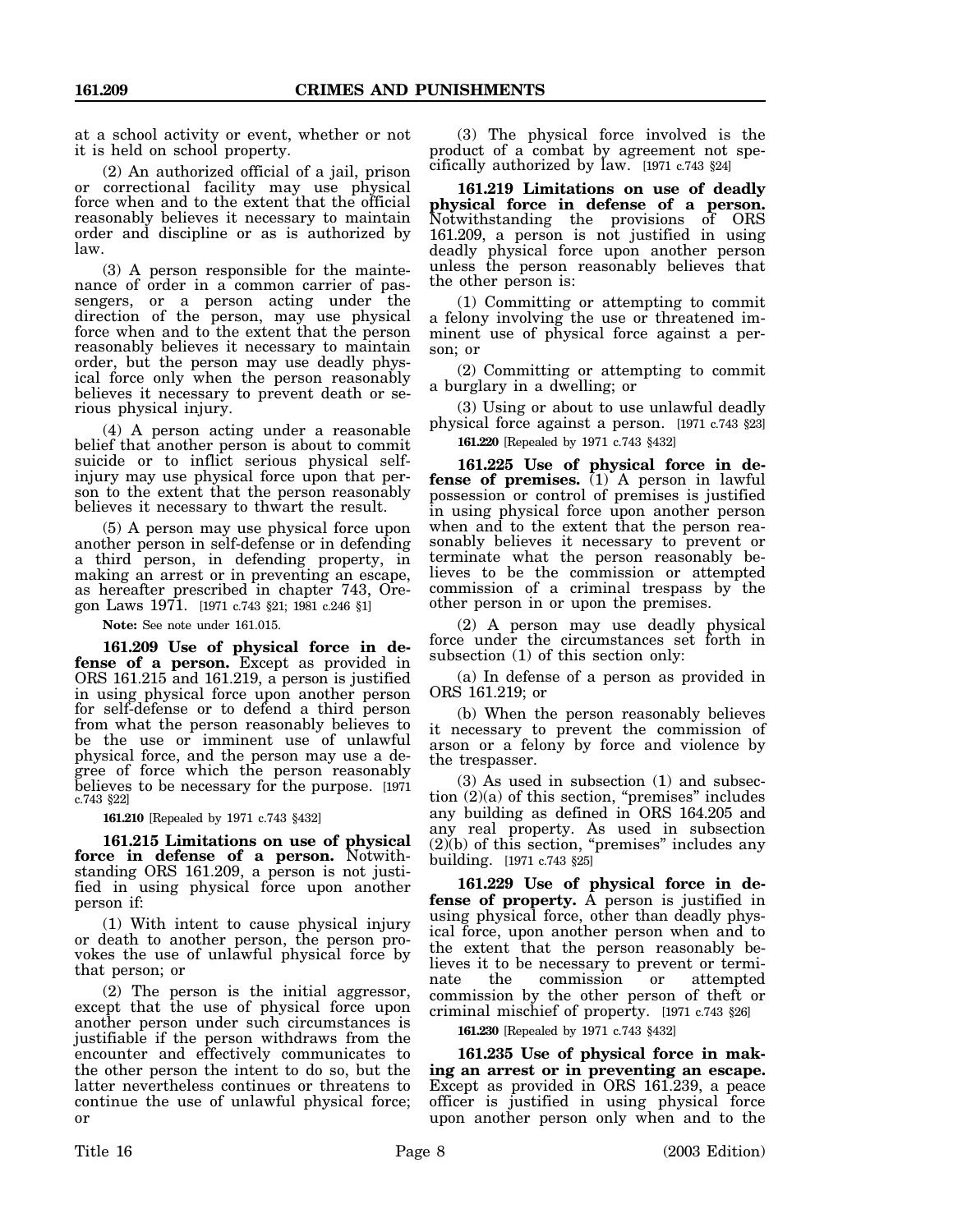extent that the peace officer reasonably believes it necessary:

(1) To make an arrest or to prevent the escape from custody of an arrested person unless the peace officer knows that the arrest is unlawful; or

(2) For self-defense or to defend a third person from what the peace officer reasonably believes to be the use or imminent use of physical force while making or attempting to make an arrest or while preventing or attempting to prevent an escape. [1971 c.743 §27]

**161.239 Use of deadly physical force in making an arrest or in preventing an escape.** (1) Notwithstanding the provisions of ORS 161.235, a peace officer may use deadly physical force only when the peace officer reasonably believes that:

(a) The crime committed by the person was a felony or an attempt to commit a felony involving the use or threatened imminent use of physical force against a person; or

(b) The crime committed by the person was kidnapping, arson, escape in the first degree, burglary in the first degree or any attempt to commit such a crime; or

(c) Regardless of the particular offense which is the subject of the arrest or attempted escape, the use of deadly physical force is necessary to defend the peace officer or another person from the use or threatened imminent use of deadly physical force; or

(d) The crime committed by the person was a felony or an attempt to commit a felony and under the totality of the circumstances existing at the time and place, the use of such force is necessary; or

(e) The officer′s life or personal safety is endangered in the particular circumstances involved.

(2) Nothing in subsection (1) of this section constitutes justification for reckless or criminally negligent conduct by a peace officer amounting to an offense against or with respect to innocent persons whom the peace officer is not seeking to arrest or retain in custody. [1971 c.743 §28]

**161.240** [Repealed by 1971 c.743 §432]

**161.245 "Reasonable belief" described; status of unlawful arrest.** (1) For the purposes of ORS 161.235 and 161.239, a reasonable belief that a person has committed an offense means a reasonable belief in facts or circumstances which if true would in law constitute an offense. If the believed facts or circumstances would not in law constitute an offense, an erroneous though not unreasonable belief that the law is otherwise does not render justifiable the use of force to make an arrest or to prevent an escape from custody.

(2) A peace officer who is making an arrest is justified in using the physical force prescribed in ORS 161.235 and 161.239 unless the arrest is unlawful and is known by the officer to be unlawful. [1971 c.743 §29]

**161.249 Use of physical force by private person assisting an arrest.** (1) Except as provided in subsection (2) of this section, a person who has been directed by a peace officer to assist the peace officer to make an arrest or to prevent an escape from custody is justified in using physical force when and to the extent that the person reasonably believes that force to be necessary to carry out the peace officer′s direction.

(2) A person who has been directed to assist a peace officer under circumstances specified in subsection (1) of this section may use deadly physical force to make an arrest or to prevent an escape only when:

(a) The person reasonably believes that force to be necessary for self-defense or to defend a third person from what the person reasonably believes to be the use or imminent use of deadly physical force; or

(b) The person is directed or authorized by the peace officer to use deadly physical force unless the person knows that the peace officer is not authorized to use deadly physical force under the circumstances. [1971 c.743 §30]

**161.250** [Repealed by 1971 c.743 §432]

**161.255 Use of physical force by private person making citizen**′**s arrest.** (1) Except as provided in subsection (2) of this section, a private person acting on the person′s own account is justified in using physical force upon another person when and to the extent that the person reasonably believes it necessary to make an arrest or to prevent the escape from custody of an arrested person whom the person has arrested under ORS 133.225.

(2) A private person acting under the circumstances prescribed in subsection (1) of this section is justified in using deadly physical force only when the person reasonably believes it necessary for self-defense or to defend a third person from what the person reasonably believes to be the use or imminent use of deadly physical force. [1971 c.743 §31; 1973 c.836 §339]

**161.260 Use of physical force in resisting arrest prohibited.** A person may not use physical force to resist an arrest by a peace officer who is known or reasonably appears to be a peace officer, whether the arrest is lawful or unlawful. [1971 c.743 §32]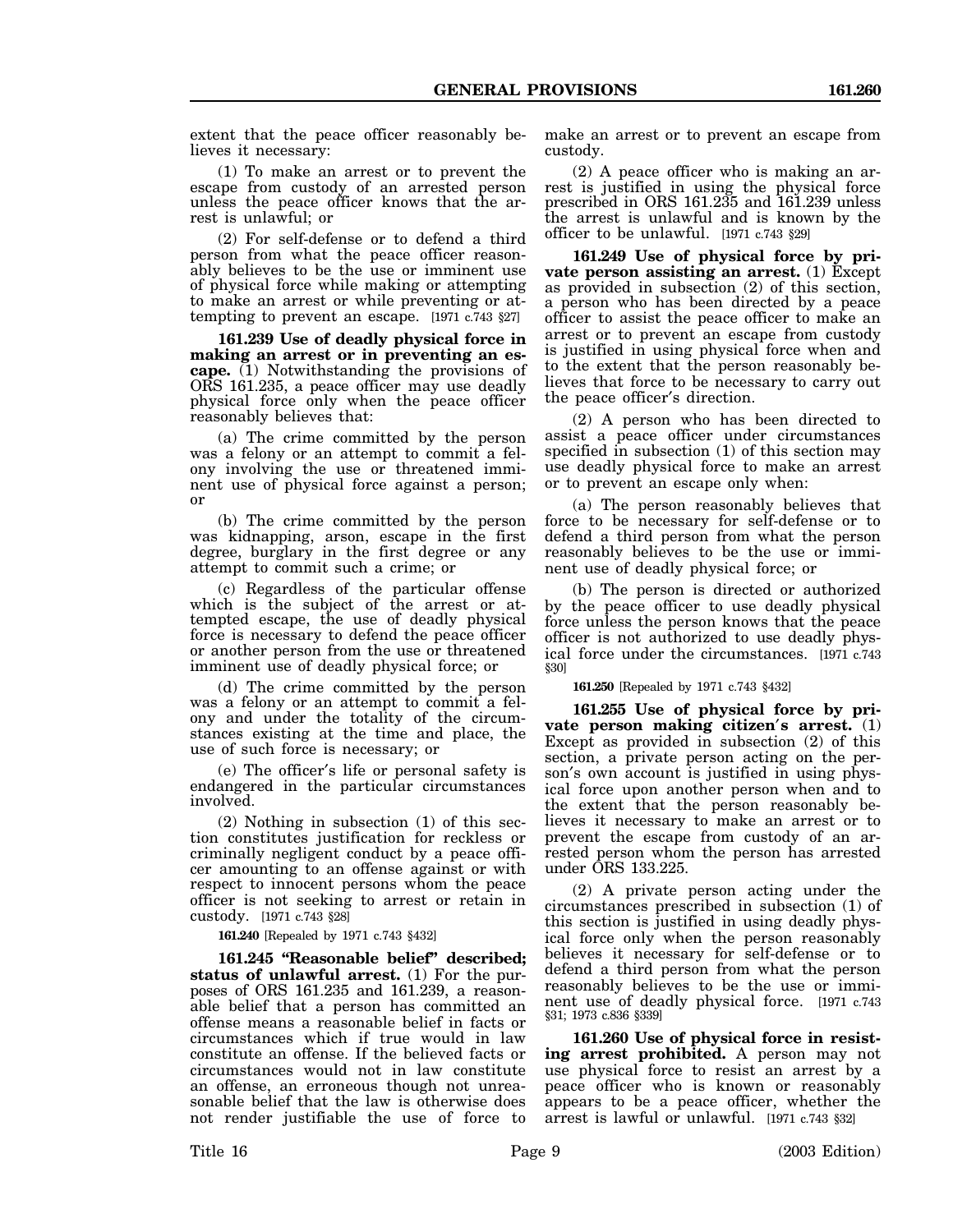**161.265 Use of physical force to prevent escape.** A guard or other peace officer employed in a correctional facility, as that term is defined in ORS 162.135, is justified in using physical force including deadly physical force, when and to the extent that the guard or peace officer reasonably believes it necessary to prevent the escape of a prisoner from a correctional facility. [1971 c.743 §33]

**161.270 Duress.** (1) The commission of acts which would otherwise constitute an offense, other than murder, is not criminal if the actor engaged in the proscribed conduct because the actor was coerced to do so by the use or threatened use of unlawful physical force upon the actor or a third person, which force or threatened force was of such nature or degree to overcome earnest resistance.

(2) Duress is not a defense for one who intentionally or recklessly places oneself in a situation in which it is probable that one will be subjected to duress.

(3) It is not a defense that a spouse acted on the command of the other spouse, unless the spouse acted under such coercion as would establish a defense under subsection (1) of this section. [1971 c.743 §34; 1987 c.158 §22]

**161.275 Entrapment.** (1) The commission of acts which would otherwise constitute an offense is not criminal if the actor engaged in the proscribed conduct because the actor was induced to do so by a law enforcement official, or by a person acting in cooperation with a law enforcement official, for the purpose of obtaining evidence to be used against the actor in a criminal prosecution.

(2) As used in this section, "induced" means that the actor did not contemplate and would not otherwise have engaged in the proscribed conduct. Merely affording the actor an opportunity to commit an offense does not constitute entrapment. [1971 c.743 §35]

#### **RESPONSIBILITY**

**161.290 Incapacity due to immaturity.** (1) A person who is tried as an adult in a court of criminal jurisdiction is not criminally responsible for any conduct which occurred when the person was under 12 years of age.

(2) Incapacity due to immaturity, as defined in subsection (1) of this section, is a defense. [Formerly 161.380; 1995 c.422 §58]

**161.295 Effect of mental disease or defect; guilty except for insanity.** (1) A person is guilty except for insanity if, as a result of mental disease or defect at the time of engaging in criminal conduct, the person lacks substantial capacity either to appreciate the criminality of the conduct or to conform the conduct to the requirements of law.

(2) As used in chapter 743, Oregon Laws 1971, the terms "mental disease or defect" do not include an abnormality manifested only by repeated criminal or otherwise antisocial conduct, nor do they include any abnormality constituting solely a personality disorder. [1971 c.743 §36; 1983 c.800 §1]

**Note:** See note under 161.015.

**161.300 Evidence of disease or defect admissible as to intent.** Evidence that the actor suffered from a mental disease or defect is admissible whenever it is relevant to the issue of whether the actor did or did not have the intent which is an element of the crime. [1971 c.743 §37]

**161.305 Disease or defect as affirmative defense.** Mental disease or defect constituting insanity under ORS 161.295 is an affirmative defense. [1971 c.743 §38; 1983 c.800 §2]

**161.309 Notice prerequisite to defense; content.** (1) No evidence may be introduced by the defendant on the issue of insanity under ORS 161.295, unless the defendant gives notice of intent to do so in the manner provided in subsection (3) of this section.

(2) The defendant may not introduce in the case in chief expert testimony regarding partial responsibility or diminished capacity under ORS 161.300 unless the defendant gives notice of intent to do so in the manner provided in subsection (3) of this section.

(3) A defendant who is required under subsection (1) or (2) of this section to give notice shall file a written notice of purpose at the time the defendant pleads not guilty. The defendant may file such notice at any time after the plea but before trial when just cause for failure to file the notice at the time of making the plea is made to appear to the satisfaction of the court. If the defendant fails to file notice, the defendant shall not be entitled to introduce evidence for the establishment of a defense under ORS 161.295 or 161.300 unless the court, in its discretion, permits such evidence to be introduced where just cause for failure to file the notice is made to appear. [1971 c.743 §§39,40,41; 1983 c.800 §3; 2003 c.127 §2]

**161.310** [Repealed by 1971 c.743 §432]

**161.313 Jury instructions; insanity.** When the issue of insanity under ORS 161.295 is submitted to be determined by a jury in the trial court, the court shall instruct the jury in accordance with ORS 161.327. [1983 c.800 §16]

**161.315 Right of state to obtain mental examination of defendant; limitations.** Upon filing of notice or the introduction of evidence by the defendant as provided in ORS 161.309 (3), the state shall have the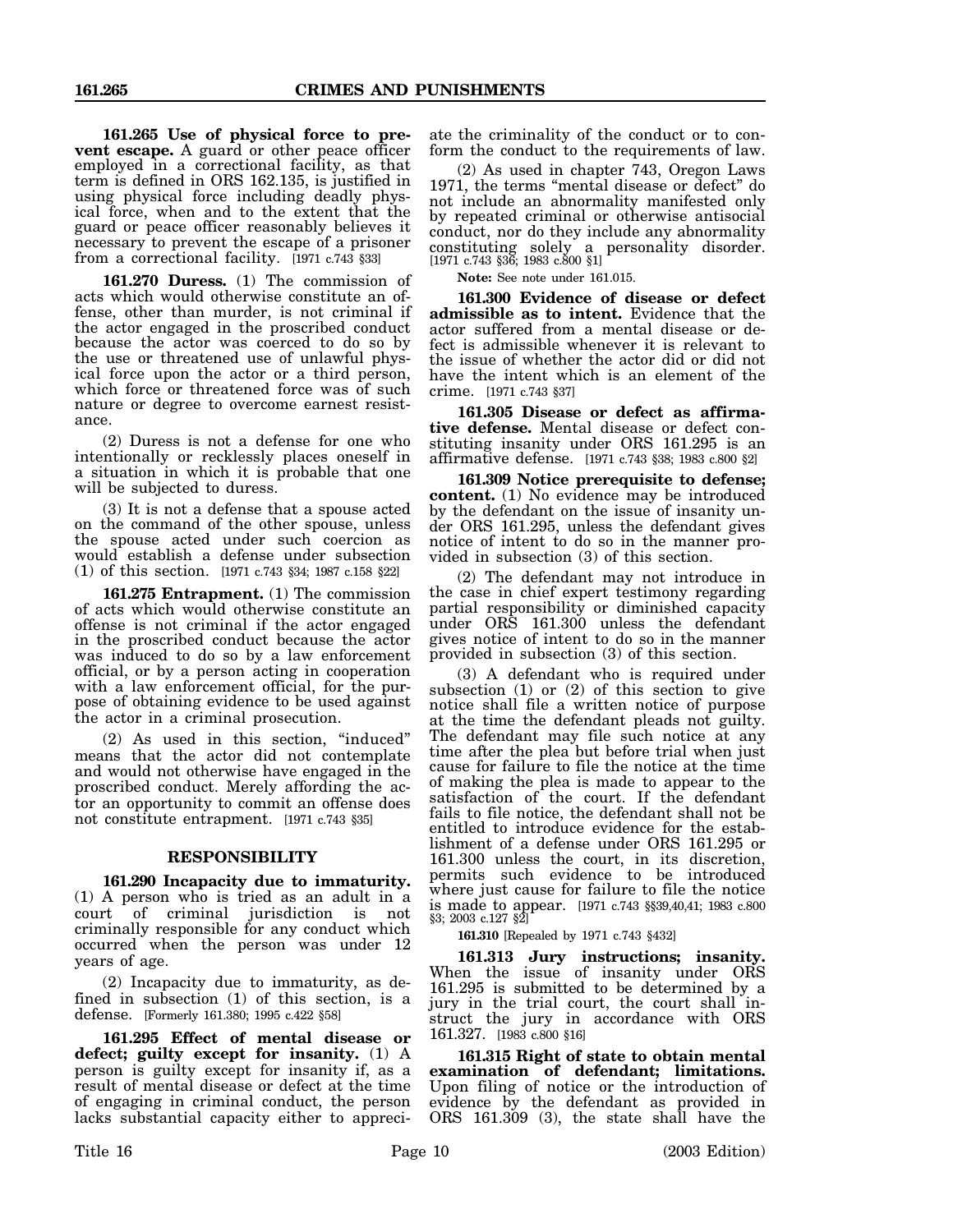right to have at least one psychiatrist or licensed psychologist of its selection examine the defendant. The state shall file notice with the court of its intention to have the defendant examined. Upon filing of the notice, the court, in its discretion, may order the defendant committed to a state institution or any other suitable facility for observation and examination as it may designate for a period not to exceed 30 days. If the defendant objects to the examiner chosen by the state, the court for good cause shown may direct the state to select a different examiner. [1971 c.743 §42; 1977 c.380 §3]

**161.319 Form of verdict on guilty except for insanity.** When the defendant is found guilty except for insanity under ORS 161.295, the verdict and judgment shall so state. [1971 c.743 §43; 1977 c.380 §4; 1983 c.800 §4]

**161.320** [Repealed by 1971 c.743 §432]

**161.325 Entry of judgment of guilty except for insanity; order to include whether victim wants notice of hearings or release of defendant; blood or buccal testing upon judgment.** (1) After entry of judgment of guilty except for insanity, the court shall, on the basis of the evidence given at the trial or at a separate hearing, if requested by either party, make an order as provided in ORS 161.327 or 161.329, whichever is appropriate.

(2) If the court makes an order as provided in ORS 161.327, it shall also:

(a) Determine on the record the offense of which the person otherwise would have been convicted; and

(b) Make specific findings on whether there is a victim of the crime for which the defendant has been found guilty except for insanity and, if so, whether the victim wishes to be notified, under ORS 161.326 (2), of any Psychiatric Security Review Board hearings concerning the defendant and of any conditional release, discharge or escape of the defendant.

(3) The court shall include any such findings in its order.

(4) Except under circumstances described in ORS 137.076 (4), whenever a defendant charged with any offense listed in ORS  $137.076$  (1) has been found guilty of that offense except for insanity, the court shall, in any order entered under ORS 161.327 or 161.329, direct the defendant to submit to the obtaining of a blood or buccal sample in the manner provided in ORS 137.076. [1971 c.743 §44; 1977 c.380 §5; 1979 c.885 §1; 1981 c.711 §1; 1983 c.800 §5; 1991 c.669 §8; 1999 c.97 §2]

**161.326 Commission of crime by person under board jurisdiction; notice to victim.** (1) Whenever a person already under the board′s jurisdiction commits a new crime, the court or the board shall make the findings described in ORS 161.325 (2).

(2) If the trial court or the board determines that a victim desires notification as described in ORS 161.325 (2), the board shall make a reasonable effort to notify the victim of board hearings, conditional release, discharge or escape. [1981 c.711 §9]

**Note:** 161.326 and 161.387 were added to and made a part of ORS chapter 161 by legislative action but were not added to any smaller series therein. See Preface to Oregon Revised Statutes for further explanation.

**161.327 Order giving jurisdiction to Psychiatric Security Review Board; court to commit or conditionally release defendant; notice to board; appeal.** (1) Following the entry of a judgment pursuant to ORS 161.319 and the dispositional determination under ORS 161.325, if the court finds that the person would have been guilty of a felony, or of a misdemeanor during a criminal episode in the course of which the person caused physical injury or risk of physical injury to another, and if the court finds by a preponderance of the evidence that the person is affected by mental disease or defect and presents a substantial danger to others requiring commitment to a state mental hospital designated by the Department of Human Services or conditional release, the court shall order the person placed under the jurisdiction of the Psychiatric Security Review Board for care and treatment. The period of jurisdiction of the board shall be equal to the maximum sentence provided by statute for the crime for which the person was found guilty except for insanity.

(2) The court shall determine whether the person should be committed to a state hospital designated by the Department of Human Services or conditionally released pending any hearing before the board as follows:

(a) If the court finds that the person presents a substantial danger to others and is not a proper subject for conditional release, the court shall order the person committed to a state hospital designated by the Department of Human Services for custody, care and treatment pending hearing before the board in accordance with ORS 161.341 to 161.351.

(b) If the court finds that the person presents a substantial danger to others but that the person can be adequately controlled with supervision and treatment if conditionally released and that necessary supervision and treatment are available, the court may order the person conditionally released, subject to those supervisory orders of the court as are in the best interests of justice, the protection of society and the welfare of the person. The court shall designate a person or state,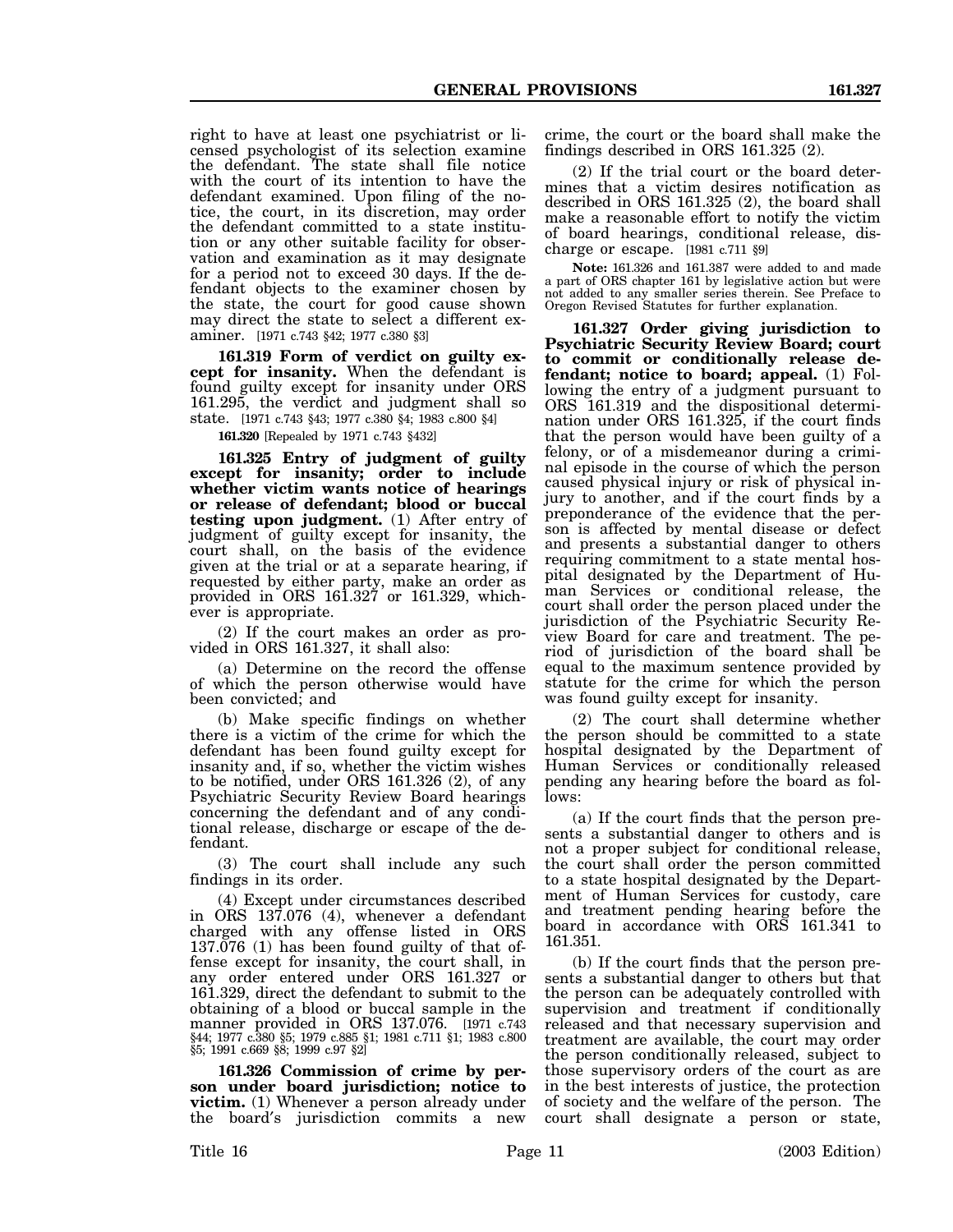county or local agency to supervise the person upon release, subject to those conditions as the court directs in the order for conditional release. Prior to the designation, the court shall notify the person or agency to whom conditional release is contemplated and provide the person or agency an opportunity to be heard before the court. After receiving an order entered under this paragraph, the person or agency designated shall assume supervision of the person pursuant to the direction of the Psychiatric Security Review Board. The person or agency designated as supervisor shall be required to report in writing no less than once per month to the board concerning the supervised person′s compliance with the conditions of release.

(3) For purposes of this section, a person affected by a mental disease or defect in a state of remission is considered to have a mental disease or defect requiring supervision when the disease may, with reasonable medical probability, occasionally become active and, when active, render the person a danger to others.

(4) In determining whether a person should be conditionally released, the court may order evaluations, examinations and compliance as provided in ORS 161.336 (4) and 161.346 (2).

(5) In determining whether a person should be committed to a state hospital or conditionally released, the court shall have as its primary concern the protection of society.

(6) Upon placing a person on conditional release, the court shall notify the board in writing of the court′s conditional release order, the supervisor appointed, and all other conditions of release, and the person shall be on conditional release pending hearing before the board in accordance with ORS 161.336 to 161.351. Upon compliance with this subsection and subsections (1) and (2) of this section, the court′s jurisdiction over the person is terminated and the board assumes jurisdiction over the person.

(7) An order of the court under this section is a final order appealable by the person found guilty except for insanity in accordance with ORS 19.205 (5). Notwithstanding ORS 19.255, notice of an appeal under this section shall be served and filed within 90 days after the order appealed from is entered in the register. The person shall be entitled on appeal to suitable counsel possessing skills and experience commensurate with the nature and complexity of the case. If the person is financially eligible, suitable counsel shall be appointed in the manner provided in ORS 138.500 (1), and the compensation for counsel and costs and expenses of the person

necessary to the appeal shall be determined and paid as provided in ORS 138.500.

(8) Upon placing a person under the jurisdiction of the board, the court shall notify the person of the right to appeal and the right to a hearing before the board in accordance with ORS 161.336 (7) and 161.341 (4). [1979 c.867 §5; 1979 c.885 §2; 1981 c.711 §2; 1981 s.s. c.3 §129; 1983 c.800 §6; 1989 c.790 §48; 1995 c.208 §1; 2001 c.962 §89; 2003 c.576 §§578,579]

**Note:** 161.327 was enacted into law by the Legislative Assembly but was not added to or made a part of ORS chapter 161 or any series therein by legislative action. See Preface to Oregon Revised Statutes for further explanation.

**161.328 Initiation of civil commitment proceedings.** Following the entry of a judgment pursuant to ORS 161.319 and the dispositional determination under ORS 161.325, if the court finds that the person would have been guilty of a misdemeanor during a criminal episode in the course of which the person did not cause physical injury or risk of physical injury to another, and if the court has probable cause to believe that the person is dangerous to self or others as a result of a mental disorder, the court may initiate civil commitment proceedings under ORS 426.070 to 426.130. [1981 c.711 §3; 1983 c.800 §7; 1987 c.903 §36; 1995 c.529 §1]

**161.329 Order of discharge.** Following the entry of a judgment pursuant to ORS 161.319 and the dispositional determination under ORS 161.325, if the court finds that the person is no longer affected by mental disease or defect, or, if so affected, no longer presents a substantial danger to others and is not in need of care, supervision or treatment, the court shall order the person discharged from custody. [1971 c.743 §45; 1977 c.380 §6; 1981 c.711 §4]

**161.330** [Repealed by 1971 c.743 §432]

**161.332 "Conditional release" defined.** As used in ORS 161.315 to 161.351 and 161.385 to 161.395, "conditional release" includes, but is not limited to, the monitoring of mental and physical health treatment. [1977 c.380 §1; 1983 c.800 §8]

**161.335** [1971 c.743 §46; 1973 c.137 §1; 1975 c.380 §1; repealed by 1977 c.380 §10 (161.336 enacted in lieu of 161.335)]

**161.336 Conditional release by Psychiatric Security Review Board; supervision by board; termination or modification of conditional release; hearing.** (1) If the board determines that the person presents a substantial danger to others but can be adequately controlled with supervision and treatment if conditionally released and that necessary supervision and treatment are available, the board may order the person conditionally released, subject to those supervisory orders of the board as are in the best interests of justice, the protection of so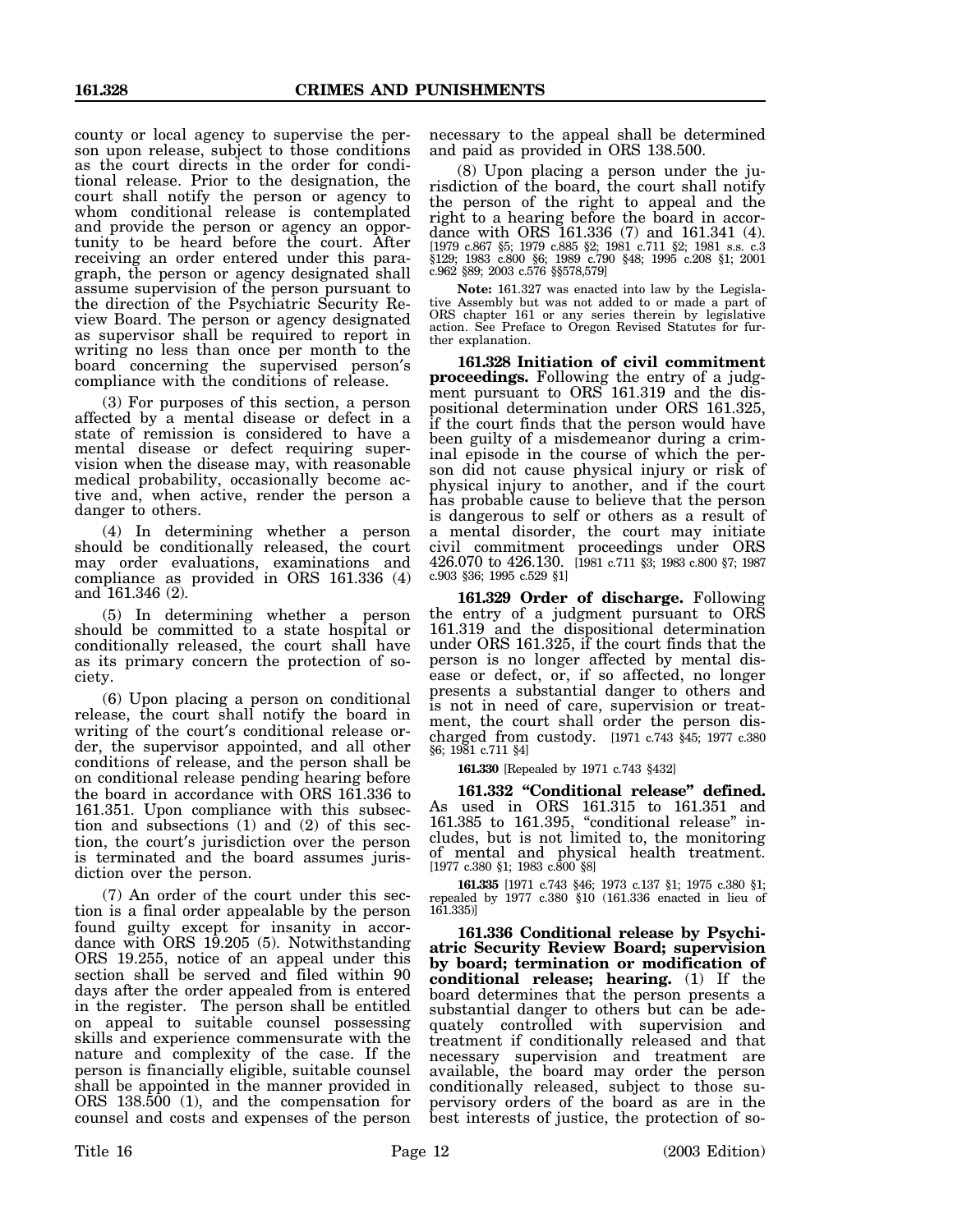ciety and the welfare of the person. The board may designate any person or state, county or local agency the board considers capable of supervising the person upon release, subject to those conditions as the board directs in the order for conditional release. Prior to the designation, the board shall notify the person or agency to whom conditional release is contemplated and provide the person or agency an opportunity to be heard before the board. After receiving an order entered under this section, the person or agency designated shall assume supervision of the person pursuant to the direction of the board.

(2) Conditions of release contained in orders entered under this section may be modified from time to time and conditional releases may be terminated by order of the board as provided in ORS 161.351.

(3) For purposes of this section, a person affected by a mental disease or defect in a state of remission is considered to have a mental disease or defect requiring supervision when the disease may, with reasonable medical probability, occasionally become active and, when active, render the person a danger to others. The person may be continued on conditional release by the board as provided in this section.

(4)(a) As a condition of release, the board may require the person to report to any state or local mental health facility for evaluation. Whenever medical, psychiatric or psychological treatment is recommended, the board may order the person, as a condition of release, to cooperate with and accept the treatment from the facility.

(b) The facility to which the person has been referred for evaluation shall perform the evaluation and submit a written report of its findings to the board. If the facility finds that treatment of the person is appropriate, it shall include its recommendations for treatment in the report to the board.

(c) Whenever treatment is provided by the facility, it shall furnish reports to the board on a regular basis concerning the progress of the person.

(d) Copies of all reports submitted to the board pursuant to this section shall be furnished to the person and the person′s counsel. The confidentiality of these reports shall be determined pursuant to ORS 192.501 to 192.505.

(e) The facility shall comply with any other conditions of release prescribed by order of the board.

(5) If at any time while the person is under the jurisdiction of the board it appears to the board or its chairperson that the person has violated the terms of the conditional release or that the mental health of the individual has changed, the board or its chairperson may order the person returned to a state hospital designated by the Department of Human Services for evaluation or treatment. A written order of the board, or its chairperson on behalf of the board, is sufficient warrant for any law enforcement officer to take into custody such person and transport the person accordingly. A sheriff, municipal police officer, constable, parole or probation officer, prison official or other peace officer shall execute the order, and the person shall be returned as soon as practicable to the custody of the Department of Human Services. Within 20 days following the return of the person to the custody of the Department of Human Services, the board shall conduct a hearing. Notice of the time and place of the hearing shall be given to the person, the attorney representing the person and the Attorney General. The board may continue the person on conditional release or, if it finds by a preponderance of the evidence that the person is affected by mental disease or defect and presents a substantial danger to others and cannot be adequately controlled if conditional release is continued, it may order the person committed to a state hospital designated by the Department of Human Services. The state must prove by a preponderance of the evidence the person′s unfitness for conditional release. A person in custody pursuant to this subsection shall have the same rights as any person appearing before the board pursuant to ORS 161.346.

(6) The community mental health and developmental disabilities program director, the director of the facility providing treatment to a person on conditional release, any peace officer or any person responsible for the supervision of a person on conditional release may take a person on conditional release into custody or request that the person be taken into custody if there is reasonable cause to believe the person is a substantial danger to others because of mental disease or defect and that the person is in need of immediate care, custody or treatment. Any person taken into custody pursuant to this subsection shall be transported as soon as practicable to a state hospital designated by the Department of Human Services. A person taken into custody under this subsection shall have the same rights as any person appearing before the board pursuant to ORS 161.346.

(7)(a) Any person conditionally released under this section may apply to the board for discharge from or modification of an order of conditional release on the ground that the person is no longer affected by mental disease or defect or, if still so affected, no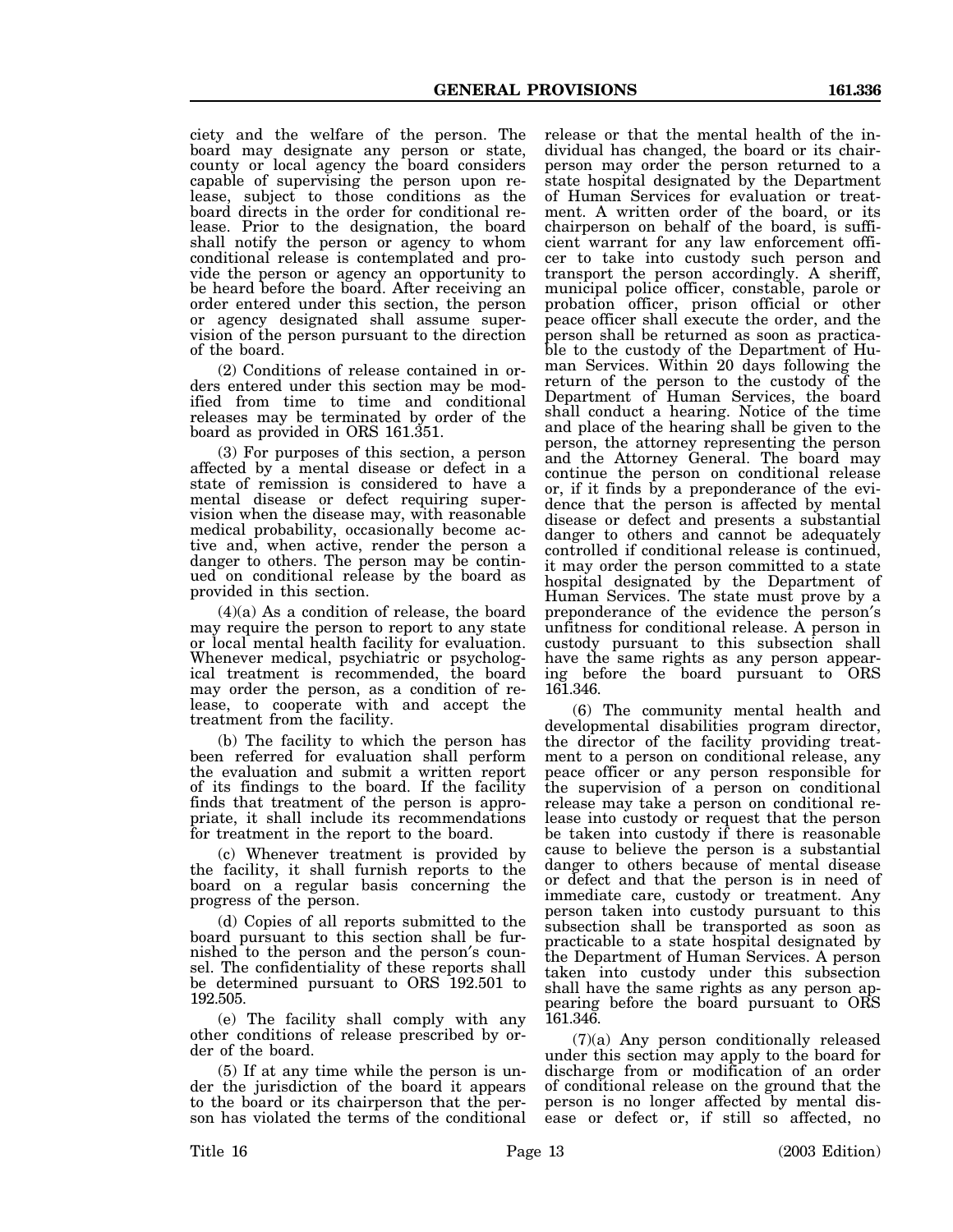longer presents a substantial danger to others and no longer requires supervision, medication, care or treatment. Notice of the hearing on an application for discharge or modification of an order of conditional release shall be made to the Attorney General. The applicant, at the hearing pursuant to this subsection, must prove by a preponderance of the evidence the applicant′s fitness for discharge or modification of the order of conditional release. Applications by the person for discharge or modification of conditional release shall not be filed more often than once every six months.

(b) Upon application by any person or agency responsible for supervision or treatment pursuant to an order of conditional release, the board shall conduct a hearing to determine if the conditions of release shall be continued, modified or terminated. The application shall be accompanied by a report setting forth the facts supporting the application.

(8) The total period of commitment and conditional release ordered pursuant to this section shall not exceed the maximum sentence provided by statute for the crime for which the person was found guilty except for insanity.

(9) The board shall maintain and keep current the medical, social and criminal history of all persons committed to its jurisdiction. The confidentiality of records maintained by the board shall be determined pursuant to ORS 192.501 to 192.505.

(10) In determining whether a person should be committed to a state hospital, conditionally released or discharged, the board shall have as its primary concern the protection of society. [1977 c.380 §11 (enacted in lieu of 161.335); 1979 c.885 §3; 1981 c.711 §5; 1983 c.800 §9; 1987 c.140 §1; 1989 c.790 §49; 2001 c.326 §1]

**161.340** [1971 c.743 §47; 1975 c.380 §2; repealed by 1977 c.380 §12 (161.341 enacted in lieu of 161.340)]

**161.341 Order of commitment; application for discharge or conditional release; release plan.** (1) If the board finds, upon its initial hearing, that the person presents a substantial danger to others and is not a proper subject for conditional release, the board shall order the person committed to, or retained in, a state hospital designated by the Department of Human Services for custody, care and treatment. The period of commitment ordered by the board shall not exceed the maximum sentence provided by statute for the crime for which the person was found guilty except for insanity.

(2) If at any time after the commitment of a person to a state hospital designated by the Department of Human Services under this section, the superintendent of the hospital is of the opinion that the person is no longer affected by mental disease or defect, or, if so affected, no longer presents a substantial danger to others or that the person continues to be affected by mental disease or defect and continues to be a danger to others, but that the person can be controlled with proper care, medication, supervision and treatment if conditionally released, the superintendent shall apply to the board for an order of discharge or conditional release. The application shall be accompanied by a report setting forth the facts supporting the opinion of the superintendent. If the application is for conditional release, the application must also be accompanied by a verified conditional release plan. The board shall hold a hearing on the application within 60 days of its receipt. Not less than 20 days prior to the hearing before the board, copies of the report shall be sent to the Attorney General.

(3) The attorney representing the state may choose a psychiatrist or licensed psychologist to examine the person prior to the initial or any later decision by the board on discharge or conditional release. The results of the examination shall be in writing and filed with the board, and shall include, but need not be limited to, an opinion as to the mental condition of the person, whether the person presents a substantial danger to others and whether the person could be adequately controlled with treatment as a condition of release.

(4) Any person who has been committed to a state hospital designated by the Department of Human Services for custody, care and treatment or another person acting on the person′s behalf may apply to the board for an order of discharge or conditional release upon the grounds:

(a) That the person is no longer affected by mental disease or defect;

(b) If so affected, that the person no longer presents a substantial danger to others; or

(c) That the person continues to be affected by a mental disease or defect and would continue to be a danger to others without treatment, but that the person can be adequately controlled and given proper care and treatment if placed on conditional release.

(5) When application is made under subsection (4) of this section, the board shall require a report from the superintendent of the hospital which shall be prepared and transmitted as provided in subsection (2) of this section. The applicant must prove by a preponderance of the evidence the applicant′s fitness for discharge or conditional release under the standards of subsection (4) of this section, unless more than two years has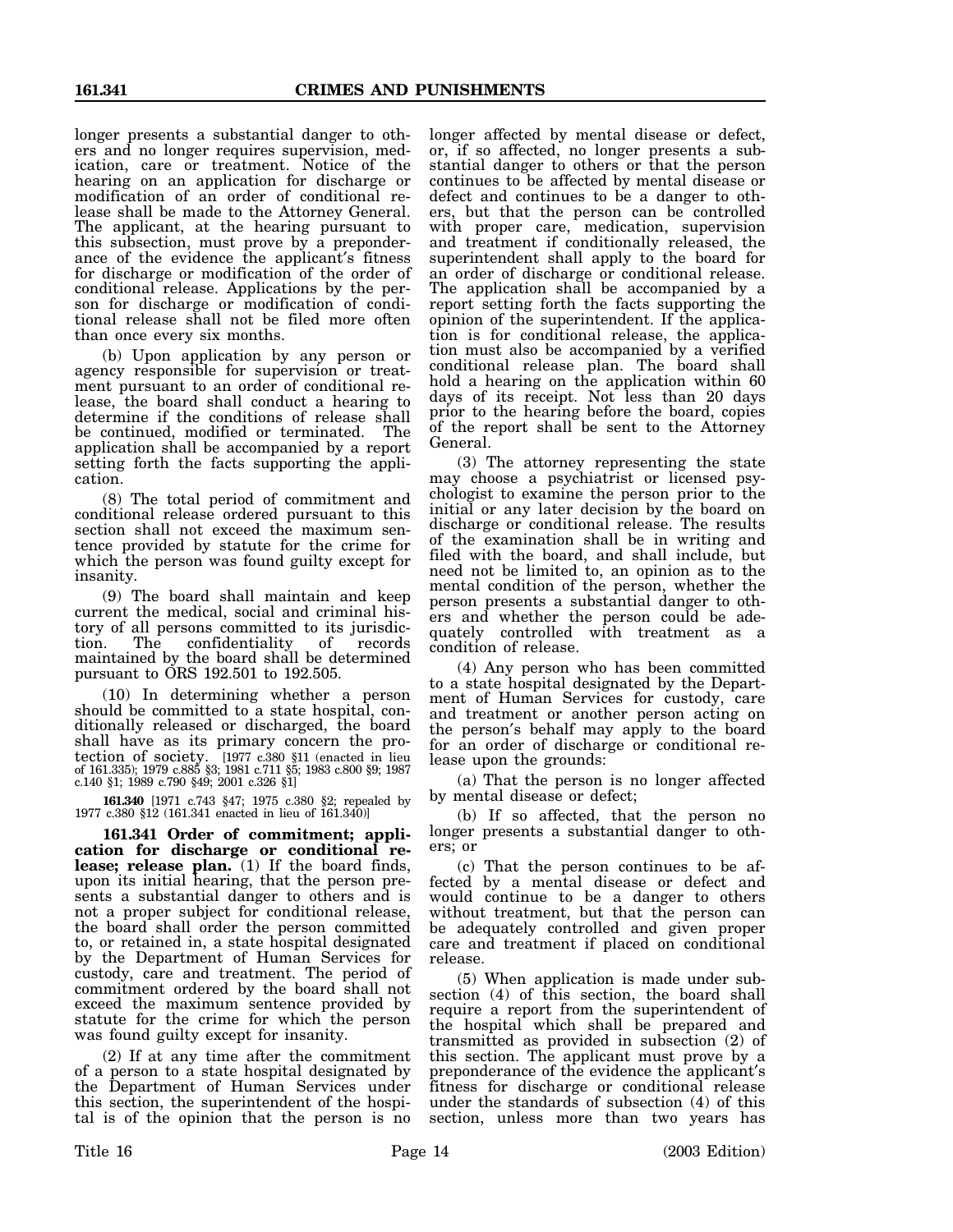passed since the state had the burden of proof on that issue, in which case the state shall have the burden of proving by a preponderance of the evidence the applicant′s lack of fitness for discharge or conditional release. Applications for discharge or conditional release under subsection (4) of this section shall not be filed more often than once every six months commencing with the date of the initial board hearing.

(6) The board is not required to hold a hearing on a first application under subsection  $(\overline{4})$  of this section any sooner than 90 days after the initial hearing. However, hearings resulting from any subsequent requests shall be held within 60 days of the filing of the application.

(7)(a) In no case shall any person committed by the court under ORS 161.327 to a state hospital designated by the Department of Human Services be held in the hospital for more than 90 days from the date of the court′s commitment order without an initial hearing before the board to determine whether the person should be conditionally released or discharged.

(b) In no case shall a person be held pursuant to this section for a period of time exceeding two years without a hearing before the board to determine whether the person should be conditionally released or discharged. [1977 c.380 §13 (enacted in lieu of 161.340); 1979 c.885 §4; 1981 c.711 §6; 1983 c.800 §10; 1985 c.192 §3; 1989 c.790 §50; 1991 c.244 §1]

**161.345** [1971 c.743 §48; repealed by 1977 c.380 §14 (161.346 enacted in lieu of 161.345)]

**161.346 Hearings on discharge, conditional release, commitment or modification; psychiatric reports; notice of hearing.** (1) The Psychiatric Security Review Board shall conduct hearings upon any application for discharge, conditional release, commitment or modification filed pursuant to ORS 161.336, 161.341 or 161.351 and as otherwise required by ORS 161.336 to 161.351 and shall make findings on the issues before it which may include:

(a) If the board finds that the person is no longer affected by mental disease or defect, or, if so affected, no longer presents a substantial danger to others, the board shall order the person discharged from commitment or from conditional release.

(b) If the board finds that the person is still affected by a mental disease or defect and is a substantial danger to others, but can be controlled adequately if conditionally released with treatment as a condition of release, the board shall order the person conditionally released as provided in ORS 161.336.

(c) If the board finds that the person has not recovered from the mental disease or defect and is a substantial danger to others and cannot adequately be controlled if conditionally released on supervision, the board shall order the person committed to, or retained in, a state hospital designated by the Department of Human Services for care, custody and treatment.

(2) At any time, the board may appoint a psychiatrist or licensed psychologist to examine the person and to submit a report to the board. Reports filed with the board pursuant to the examination shall include, but need not be limited to, an opinion as to the mental condition of the person and whether the person presents a substantial danger to others, and whether the person could be adequately controlled with treatment as a con-<br>dition of release. To facilitate the dition of release. To facilitate the examination of the person, the board may order the person placed in the temporary custody of any state hospital or other suitable facility.

(3) The board may make the determination regarding discharge or conditional release based upon the written reports submitted pursuant to this section. If any member of the board desires further information from the examining psychiatrist or licensed psychologist who submitted the report, these persons shall be summoned by the board to give testimony. The board shall consider all evidence available to it which is material, relevant and reliable regarding the issues before the board. Such evidence may include but is not limited to the record of trial, the information supplied by the attorney representing the state or by any other interested party, including the person, and information concerning the person′s mental condition and the entire psychiatric and criminal history of the person. All evidence of a type commonly relied upon by reasonably prudent persons in the conduct of their serious affairs shall be admissible at hearings. Testimony shall be taken upon oath or affirmation of the witness from whom received. The officer presiding at the hearing shall administer oaths or affirmations to witnesses.

(4) The board shall furnish to the person about whom the hearing is being conducted, the attorney representing the person, the Attorney General, the district attorney and the court or department of the county from which the person was committed written notice of any hearing pending under this section within a reasonable time prior to the hearing. The notice shall include:

(a) The time, place and location of the hearing.

(b) The nature of the hearing and the specific action for which a hearing has been requested, the issues to be considered at the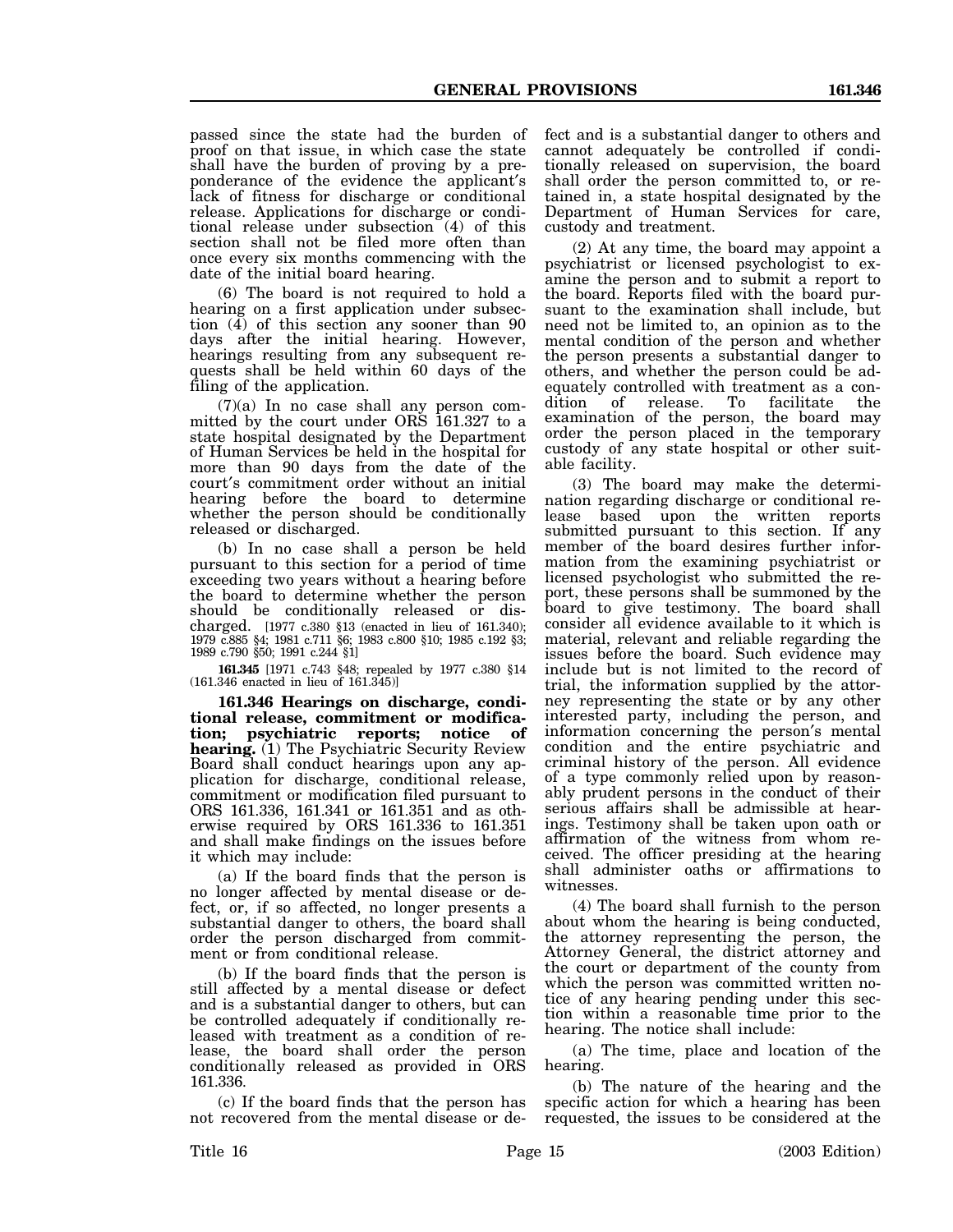hearing and a reference to the particular sections of the statutes and rules involved.

(c) A statement of the authority and jurisdiction under which the hearing is to be held.

(d) A statement of all rights under subsection (6) of this section.

(5) Prior to the commencement of a hearing, the board or presiding officer shall inform each party as provided in ORS 183.413 (2).

(6) At the hearing, the person about whom the hearing is being held shall have the right:

(a) To appear at all proceedings held pursuant to this section, except board deliberations.

(b) To cross-examine all witnesses appearing to testify at the hearing.

(c) To subpoena witnesses and documents as provided in ORS 161.395.

(d) To be represented by suitable legal counsel possessing skills and experience commensurate with the nature and complexity of the case, to consult with counsel prior to the hearing and, if financially eligible, to have suitable counsel appointed at state expense.

(e) To examine all information, documents and reports which the board considers. If then available to the board, the information, documents and reports shall be disclosed to the person so as to allow examination prior to the hearing.

(7) A record shall be kept of all hearings before the board, except board deliberations.

(8) Upon request of any party before the board, or on its own motion, the board may continue a hearing for a reasonable period not to exceed 60 days to obtain additional information or testimony or for other good cause shown.

(9) Within 15 days following the conclusion of the hearing, the board shall provide to the person, the attorney representing the person, the Attorney General or other attorney representing the state, if any, written notice of the board′s decision.

(10) The burden of proof on all issues at hearings of the board shall be by a preponderance of the evidence.

(11) If the board determines that the person about whom the hearing is being held is financially eligible, the board shall appoint suitable counsel to represent the person. Counsel so appointed shall be an attorney who satisfies the professional qualifications established by the Public Defense Services Commission under ORS 151.216. The public defense services executive director shall de-

termine and allow fair compensation for counsel appointed under this subsection and the reasonable expenses of the person in respect to the hearing. Compensation payable to appointed counsel shall not be less than the applicable compensation level established under ORS 151.216. The compensation and expenses so allowed shall be paid by the public defense services executive director from funds available for the purpose.

(12) The Attorney General may represent the state at contested hearings before the board unless the district attorney of the county from which the person was committed elects to represent the state. The district attorney of the county from which the person was committed shall cooperate with the Attorney General in securing the material necessary for presenting a contested hearing before the board. If the district attorney elects to represent the state, the district attorney shall give timely written notice of such election to the Attorney General, the board and the attorney representing the person. [1977 c.380 §15 (enacted in lieu of 161.345); 1979 c.867 §6; 1979 c.885 §5; 1981 c.711 §7; 1981 s.s c.3 §130; 1983 c.430 §1; 1985 c.502 §23; 1987 c.803 §19; 1991 c.827 §3; 2001 c.962 §40; 2003 c.449 §32]

**161.350** [1971 c.743 §49; 1975 c.380 §3; repealed by 1977 c.380 §16 (161.351 enacted in lieu of 161.350)]

**161.351 Discharge of person under jurisdiction of board; periodic review of status.** (1) Any person placed under the jurisdiction of the Psychiatric Security Review Board pursuant to ORS 161.336 or 161.341 shall be discharged at such time as the board, upon a hearing, shall find by a preponderance of the evidence that the person is no longer affected by mental disease or defect or, if so affected, no longer presents a substantial danger to others which requires regular medical care, medication, supervision or treatment.

(2) For purposes of this section, a person affected by a mental disease or defect in a state of remission is considered to have a mental disease or defect. A person whose mental disease or defect may, with reasonable medical probability, occasionally become active and when it becomes active will render the person a danger to others, shall not be discharged. The person shall continue under such supervision and treatment as the board deems necessary to protect the person and others.

(3) Any person who has been placed under the jurisdiction of the board and who has spent five years on conditional release shall be brought before the board for hearing within 30 days of the expiration of the fiveyear period. The board shall review the person′s status and determine whether the person should be discharged from the jurisdiction of the board. [1977 c.380 §17 (enacted in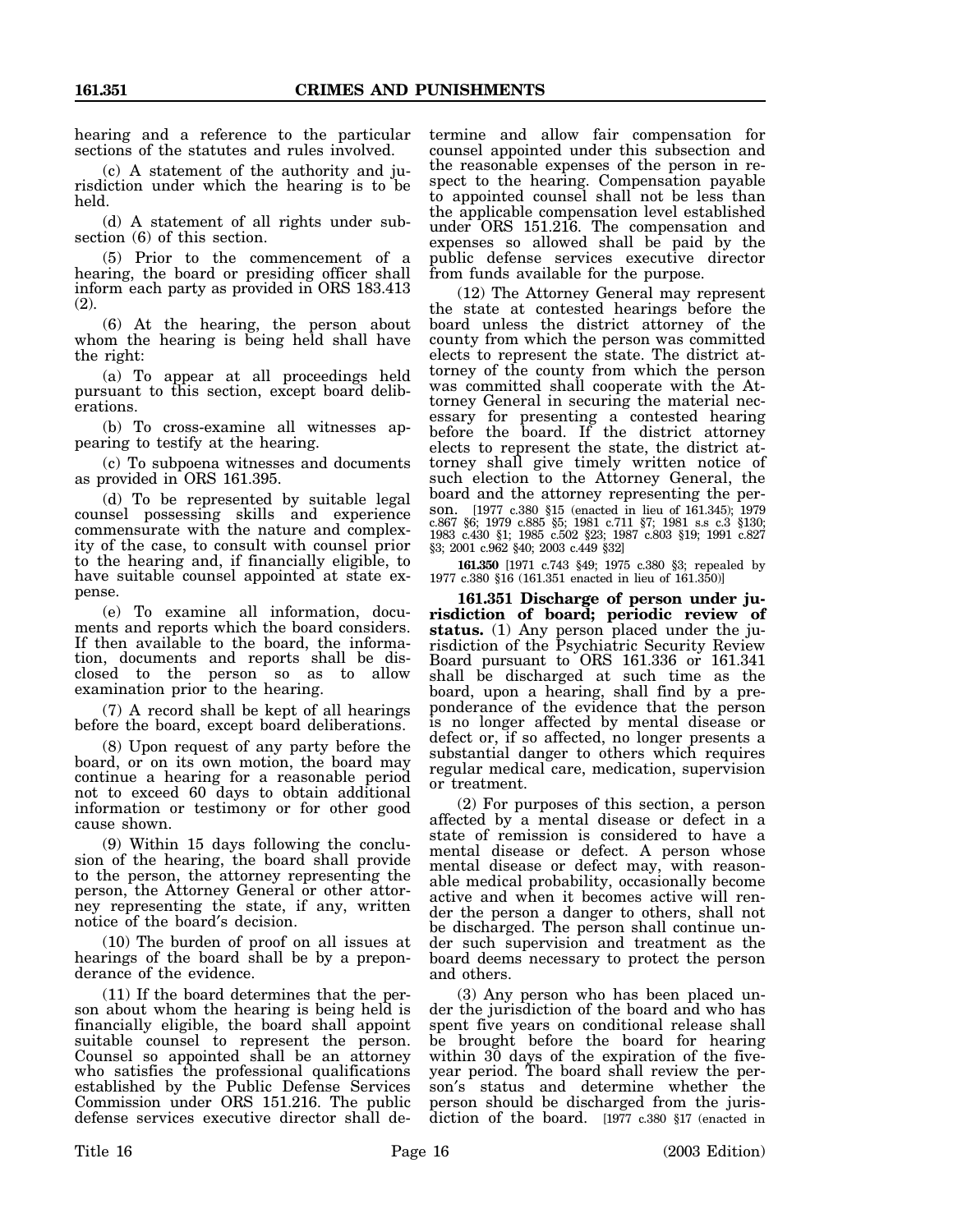lieu of 161.350); 1981 c.711 §13; 1985 c.192 §4; 1989 c.49 §1]

**161.360 Mental disease or defect excluding fitness to proceed.** (1) If, before or during the trial in any criminal case, the court has reason to doubt the defendant′s fitness to proceed by reason of incapacity, the court may order an examination in the manner provided in ORS 161.365.

(2) A defendant may be found incapacitated if, as a result of mental disease or defect, the defendant is unable:

(a) To understand the nature of the proceedings against the defendant; or

(b) To assist and cooperate with the counsel of the defendant; or

(c) To participate in the defense of the defendant. [1971 c.743 §50; 1993 c.238 §1]

**161.365 Procedure for determining issue of fitness to proceed.** (1) Whenever the court has reason to doubt the defendant′s fitness to proceed by reason of incapacity as defined in ORS 161.360, the court may call to its assistance in reaching its decision any witness and may appoint a psychiatrist or psychologist to examine the defendant and advise the court.

(2) If the court determines the assistance of a psychiatrist or psychologist would be helpful, the court may order the defendant to be committed to a state mental hospital designated by the Department of Human Services for the purpose of an examination for a period not exceeding 30 days. The report of each examination shall include, but is not necessarily limited to, the following:

(a) A description of the nature of the examination;

(b) A statement of the mental condition of the defendant; and

(c) If the defendant suffers from a mental disease or defect, an opinion as to whether the defendant is incapacitated within the definition set out in ORS 161.360.

(3) Except where the defendant and the court both request to the contrary, the report shall not contain any findings or conclusions as to whether the defendant as a result of mental disease or defect was subject to the provisions of ORS 161.295 or 161.300 at the time of the criminal act charged.

(4) If the examination by the psychiatrist or psychologist cannot be conducted by reason of the unwillingness of the defendant to participate therein, the report shall so state and shall include, if possible, an opinion as to whether such unwillingness of the defendant was the result of mental disease or defect affecting capacity to proceed.

(5) The report of the examination shall be filed in triplicate with the clerk of the court, who shall cause copies to be delivered to the district attorney and to counsel for defendant.

(6) When upon motion of the court or a financially eligible defendant, the court has ordered a psychiatric or psychological examination of the defendant, a county or justice court shall order the county to pay, and a circuit court shall order the public defense services executive director to pay from funds available for the purpose:

(a) A reasonable fee if the examination of the defendant is conducted by a psychiatrist or psychologist in private practice; and

(b) All costs including transportation of the defendant if the examination is conducted by a psychiatrist or psychologist in the employ of the Department of Human Services or a community mental health and developmental disabilities program established under ORS 430.610 to 430.670.

(7) When such an examination is ordered at the request or with the acquiescence of a defendant who is determined not to be financially eligible, the examination shall be performed at the defendant′s expense. When such an examination is ordered at the request of the prosecution, the county shall pay for the expense of the examination. [1971 c.743 §51; 1975 c.380 §4; 1981 s.s. c.3 §131; 1983 c.800 §11; 1987 c.803 §18; 1993 c.238 §2; 2001 c.962 §90]

**161.370 Determination of fitness; effect of finding of unfitness; proceedings if fitness regained; pretrial objections by defense counsel.** (1) When the defendant′s fitness to proceed is drawn in question, the issue shall be determined by the court. If neither the prosecuting attorney nor counsel for the defendant contests the finding of the report filed by a psychiatrist or psychologist under ORS 161.365, the court may make the determination on the basis of such report. If the finding is contested, the court shall hold a hearing on the issue. If the report is received in evidence upon such hearing, the party who contests the finding thereof shall have the right to summon and to crossexamine any psychiatrist or psychologist who submitted the report and to offer evidence upon the issue. Other evidence regarding the defendant′s fitness to proceed may be introduced by either party.

(2) If the court determines that the defendant lacks fitness to proceed, the proceeding against the defendant shall be suspended, except as provided in subsection  $(12)$  of this section, and the court shall commit the defendant to the custody of the superintendent of a state mental hospital designated by the Department of Human Services or shall release the defendant on supervision for so long as such unfitness shall endure. The court may release the de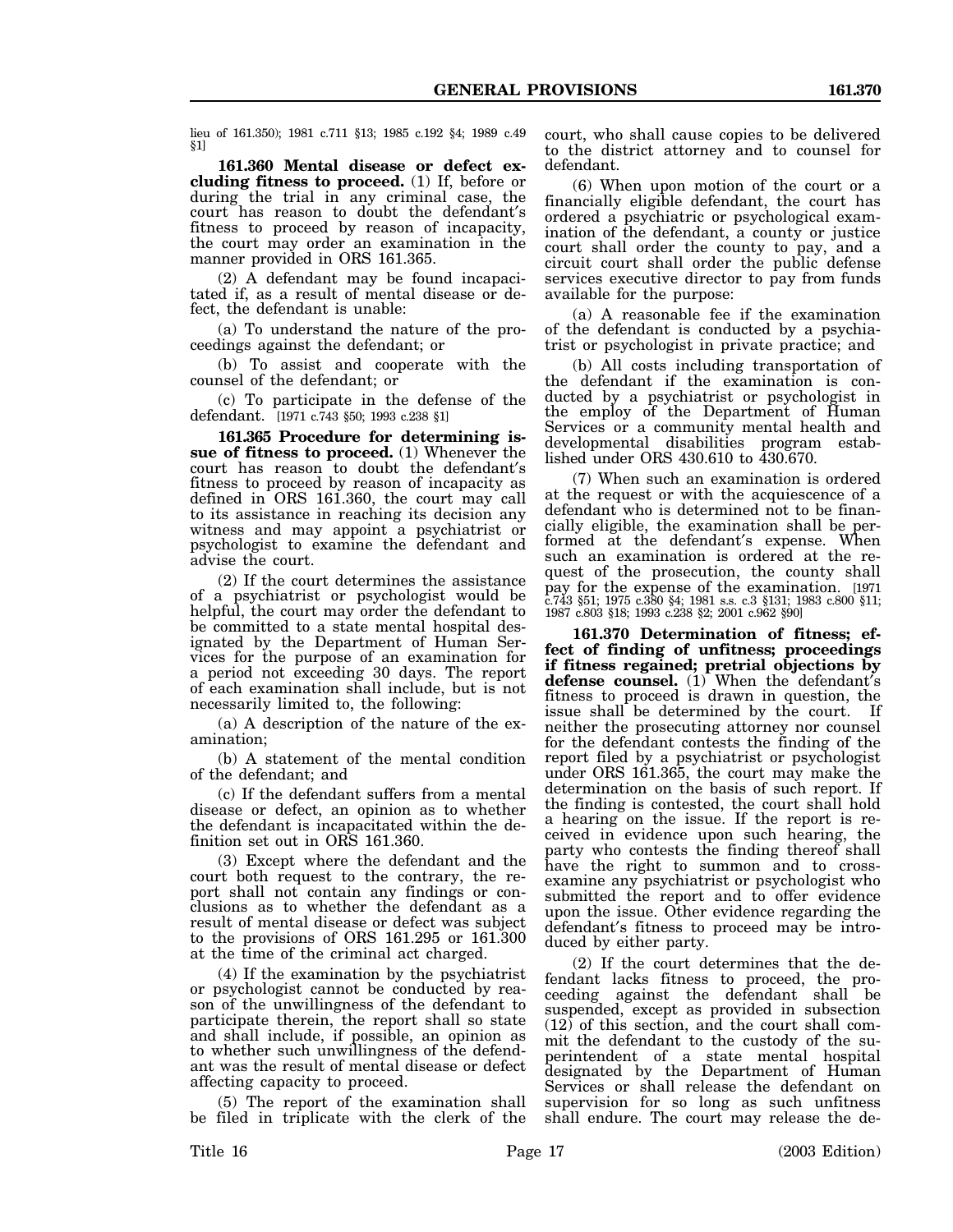fendant on supervision if it determines that care other than commitment for incapacity to stand trial would better serve the defendant and the community. It may place conditions which it deems appropriate on the release, including the requirement that the defendant regularly report to the Department of Human Services or a community mental health and developmental disabilities program for examination to determine if the defendant has regained capacity to stand trial. When the court, on its own motion or upon the application of the superintendent of the hospital in which the defendant is committed, a person examining the defendant as a condition of release on supervision, or either party, determines, after a hearing, if a hearing is requested, that the defendant has regained fitness to proceed, the proceeding shall be resumed. If, however, the court is of the view that so much time has elapsed since the commitment or release of the defendant on supervision that it would be unjust to resume the criminal proceeding, the court on motion of either party may dismiss the charge and may order the defendant to be discharged or cause a proceeding to be commenced forthwith under ORS 426.070 to 426.170 or 427.235 to 427.290.

(3) The superintendent shall cause the defendant to be evaluated within 60 days from the defendant′s delivery into the superintendent′s custody, for the purpose of determining whether there is a substantial probability that, in the foreseeable future, the defendant will have the capacity to stand trial.

(4) In addition, the superintendent shall:

(a) Immediately notify the committing court if the defendant, at any time, gains or regains the capacity to stand trial or will never have the capacity to stand trial.

(b) Within 90 days of the defendant′s delivery into the superintendent′s custody, notify the committing court that:

(A) The defendant has the present capacity to stand trial;

(B) There is no substantial probability that, in the foreseeable future, the defendant will gain or regain the capacity to stand trial; or

(C) There is a substantial probability that, in the foreseeable future, the defendant will gain or regain the capacity to stand trial. If such a probability exists, the superintendent shall give the court an estimate of the time in which the defendant, with appropriate treatment, is expected to gain or regain capacity.

(5) If the superintendent determines that there is a substantial probability that, in the

foreseeable future, the defendant will gain or regain the capacity to stand trial, unless the court otherwise orders, the defendant shall remain in the superintendent′s custody where the defendant shall receive treatment designed for the purpose of enabling the defendant to gain or regain capacity. In keeping with the notice requirement under subsection (4)(b) of this section, the superintendent shall, for the duration of the defendant′s period of commitment, submit a progress report to the committing court, concerning the defendant′s capacity or incapacity, at least once every 180 days as measured from the date of the defendant′s delivery into the superintendent′s custody.

(6) A defendant who remains committed under subsection (5) of this section shall be discharged within a period of time that is reasonable for making a determination concerning whether or not, and when, the defendant may gain or regain capacity. However, regardless of the number of charges with which the defendant is accused, in no event shall the defendant be committed for longer than whichever of the following, measured from the defendant′s initial custody date, is shorter:

(a) Three years; or

(b) A period of time equal to the maximum sentence the court could have imposed if the defendant had been convicted.

(7) The superintendent shall notify the committing court of the defendant′s impending discharge 30 days before the date on which the superintendent is required to discharge the defendant under subsection (6) of this section.

(8) When the committing court receives a notice from the superintendent under either subsection  $(4)$  or  $(7)$  of this section concerning the defendant′s progress or lack thereof, the committing court shall determine after a hearing, if a hearing is requested, whether the defendant presently has the capacity to stand trial.

(9) If under subsection (8) of this section the court determines that the defendant lacks the capacity to stand trial, the court shall further determine whether there is a substantial probability that the defendant, in the foreseeable future, will gain or regain the capacity to stand trial and whether the defendant is entitled to discharge under subsection (6) of this section. If the court determines that there is no substantial probability that the defendant, in the foreseeable future, will gain or regain the capacity to stand trial or that the defendant is entitled to discharge under subsection (6) of this section, the court shall dismiss, without prejudice, all charges against the defendant and: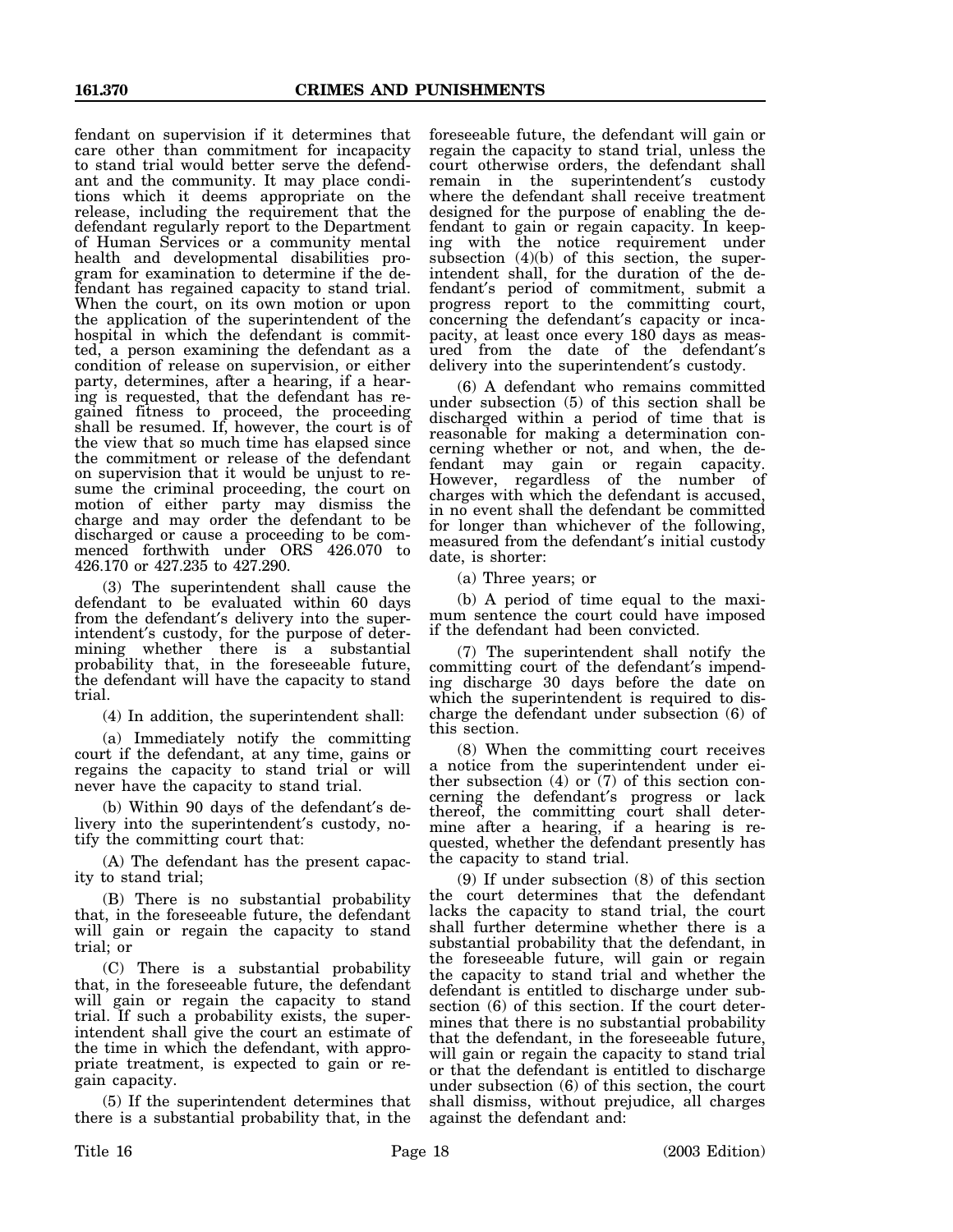(a) Order that the defendant be discharged; or

(b) Initiate commitment proceedings under ORS 426.070 or 427.235 to 427.290.

(10) All notices required under this section shall be filed with the clerk of the court and delivered to both the district attorney and the counsel for the defendant.

(11) If the defendant regains fitness to proceed, the term of any sentence received by the defendant for conviction of the crime charged shall be reduced by the amount of time the defendant was committed under this section to the custody of a state mental hospital designated by the Department of Human Services.

(12) The fact that the defendant is unfit to proceed does not preclude any objection through counsel and without the personal participation of the defendant on the grounds that the indictment is insufficient, that the statute of limitations has run, that double jeopardy principles apply or upon any other ground at the discretion of the court which the court deems susceptible of fair determination prior to trial.

(13) As used in this section, "superintendent" means the superintendent of the state mental hospital of the Department of Human Services to which the defendant has been committed. [1971 c.743 §52; 1975 c.380 §5; 1993 c.238 §3; 1999 c.931 §§1,2]

**161.375 Escape of person placed at Oregon State Hospital; authority of superintendent to order arrest.** (1) When a patient, who has been placed at the Oregon State Hospital for evaluation, care, custody and treatment under the jurisdiction of the Psychiatric Security Review Board or by court order under ORS 161.315, 161.365 or 161.370, has escaped or is absent without authorization from the Oregon State Hospital or from the custody of any person in whose charge the superintendent has placed the patient, the superintendent may order the arrest and detention of the patient.

(2) The superintendent may issue an order under this section based upon a reasonable belief that grounds exist for issuing the order. When reasonable, the superintendent shall investigate to ascertain whether such grounds exist.

(3) Any order issued by the superintendent as authorized by this section constitutes full authority for the arrest and detention of the patient and all laws applicable to warrant or arrest apply to the order. An order issued by the superintendent under this section expires 72 hours after being signed by the superintendent.

(4) As used in this section, "superintendent" means the superintendent of the Oregon State Hospital or the superintendent′s authorized representative. [1997 c.423 §1]

**Note:** 161.375 was enacted into law by the Legislative Assembly but was not added to or made a part of ORS chapter 161 or any series therein by legislative action. See Preface to Oregon Revised Statutes for further explanation.

**161.380** [1971 c.743 §53; renumbered 161.290]

**161.385 Psychiatric Security Review Board; composition, term, qualifications, compensation, appointment, confirmation and meetings; judicial review of orders.** (1) There is hereby created a Psychiatric Security Review Board consisting of five members appointed by the Governor and subject to confirmation by the Senate under section 4, Article III of the Oregon Constitution.

(2) The membership of the board shall not include any district attorney, deputy district attorney or public defender, but the membership shall be composed of:

(a) A psychiatrist experienced in the criminal justice system and not otherwise employed on a full-time basis by the Department of Human Services or a community mental health and developmental disabilities program;

(b) A licensed psychologist experienced in the criminal justice system and not otherwise employed on a full-time basis by the Department of Human Services or a community mental health and developmental disabilities program;

(c) A member with substantial experience in the processes of parole and probation;

(d) A member of the general public; and

(e) A lawyer with substantial experience in criminal trial practice.

(3) The term of office of each member is four years. The Governor at any time may remove any member for inefficiency, neglect of duty or malfeasance in office. Before the expiration of the term of a member, the Governor shall appoint a successor whose term begins on July 1 next following. A member is eligible for reappointment. If there is a vacancy for any cause, the Governor shall make an appointment to become immediately effective for the unexpired term.

(4) A member of the board not otherwise employed full time by the state, shall be paid on a per diem basis an amount equal to \$212, adjusted according to the executive pay plan for the biennium, for each day during which the member is engaged in the performance of official duties, including necessary travel time. In addition, subject to ORS 292.220 to 292.250 regulating travel and other expenses of state officers and employees, the member shall be reimbursed for actual and necessary travel and other expenses incurred in the performance of official duties.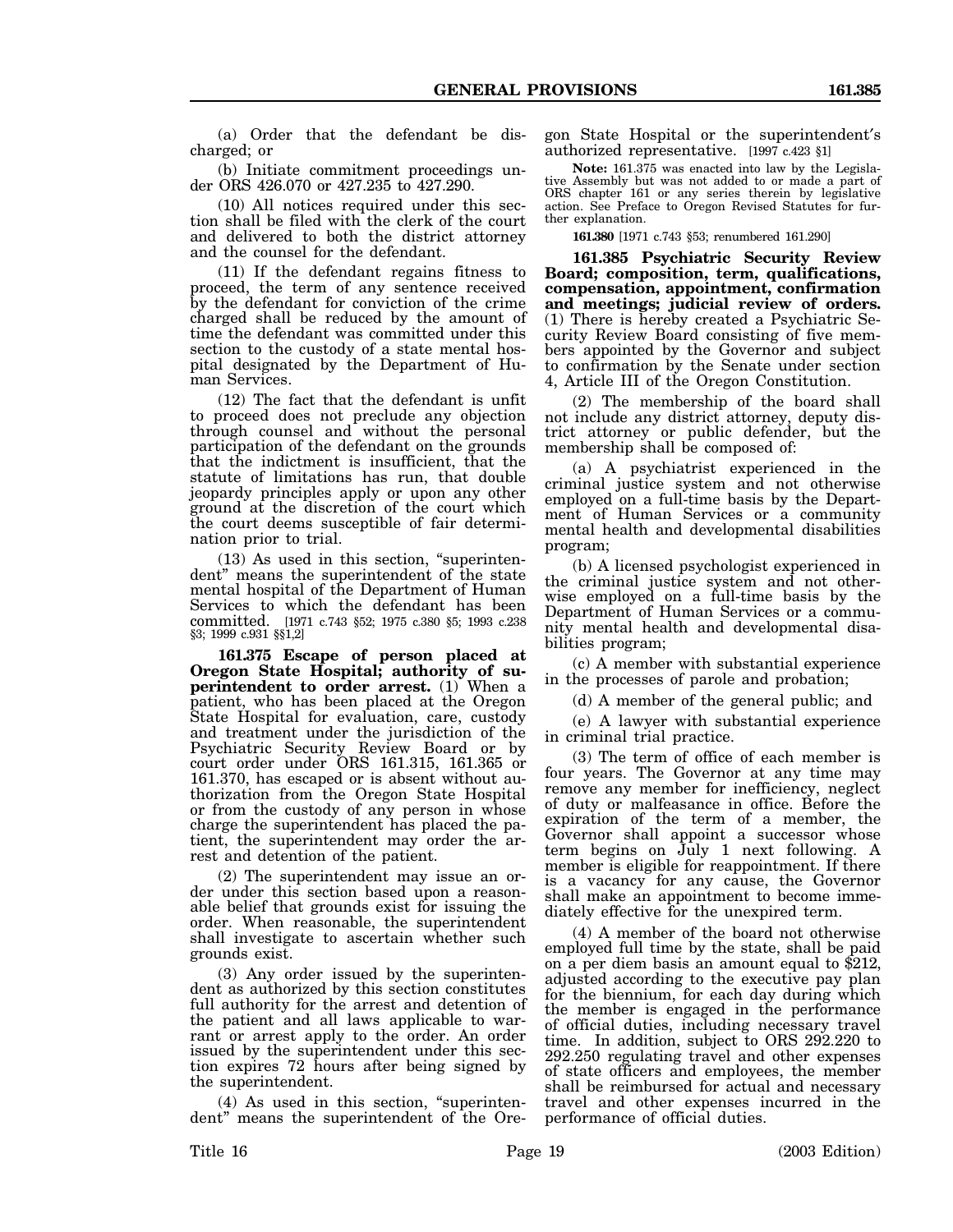(5) Subject to any applicable provision of the State Personnel Relations Law, the board may hire employees to aid it in performing its duties.

(6)(a) The board shall select one of its members as chairperson to serve for a oneyear term with such duties and powers as the board determines.

(b) A majority of the voting members of the board constitutes a quorum for the transaction of business.

(7) The board shall meet at least twice every month, unless the chairperson determines that there is not sufficient business before the board to warrant a meeting at the scheduled time. The board shall also meet at other times and places specified by the call of the chairperson or of a majority of the members of the board.

(8)(a) When a person over whom the board exercises its jurisdiction is adversely affected or aggrieved by a final order of the board, the person is entitled to judicial review of the final order. The person is entitled on judicial review to suitable counsel possessing skills and experience commensurate with the nature and complexity of the case. If the person is financially eligible, suitable counsel shall be appointed by the reviewing court in the manner provided in ORS 138.500 (1). If the person is financially eligible, the public defense services executive director shall determine and pay, as provided in ORS 138.500, the cost of briefs, any other expenses of the person necessary to the review and compensation for counsel appointed for the person. The costs, expenses and compensation so allowed shall be paid as provided in ORS 138.500.

(b) The order and the proceedings underlying the order are subject to review by the Court of Appeals upon petition to that court filed within 60 days of the order for which review is sought. The board shall submit to the court the record of the proceeding or, if the person agrees, a shortened record. The record may include a certified true copy of a tape recording of the proceedings at a hearing in accordance with ORS 161.346. A copy of the record transmitted shall be delivered to the person by the board.

(c) The court may affirm, reverse or remand the order on the same basis as provided in ORS 183.482 (8).

(d) The filing of the petition shall not stay the board′s order, but the board or the Court of Appeals may order a stay upon application on such terms as are deemed proper. [1977 c.380 §8; 1979 c.867 §7; 1979 c.885 §6; 1981 c.711 §15; 1981 s.s. c.3 §132; 1983 c.740 §26; 1983 c.800 §12; 1987 c.133 §1; 2001 c.962 §70]

**161.387 Board to implement policies; rulemaking; meetings not deliberative under public meeting requirements.** (1) The Psychiatric Security Review Board, by rule pursuant to ORS 183.325 to 183.410 and not inconsistent with law, may implement its policies and set out its procedure and practice requirements and may promulgate such interpretive rules as the board deems necessary or appropriate to carry out its statutory responsibilities.

(2) Administrative meetings of the board and the evidentiary phase of board hearings are not deliberations for the purposes of ORS 192.690. [1981 c.711 §§10,11]

**Note:** See note under 161.326.

**161.390 Rules for assignment of persons to state mental hospitals; release plan prepared by Department of Human Services.** (1) The Department of Human Services shall promulgate rules for the assignment of persons to state mental hospitals under ORS 161.341, 161.365 and 161.370 and for establishing standards for evaluation and treatment of persons committed to a state hospital designated by the department or ordered to a community mental health and developmental disabilities program under ORS 161.315 to 161.351, 192.690 and 428.210.

(2) Whenever the Psychiatric Security Review Board requires the preparation of a predischarge or preconditional release plan before a hearing or as a condition of granting discharge or conditional release for a person committed under ORS 161.327 or 161.341 to a state hospital for custody, care and treatment, the Department of Human Services is responsible for and shall prepare the plan.

(3) In carrying out a conditional release plan prepared under subsection (2) of this section, the Department of Human Services may contract with a community mental health and developmental disabilities program, other public agency or private corporation or an individual to provide supervision and treatment for the conditionally released person. [1975 c.380 §7; 1977 c.380 §18; 1981 c.711 §14; 1993 c.680 §18]

**161.395 Subpoena power of board.** (1) Upon request of any party to a hearing before the board, the board or its designated representatives shall issue, or the board on its own motion may issue, subpoenas requiring the attendance and testimony of witnesses.

(2) Upon request of any party to the hearing before the board and upon a proper showing of the general relevance and reasonable scope of the documentary or physical evidence sought, the board or its designated representative shall issue, or the board on its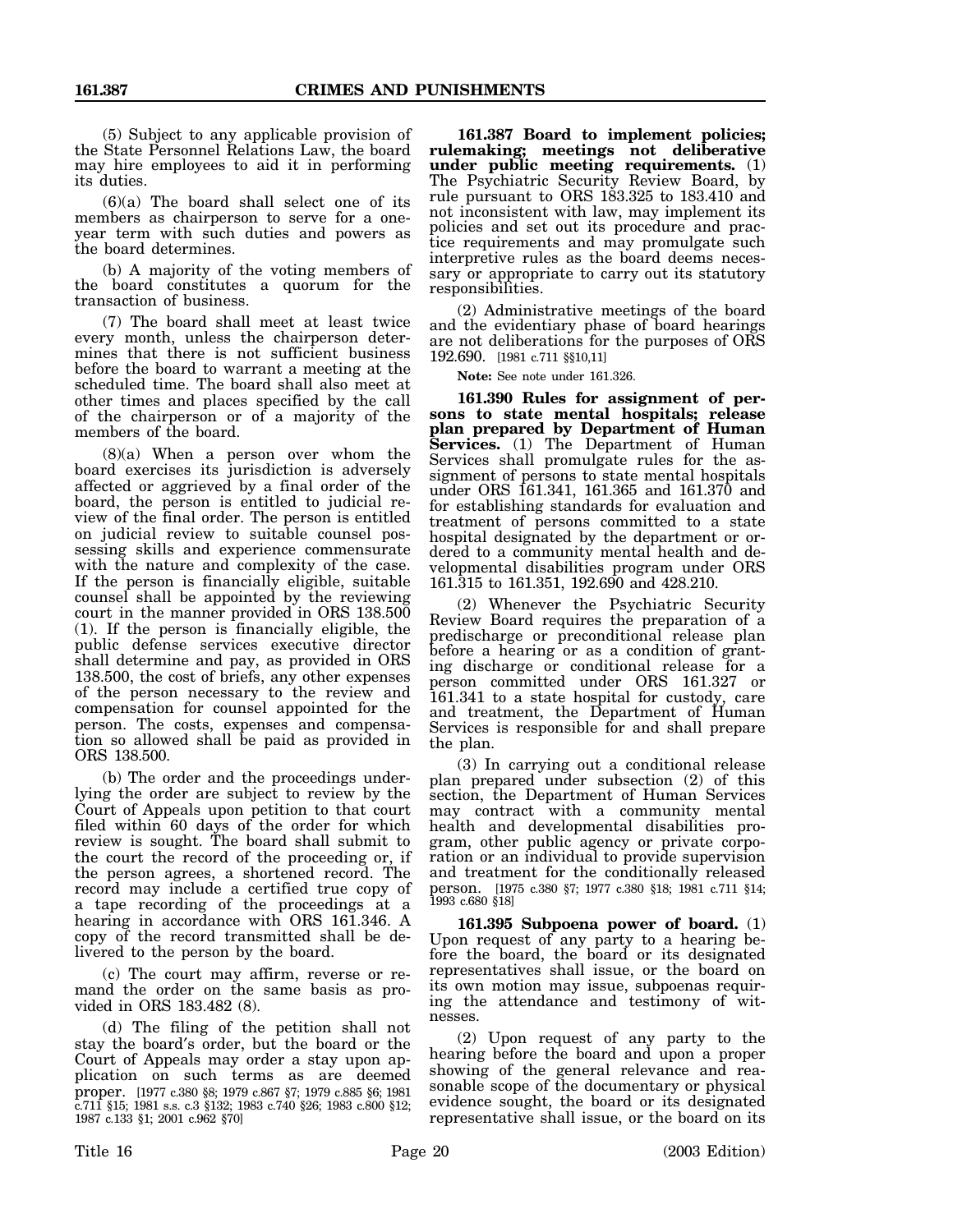own motion may issue, subpoenas duces tecum.

(3) Witnesses appearing under subpoenas, other than the parties or state officers or employees, shall receive fees and mileage as prescribed by law for witnesses in ORS 44.415 (2). If the board or its designated representative certifies that the testimony of a witness was relevant and material, any person who has paid fees and mileage to that witness shall be reimbursed by the board.

(4) If any person fails to comply with a subpoena issued under subsections (1) or (2) of this section or any party or witness refuses to testify regarding any matter on which the party or witness may be lawfully interrogated, the judge of the circuit court of any county, on the application of the board or its designated representative or of the party requesting the issuance of the subpoena, shall compel obedience by proceedings for contempt as in the case of disobedience of the requirements of a subpoena issued by the court.

(5) If any person, agency or facility fails to comply with an order of the board issued pursuant to subsection (2) of this section, the judge of a circuit court of any county, on application of the board or its designated representative, shall compel obedience by proceedings for contempt as in the case of disobedience of the requirements of an order issued by the court. Contempt for disobediishable by a fine of \$100. [1977 c.380 §9; 1989 c.980 §8]

**Note:** 161.395 was enacted into law by the Legislative Assembly but was not added to or made a part of ORS chapter 161 or any series therein by legislative action. See Preface to Oregon Revised Statutes for further explanation.

**161.397 Psychiatric Security Review Board Account.** The Psychiatric Security Review Board Account is established separate and distinct from the General Fund. All moneys received by the Psychiatric Security Review Board, other than appropriations from the General Fund, shall be deposited into the account and are continuously appropriated to the board to carry out the duties, functions and powers of the board. [2001 c.716 §3]

**Note:** 161.397 was enacted into law by the Legislative Assembly but was not added to or made a part of ORS chapter 161 or any series therein by legislative action. See Preface to Oregon Revised Statutes for further explanation.

**161.400 Leave of absence; notice to board.** If, at any time after the commitment of a person to a state hospital under ORS 161.341 (1), the superintendent of the hospital is of the opinion that a leave of absence from the hospital would be therapeutic for the person and that such leave would pose no

substantial danger to others, the superintendent may authorize such leave for up to 48 hours in accordance with rules adopted by the Psychiatric Security Review Board. However, the superintendent, before authorizing the leave of absence, shall first notify the board for the purposes of ORS 161.326 (2). [1981 c.711 §12]

**161.403** [1983 c.800 §14; repealed by 1993 c.77 §1]

#### **INCHOATE CRIMES**

**161.405 "Attempt" described.** (1) A person is guilty of an attempt to commit a crime when the person intentionally engages in conduct which constitutes a substantial step toward commission of the crime.

(2) An attempt is a:

(a) Class A felony if the offense attempted is murder or treason.

(b) Class B felony if the offense attempted is a Class A felony.

(c) Class C felony if the offense attempted is a Class B felony.

(d) Class A misdemeanor if the offense attempted is a Class C felony or an unclassified felony.

(e) Class B misdemeanor if the offense attempted is a Class A misdemeanor.

(f) Class C misdemeanor if the offense attempted is a Class B misdemeanor.

(g) Violation if the offense attempted is a Class C misdemeanor or an unclassified misdemeanor. [1971 c.743 §54]

**161.425 Impossibility not a defense.** In a prosecution for an attempt, it is no defense that it was impossible to commit the crime which was the object of the attempt where the conduct engaged in by the actor would be a crime if the circumstances were as the actor believed them to be. [1971 c.743 §55]

**161.430 Renunciation as a defense to attempt.** (1) A person is not liable under ORS 161.405 if, under circumstances manifesting a voluntary and complete renunciation of the criminal intent of the person, the person avoids the commission of the crime attempted by abandoning the criminal effort and, if mere abandonment is insufficient to accomplish this avoidance, doing everything necessary to prevent the commission of the attempted crime.

(2) The defense of renunciation is an affirmative defense. [1971 c.743 §56]

**161.435 "Solicitation" described.** (1) A person commits the crime of solicitation if with the intent of causing another to engage in specific conduct constituting a crime punishable as a felony or as a Class A misdemeanor or an attempt to commit such felony or Class A misdemeanor the person com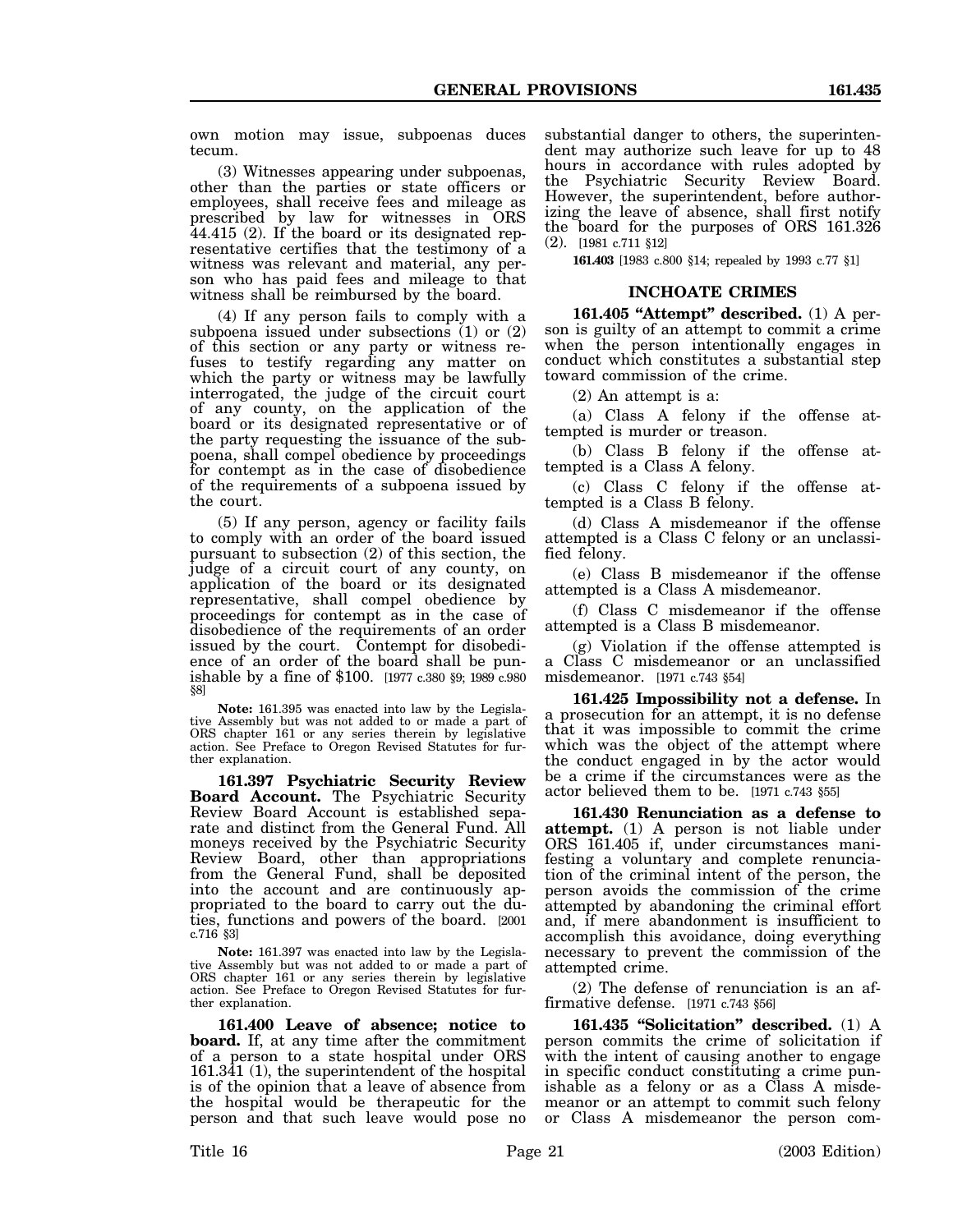mands or solicits such other person to engage in that conduct.

(2) Solicitation is a:

(a) Class A felony if the offense solicited is murder or treason.

(b) Class B felony if the offense solicited is a Class A felony.

(c) Class C felony if the offense solicited is a Class B felony.

(d) Class A misdemeanor if the offense solicited is a Class C felony.

(e) Class B misdemeanor if the offense solicited is a Class A misdemeanor. [1971 c.743 §57]

**161.440 Renunciation as defense to solicitation.** (1) It is a defense to the crime of solicitation that the person soliciting the crime, after soliciting another person to commit a crime, persuaded the person solicited not to commit the crime or otherwise prevented the commission of the crime, under circumstances manifesting a complete and voluntary renunciation of the criminal intent.

(2) The defense of renunciation is an affirmative defense. [1971 c.743 §58]

**161.450 "Conspiracy" described.** (1) A person is guilty of criminal conspiracy if with the intent that conduct constituting a crime punishable as a felony or a Class A misdemeanor be performed, the person agrees with one or more persons to engage in or cause the performance of such conduct.

(2) Criminal conspiracy is a:

(a) Class A felony if an object of the conspiracy is commission of murder, treason or a Class A felony.

(b) Class B felony if an object of the conspiracy is commission of a Class B felony.

(c) Class C felony if an object of the conspiracy is commission of a Class C felony.

(d) Class A misdemeanor if an object of the conspiracy is commission of a Class A misdemeanor. [1971 c.743 §59]

**161.455 Conspiratorial relationship.** If a person is guilty of conspiracy, as defined in ORS 161.450, and knows that a person with whom the person conspires to commit a crime has conspired or will conspire with another person or persons to commit the same crime, the person is guilty of conspiring with such other person or persons, whether or not the person knows their identity, to commit such crime. [1971 c.743 §60]

**161.460 Renunciation as defense to conspiracy.** (1) It is a defense to a charge of conspiracy that the actor, after conspiring to commit a crime, thwarted commission of the crime which was the object of the conspiracy, under circumstances manifesting a complete and voluntary renunciation of the criminal purpose of the actor. Renunciation by one conspirator does not, however, affect the liability of another conspirator who does not join in the renunciation of the conspiratorial objective.

(2) The defense of renunciation is an affirmative defense. [1971 c.743 §61]

**161.465 Duration of conspiracy.** For the purpose of application of ORS 131.125:

(1) Conspiracy is a continuing course of conduct which terminates when the crime or crimes which are its object are completed or the agreement that they be committed is abandoned by the defendant and by those with whom the defendant conspired.

(2) Abandonment is presumed if neither the defendant nor anyone with whom the defendant conspired does any overt act in pursuance of the conspiracy during the applicable period of limitation.

(3) If an individual abandons the agreement, the conspiracy is terminated as to the individual only if and when the individual advises those with whom the individual conspired of the abandonment or the individual informs the law enforcement authorities of the existence of the conspiracy and of the participation of the individual therein. [1971 c.743 §62; 1973 c.836 §340]

**161.475 Defenses to solicitation and conspiracy.** (1) Except as provided in subsection (2) of this section, it is immaterial to the liability of a person who solicits or conspires with another to commit a crime that:

(a) The person or the person whom the person solicits or with whom the person conspires does not occupy a particular position or have a particular characteristic which is an element of such crime, if the person believes that one of them does; or

(b) The person whom the person solicits or with whom the person conspires is irresponsible or has an immunity to prosecution or conviction for the commission of the crime, or, in the case of conspiracy, has feigned the agreement; or

(c) The person with whom the person conspires has not been prosecuted for or convicted of the conspiracy or a crime based upon the conduct in question, or has previously been acquitted.

(2) It is a defense to a charge of solicitation or conspiracy to commit a crime that if the criminal object were achieved, the actor would not be guilty of a crime under the law defining the offense or as an accomplice under ORS 161.150 to 161.165. [1971 c.743 §63]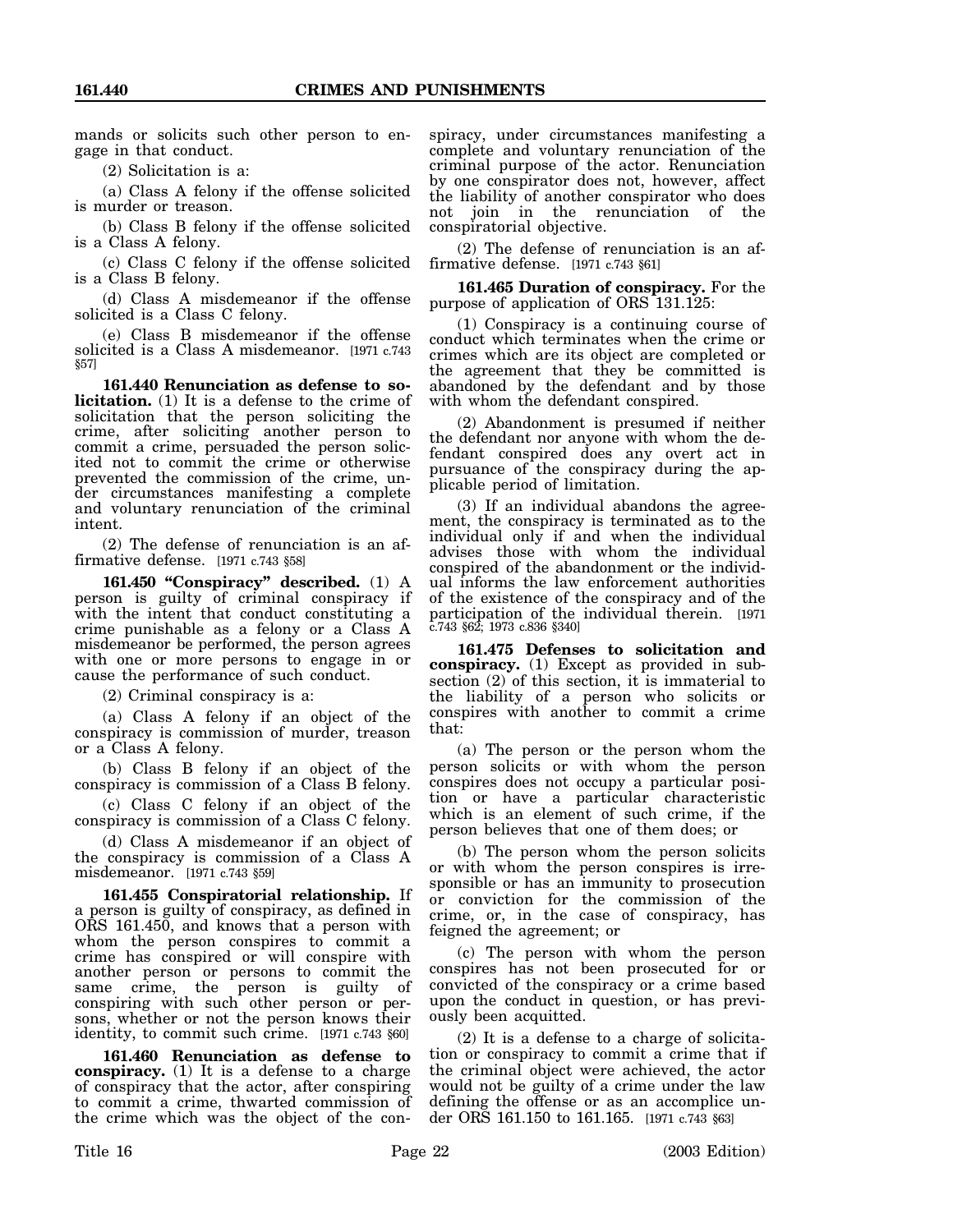**161.485 Multiple convictions barred in inchoate crimes.** (1) It is no defense to a prosecution under ORS 161.405, 161.435 or 161.450 that the offense the defendant either attempted to commit, solicited to commit or conspired to commit was actually committed pursuant to such attempt, solicitation or conspiracy.

(2) A person shall not be convicted of more than one offense defined by ORS 161.405, 161.435 and 161.450 for conduct designed to commit or to culminate in commission of the same crime.

(3) A person shall not be convicted on the basis of the same course of conduct of both the actual commission of an offense and an attempt to commit that offense or solicitation of that offense or conspiracy to commit that offense.

(4) Nothing in this section shall be construed to bar inclusion of multiple counts charging violation of the substantive crime and ORS 161.405, 161.435 and 161.450 in a single indictment or information, provided the penal conviction is consistent with subsections  $(2)$  and  $(3)$  of this section. [1971 c.743]  $\sqrt[5]{64}$ 

## **CLASSES OF OFFENSES**

**161.505 "Offense" described.** An offense is conduct for which a sentence to a term of imprisonment or to a fine is provided by any law of this state or by any law or ordinance of a political subdivision of this state. An offense is either a crime, as described in ORS 161.515, or a violation, as described in ORS 153.008. [1971 c.743 §65; 1975 c.451 §173; 1981 c.626 §2; 1981 c.692 §7; 1999 c.1051 §43]

**161.515 "Crime" described.** (1) A crime is an offense for which a sentence of imprisonment is authorized.

(2) A crime is either a felony or a misdemeanor. [1971 c.743 §66]

**161.525 "Felony" described.** Except as provided in ORS 161.585 and 161.705, a crime is a felony if it is so designated in any statute of this state or if a person convicted under a statute of this state may be sentenced to a maximum term of imprisonment of more than one year. [1971 c.743 §67]

**161.535 Classification of felonies.** (1) Felonies are classified for the purpose of sentence into the following categories:

(a) Class A felonies;

- (b) Class B felonies;
- (c) Class C felonies; and

(d) Unclassified felonies.

(2) The particular classification of each felony defined in the Oregon Criminal Code, except murder under ORS 163.115 and treason under ORS 166.005, is expressly designated in the section defining the crime. An offense defined outside this code which, because of the express sentence provided is within the definition of ORS 161.525, shall be considered an unclassified felony. [1971 c.743 §68]

**161.545 "Misdemeanor" described.** A crime is a misdemeanor if it is so designated in any statute of this state or if a person convicted thereof may be sentenced to a maximum term of imprisonment of not more than one year. [1971 c.743 §69]

**161.555 Classification of misdemeanors.** (1) Misdemeanors are classified for the purpose of sentence into the following categories:

(a) Class A misdemeanors;

(b) Class B misdemeanors;

(c) Class C misdemeanors; and

(d) Unclassified misdemeanors.

(2) The particular classification of each misdemeanor defined in the Oregon Criminal Code is expressly designated in the section defining the crime. An offense defined outside this code which, because of the express sentence provided is within the definition of ORS 161.545, shall be considered an unclassified misdemeanor.

(3) An offense defined by a statute of this state, but without specification as to its classification or as to the penalty authorized upon conviction, shall be considered a Class A misdemeanor. [1971 c.743 §70]

**161.565** [1971 c.743 §71; 1987 c.783 §1; 1989 c.1053 §17; 1991 c.111 §17; 1993 c.533 §4; 1997 c.852 §12; repealed by 1999 c.1051 §49]

**161.566 Misdemeanor treated as violation; prosecuting attorney**′**s election.** (1) Except as provided in subsection (4) of this section, a prosecuting attorney may elect to treat any misdemeanor as a Class A violation. The election must be made by the prosecuting attorney orally at the time of the first appearance of the defendant or in writing filed on or before the time scheduled for the first appearance of the defendant. If no election is made within the time allowed, the case shall proceed as a misdemeanor.

(2) If a prosecuting attorney elects to treat a misdemeanor as a Class A violation under this section, the court shall amend the accusatory instrument to reflect the charged offense as a Class A violation and clearly denominate the offense as a Class A violation in any judgment entered in the matter. Notwithstanding ORS 153.018, the maximum fine that a court may impose upon conviction of a violation under this section may not exceed the amount provided in ORS 161.635 for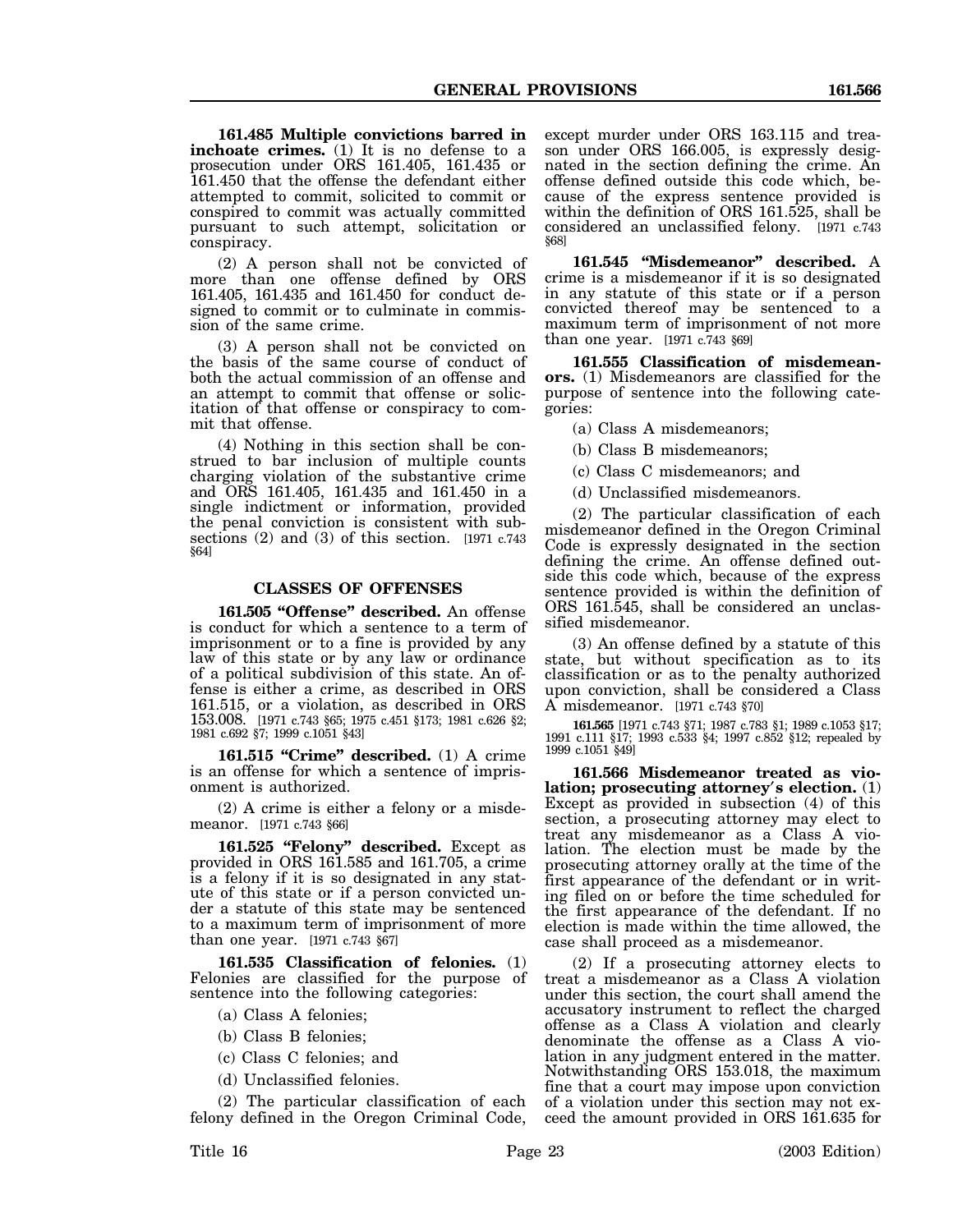the class of misdemeanor receiving violation treatment.

(3) If a prosecuting attorney elects to treat a misdemeanor as a Class A violation under this section, and the defendant fails to make any required appearance in the matter, the court may enter a default judgment against the defendant in the manner provided by ORS 153.102. Notwithstanding ORS 153.018, the maximum fine that the court may impose under a default judgment entered pursuant to ORS 153.102 is the maximum fine for the class of misdemeanor receiving violation treatment.

(4) A prosecuting attorney may not elect to treat misdemeanors created under ORS 811.540 or 813.010 as violations under the provisions of this section.

(5) The election provided for in this section may be made by a city attorney acting as prosecuting attorney in the case of municipal ordinance offenses, a county counsel acting as prosecuting attorney under a county charter in the case of county ordinance offenses, and the Attorney General acting as prosecuting attorney in those criminal actions or proceedings within the jurisdiction of the Attorney General.

(6) Notwithstanding ORS 137.290 (1)(d), the unitary assessment imposed upon conviction of a violation under this section is the amount provided in ORS 137.290 for the misdemeanor receiving violation treatment. [1999 c.1051 §47; 2003 c.737 §89]

**161.568 Misdemeanor treated as violation; court**′**s election.** (1) Except as provided in subsection (4) of this section, a court may elect to treat any misdemeanor as a Class A violation for the purpose of entering a default judgment under ORS 153.102 if:

(a) A complaint or information has been filed with the court for the misdemeanor;

(b) The defendant has failed to make an appearance in the proceedings required by the court or by law; and

(c) The court has given notice to the district attorney for the county and the district attorney has informed the court that the district attorney does not object to treating the misdemeanor as a Class A violation.

(2) If the court treats a misdemeanor as a Class A violation under this section, the court shall amend the accusatory instrument to reflect the charged offense as a Class A violation and clearly denominate the offense as a Class A violation in the judgment entered in the matter.

(3) Notwithstanding ORS 153.018, if the court treats a misdemeanor as a Class A violation under this section, the maximum fine that the court may impose under a default judgment entered pursuant to ORS 153.102 is the maximum fine for the class of misdemeanor receiving violation treatment.

(4) A court may not treat misdemeanors created under ORS 811.540 or 813.010 as violations under the provisions of this section.

(5) Notwithstanding ORS 137.290 (1)(d), the unitary assessment imposed upon conviction of a violation under this section is the amount provided in ORS 137.290 for the misdemeanor receiving violation treatment. [1999 c.1051 §48; 2003 c.737 §90]

**161.570 Felony treated as misdemeanor.** (1) As used in this section, "nonperson felony" has the meaning given that term in the rules of the Oregon Criminal Justice Commission.

(2) A district attorney may elect to treat a Class C nonperson felony or a violation of ORS 475.992 (4)(a) as a Class A misdemeanor. The election must be made by the district attorney orally or in writing at the time of the first appearance of the defendant. If a district attorney elects to treat a Class C felony or a violation of ORS  $475.992$  (4)(a) as a Class A misdemeanor under this subsection, the court shall amend the accusatory instrument to reflect the charged offense as a Class A misdemeanor.

(3) If, at some time after the first appearance of a defendant charged with a Class C nonperson felony or a violation of ORS 475.992 (4)(a), the district attorney and the defendant agree to treat the charged offense as a Class A misdemeanor, the court may allow the offense to be treated as a Class A misdemeanor by stipulation of the parties.

(4) If a Class C felony or a violation of ORS 475.992 (4)(a) is treated as a Class A misdemeanor under this section, the court shall clearly denominate the offense as a Class A misdemeanor in any judgment entered in the matter.

(5) If no election or stipulation is made under this section, the case proceeds as a felony.

(6) Before a district attorney may make an election under subsection (2) of this section, the district attorney shall adopt written guidelines for determining when and under what circumstances the election may be made. The district attorney shall apply the guidelines uniformly.

(7) Notwithstanding ORS 161.635, the maximum fine that a court may impose upon conviction of a misdemeanor under this section may not exceed the amount provided in ORS 161.625 for the class of felony receiving Class A misdemeanor treatment. [2003 c.645 §2]

**161.575** [1971 c.743 §72; repealed by 1999 c.1051 §49]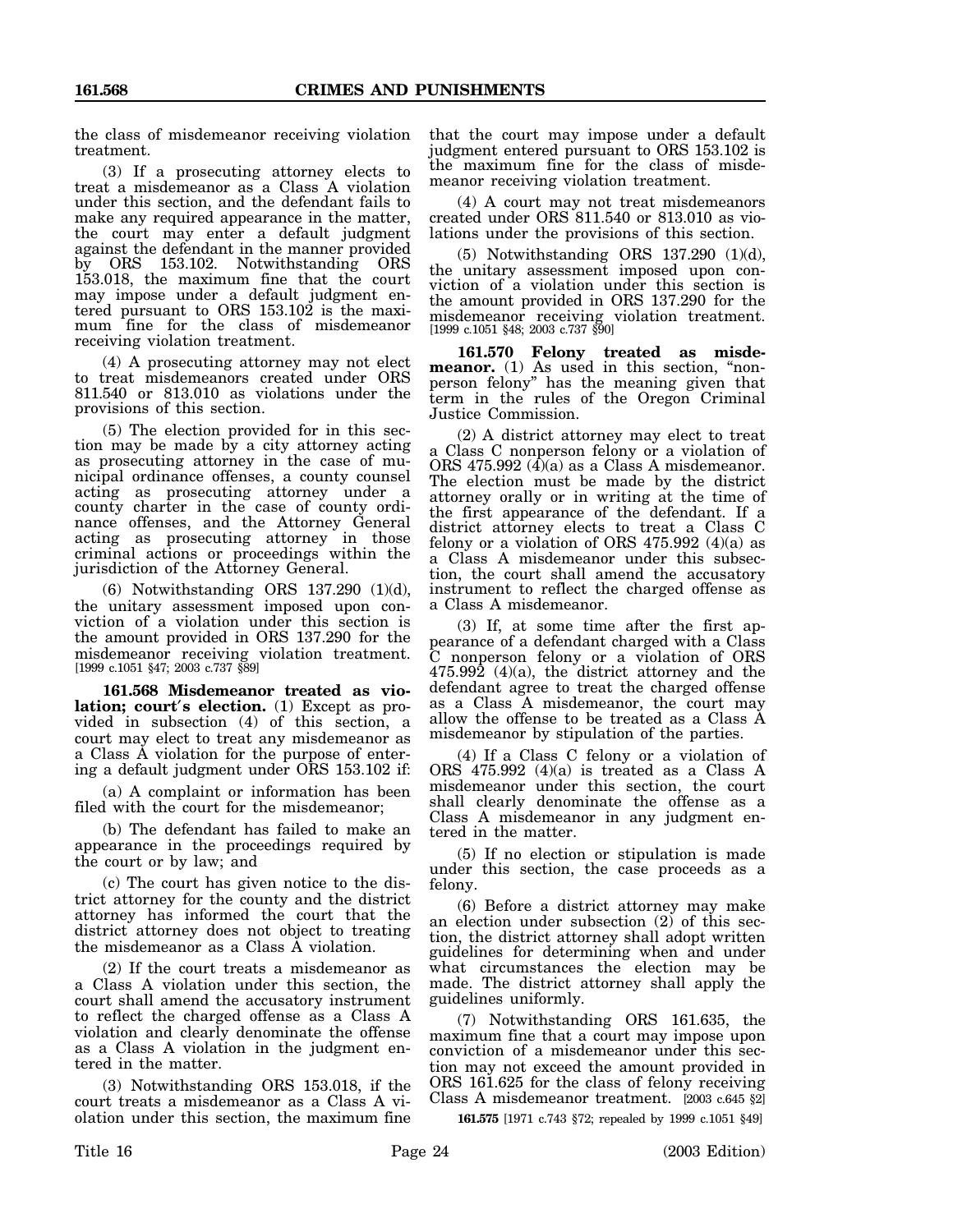**161.585 Classification of certain crimes determined by punishment.** (1) When a crime punishable as a felony is also punishable by imprisonment for a maximum term of one year or by a fine, the crime shall be classed as a misdemeanor if the court imposes a punishment other than imprisonment under ORS 137.124 (1).

(2) Notwithstanding the provisions of ORS 161.525, upon conviction of a crime punishable as described in subsection (1) of this section, the crime is a felony for all purposes until one of the following events occurs, after which occurrence the crime is a misdemeanor for all purposes:

(a) Without imposing a sentence of probation, the court imposes a sentence of imprisonment other than to the legal and physical custody of the Department of Corrections.

(b) Without imposing a sentence of probation, the court imposes a fine.

(c) Upon revocation of probation, the court imposes a sentence of imprisonment other than to the legal and physical custody of the Department of Corrections.

(d) Upon revocation of probation, the court imposes a fine.

(e) The court declares the offense to be a misdemeanor, either at the time of imposing a sentence of probation, upon suspension of imposition of a part of a sentence, or on application of defendant or the probation officer of the defendant thereafter.

(f) The court imposes a sentence of probation on the defendant without imposition of any other sentence upon conviction and defendant is thereafter discharged without any other sentence.

(g) Without imposing a sentence of probation and without imposing any other sentence, the court declares the offense to be a misdemeanor and discharges the defendant.

(3) The provisions of this section shall apply only to persons convicted of a felony committed prior to November 1, 1989. [1971 c.743 §73; 1987 c.320 §85; 1989 c.790 §52; 1993 c.14 §18]

## **DISPOSITION OF OFFENDERS**

**161.605 Maximum prison terms for felonies.** The maximum term of an indeterminate sentence of imprisonment for a felony is as follows:

(1) For a Class A felony, 20 years.

(2) For a Class B felony, 10 years.

(3) For a Class C felony, 5 years.

(4) For an unclassified felony as provided in the statute defining the crime. [1971 c.743 §74]

**161.610 Enhanced penalty for use of firearm during commission of felony; pleading; minimum penalties; suspension or reduction of penalty.** (1) As used in this section, "firearm" means a weapon which is designed to expel a projectile by the action of black powder or smokeless powder.

(2) The use or threatened use of a firearm, whether operable or inoperable, by a defendant during the commission of a felony may be pleaded in the accusatory instrument and proved at trial as an element in aggravation of the crime as provided in this section. When a crime is so pleaded, the aggravated nature of the crime may be indicated by adding the words "with a firearm" to the title of the offense. The unaggravated crime shall be considered a lesser included offense.

(3) Notwithstanding the provisions of ORS 161.605 or 137.010 (3) and except as otherwise provided in subsection (6) of this section, if a defendant is convicted of a felony having as an element the defendant′s use or threatened use of a firearm during the commission of the crime, the court shall impose at least the minimum term of imprisonment as provided in subsection (4) of this section. Except as provided in ORS 144.122 and 144.126 and subsection (5) of this section, in no case shall any person punishable under this section become eligible for work release, parole, temporary leave or terminal leave until the minimum term of imprisonment is served, less a period of time equivalent to any reduction of imprisonment granted for good time served or time credits earned under ORS 421.121, nor shall the execution of the sentence imposed upon such person be suspended by the court.

(4) The minimum terms of imprisonment for felonies having as an element the defendant′s use or threatened use of a firearm in the commission of the crime shall be as follows:

(a) Except as provided in subsection (5) of this section, upon the first conviction for such felony, five years, except that if the firearm is a machine gun, short-barreled rifle, short-barreled shotgun or is equipped with a firearms silencer, the term of imprisonment shall be 10 years.

(b) Upon conviction for such felony committed after punishment pursuant to paragraph (a) of this subsection, 10 years, except that if the firearm is a machine gun, shortbarreled rifle, short-barreled shotgun or is equipped with a firearms silencer, the term of imprisonment shall be 20 years.

(c) Upon conviction for such felony committed after imprisonment pursuant to paragraph (b) of this subsection, 30 years.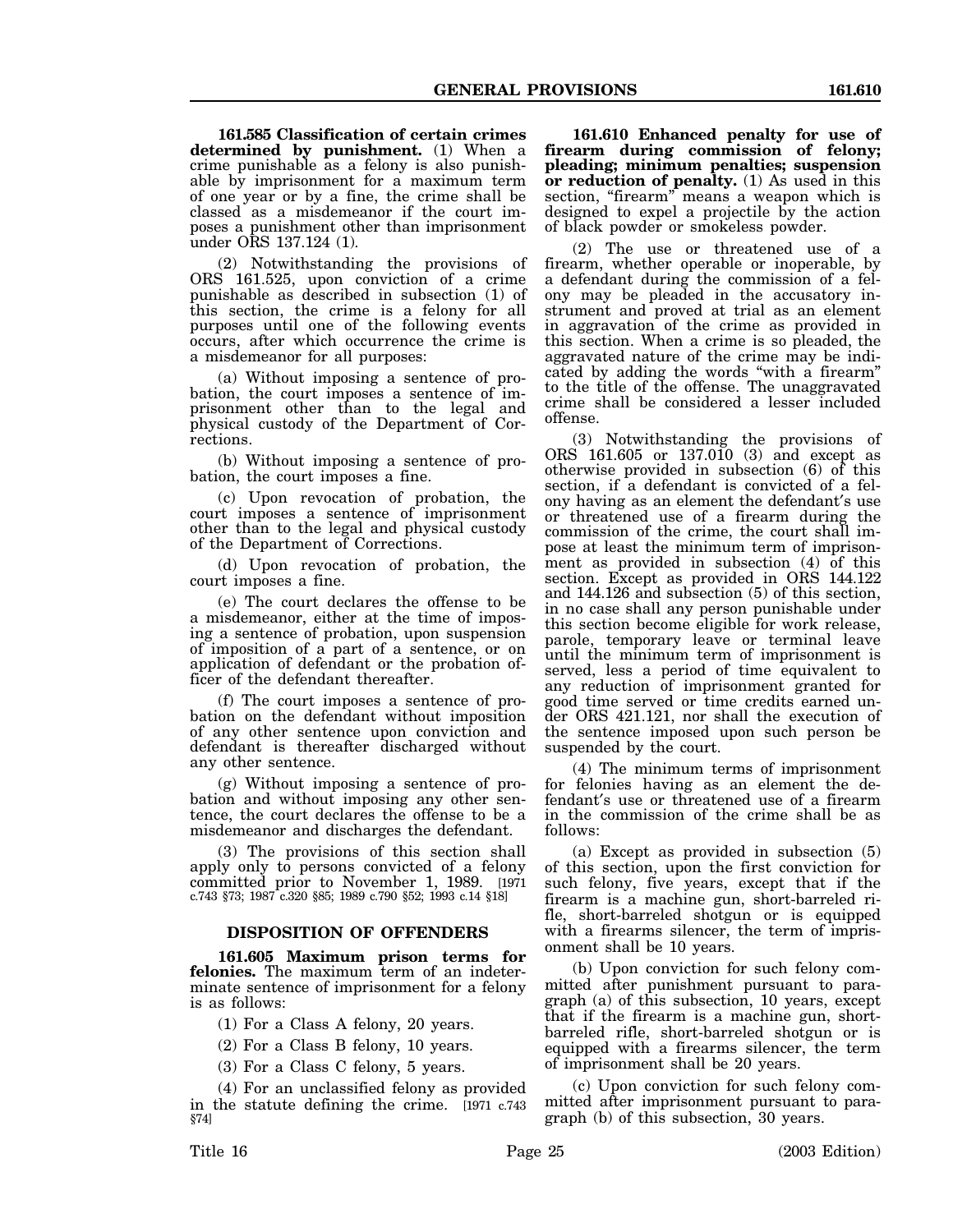(5) If it is the first time that the defendant is subject to punishment under this section, rather than impose the sentence otherwise required by subsection (4)(a) of this section, the court may:

(a) For felonies committed prior to November 1, 1989, suspend the execution of the sentence or impose a lesser term of imprisonment, when the court expressly finds mitigating circumstances justifying such lesser sentence and sets forth those circumstances in its statement on sentencing; or

(b) For felonies committed on or after November 1, 1989, impose a lesser sentence in accordance with the rules of the Oregon Criminal Justice Commission.

(6) When a defendant who is convicted of a felony having as an element the defendant′s use or threatened use of a firearm during the commission of the crime is a person who was waived from juvenile court under ORS 137.707 (5)(b)(A), 419C.349, 419C.352, 419C.364 or 419C.370, the court is not required to impose a minimum term of imprisonment under this section. [1979 c.779 §2; 1985 c.552 §1; 1989 c.790 §72; 1989 c.839 §18; 1991 c.133 §3; 1993 c.692 §9; 1999 c.951 §3]

**161.615 Prison terms for misdemeanors.** Sentences for misdemeanors shall be for a definite term. The court shall fix the term of imprisonment within the following maximum limitations:

(1) For a Class A misdemeanor, 1 year.

(2) For a Class B misdemeanor, 6 months.

(3) For a Class C misdemeanor, 30 days.

(4) For an unclassified misdemeanor, as provided in the statute defining the crime. [1971 c.743 §75]

**161.620 Sentences imposed upon waiver from juvenile court.** Notwithstanding any other provision of law, a sentence imposed upon any person waived from the juvenile court under ORS 419C.349, 419C.352, 419C.364 or 419C.370 shall not include any sentence of death or life imprisonment without the possibility of release or parole nor imposition of any mandatory minimum sentence except that a mandatory minimum sentence under:

(1) ORS 163.105 (1)(c) shall be imposed; and

(2) ORS 161.610 may be imposed. [1985 c.631 §9; 1989 c.720 §3; 1993 c.33 §306; 1993 c.546 §119; 1995 c.422 §131y; 1999 c.951 §2]

**Note:** 161.620 was added to and made a part of ORS 161.615 to 161.685 by legislative action but was not added to any smaller series in that series. See Preface to Oregon Revised Statutes for further explanation.

**161.625 Fines for felonies.** (1) A sentence to pay a fine for a felony shall be a sentence to pay an amount, fixed by the court, not exceeding:

(a) \$500,000 for murder or aggravated murder.

(b) \$375,000 for a Class A felony.

(c) \$250,000 for a Class B felony.

(d) \$125,000 for a Class C felony.

(2) A sentence to pay a fine for an unclassified felony shall be a sentence to pay an amount, fixed by the court, as provided in the statute defining the crime.

(3)(a) If a person has gained money or property through the commission of a felony, then upon conviction thereof the court, in lieu of imposing the fine authorized for the crime under subsection (1) or (2) of this section, may sentence the defendant to pay an amount, fixed by the court, not exceeding double the amount of the defendant′s gain from the commission of the crime.

(b) The provisions of paragraph (a) of this subsection do not apply to the felony theft of a companion animal, as defined in ORS 164.055, or a captive wild animal.

(4) As used in this section, "gain" means the amount of money or the value of property derived from the commission of the felony, less the amount of money or the value of property returned to the victim of the crime or seized by or surrendered to lawful authority before the time sentence is imposed. "Value" shall be determined by the standards established in ORS 164.115.

(5) When the court imposes a fine for a felony the court shall make a finding as to the amount of the defendant′s gain from the crime. If the record does not contain sufficient evidence to support a finding the court may conduct a hearing upon the issue.

(6) Except as provided in ORS 161.655, this section does not apply to a corporation. [1971 c.743 §76; 1981 c.390 §1; 1991 c.837 §11; 1993 c.680 §36; 2003 c.615 §1; 2003 c.737 §86]

**161.635 Fines for misdemeanors.** (1) A sentence to pay a fine for a misdemeanor shall be a sentence to pay an amount, fixed by the court, not exceeding:

(a) \$6,250 for a Class A misdemeanor.

(b) \$2,500 for a Class B misdemeanor.

(c) \$1,250 for a Class C misdemeanor.

(2) A sentence to pay a fine for an unclassified misdemeanor shall be a sentence to pay an amount, fixed by the court, as provided in the statute defining the crime.

(3) If a person has gained money or property through the commission of a misdemeanor, then upon conviction thereof the court, instead of imposing the fine authorized for the offense under this section, may sentence the defendant to pay an amount fixed by the court, not exceeding double the amount of the defendant′s gain from the

Title 16 Page 26 (2003 Edition)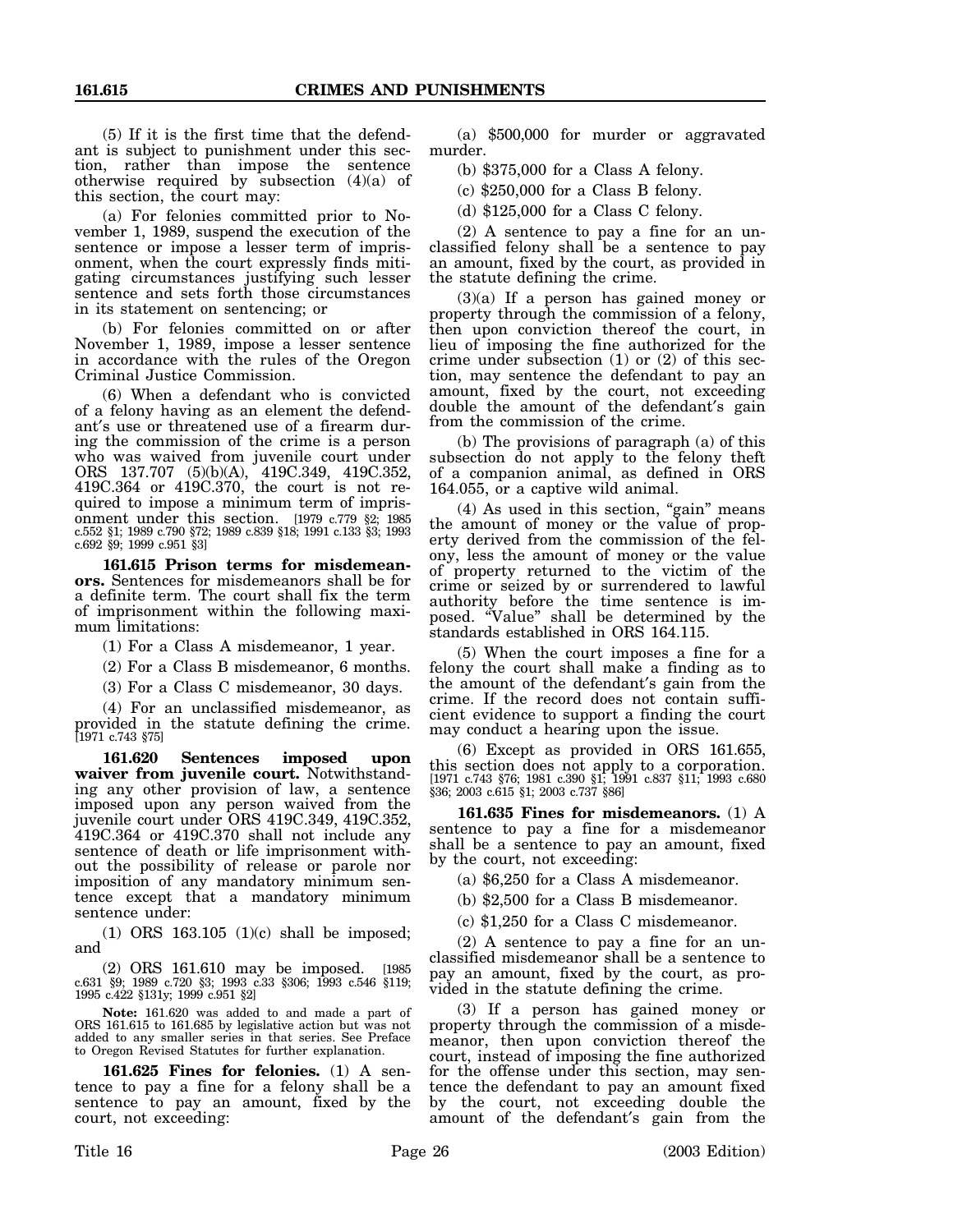commission of the offense. In that event, ORS 161.625 (4) and (5) apply.

(4) This section does not apply to corporations. [1971 c.743 §77; 1981 c.390 §2; 1993 c.680 §30; 1995 c.545 §2; 1999 c.1051 §44; 2003 c.737 §87]

**161.645 Standards for imposing fines.** In determining whether to impose a fine and its amount, the court shall consider:

(1) The financial resources of the defendant and the burden that payment of a fine will impose, with due regard to the other obligations of the defendant; and

(2) The ability of the defendant to pay a fine on an installment basis or on other conditions to be fixed by the court. [1971 c.743 §78]

**161.655 Fines for corporations.** (1) A sentence to pay a fine when imposed on a corporation for an offense defined in the Oregon Criminal Code or for an offense defined outside this code for which no special corporate fine is specified, shall be a sentence to pay an amount, fixed by the court, not exceeding:

(a) \$50,000 when the conviction is of a felony.

(b) \$5,000 when the conviction is of a Class A misdemeanor or of an unclassified misdemeanor for which a term of imprisonment of more than six months is authorized.

(c) \$2,500 when the conviction is of a Class B misdemeanor or of an unclassified misdemeanor for which the authorized term of imprisonment is not more than six months.

(d) \$1,000 when the conviction is of a Class C misdemeanor or an unclassified misdemeanor for which the authorized term of imprisonment is not more than 30 days.

(2) A sentence to pay a fine, when imposed on a corporation for an offense defined outside the Oregon Criminal Code, if a special fine for a corporation is provided in the statute defining the offense, shall be a sentence to pay an amount, fixed by the court, as provided in the statute defining the offense.

(3) If a corporation has gained money or property through the commission of an offense, then upon conviction thereof the court, in lieu of imposing the fine authorized for the offense under subsection (1) or (2) of this section, may sentence the corporation to pay an amount, fixed by the court, not exceeding double the amount of the corporation′s gain from the commission of the offense. In that event, ORS 161.625 (4) and (5) apply. [1971 c.743 §79; 1999 c.1051 §45]

**161.665 Costs.** (1) Except as provided in ORS 151.505, the court, only in the case of a defendant for whom it enters a judgment of conviction, may include in its sentence thereunder a provision that the convicted

defendant pay as costs expenses specially incurred by the state in prosecuting the defendant. Costs include a reasonable attorney fee for counsel appointed pursuant to ORS 135.045 or 135.050 and a reasonable amount for fees and expenses incurred pursuant to preauthorization under ORS 135.055. A reasonable attorney fee is presumed to be a reasonable number of hours at the hourly rate authorized by the Public Defense Services Commission under ORS 151.216. Costs do not include expenses inherent in providing a constitutionally guaranteed jury trial or expenditures in connection with the maintenance and operation of government agencies that must be made by the public irrespective of specific violations of law.

(2) Except as provided in ORS 151.505, the court, after the conclusion of an appeal of its initial judgment of conviction, may include in its general judgment, or enter a supplemental judgment that includes, a requirement that a convicted defendant pay as costs a reasonable attorney fee for counsel appointed pursuant to ORS 138.500, including counsel who is appointed under ORS 151.216 or counsel who is under contract to provide services for the proceeding under ORS 151.219, and other costs and expenses allowed by the public defense services executive director under ORS 138.500 (4). A reasonable attorney fee is presumed to be a reasonable number of hours at the hourly rate authorized by the commission under ORS 151.216.

(3) For purposes of subsections (1) and (2) of this section, compensation of counsel is determined by reference to a schedule of compensation established by the commission under ORS 151.216.

(4) The court may not sentence a defendant to pay costs under this section unless the defendant is or may be able to pay them. In determining the amount and method of payment of costs, the court shall take account of the financial resources of the defendant and the nature of the burden that payment of costs will impose.

(5) A defendant who has been sentenced to pay costs under this section and who is not in contumacious default in the payment of costs may at any time petition the court that sentenced the defendant for remission of the payment of costs or of any unpaid portion of costs. If it appears to the satisfaction of the court that payment of the amount due will impose manifest hardship on the defendant or the immediate family of the defendant, the court may remit all or part of the amount due in costs, or modify the method of payment under ORS 161.675.

(6) Except as provided in subsection (7) of this section, all moneys collected or paid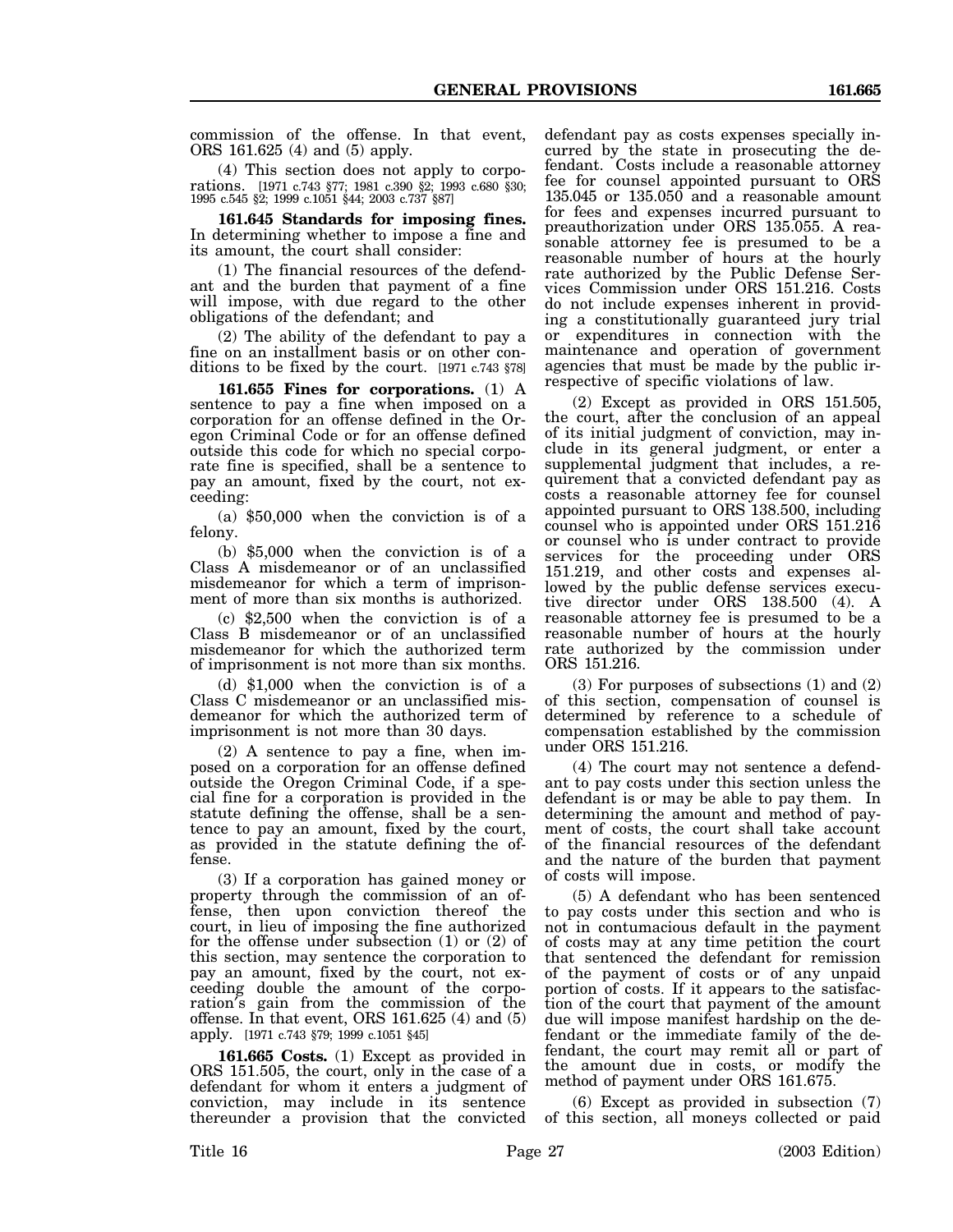under this section shall be paid into the General Fund and credited to the Criminal Fine and Assessment Account.

(7) All moneys collected or paid under this section as costs for expenses incurred by the state in extraditing the defendant to this state shall be deposited into the Arrest and Return Account established in ORS 133.865. [1971 c.743 §80; 1981 s.s. c.3 §120; 1983 c.763 §12; 1985 c.710 §3; 1987 c.803 §26; 1989 c.1053 §11; 1991 c.460 §12; 1991 c.840 §1; 1997 c.761 §1; 2001 c.962 §§41,113; 2003 c.449 §29; 2003 c.576 §§247,248; 2003 c.615 §2]

**161.675 Time and method of payment of fines, restitution and costs.** (1) When a defendant, as a part of a sentence or as condition of probation or suspension of sentence, is required to pay a sum of money for any purpose, the court may order payment to be made immediately or within a specified period of time or in specified installments. If a defendant is sentenced to a term of imprisonment, any part of the sentence that requires the payment of a sum of money for any purpose is enforceable during the period of imprisonment if the court expressly finds that the defendant has assets to pay all or part of the amounts ordered.

(2) When a defendant whose sentence requires the payment of a sum of money for any purpose is also sentenced to probation or imposition or execution of sentence is suspended, the court may make payment of the sum of money a condition of probation or suspension of sentence.

(3) When a defendant is sentenced to probation or imposition or execution of sentence is suspended and the court requires as a part of the sentence or as a condition of the probation or suspension of sentence that the defendant pay a sum of money in installments, the court, or the court clerk or probation officer if so ordered by the court, shall establish a schedule of payments to satisfy the obligation. A schedule of payments shall be reviewed by the court upon motion of the defendant at any time, so long as the obligation remains unsatisfied. [1971 c.743 §81; 1977 c.371 §4; 1985 c.46 §1; 1993 c.14 §19; 1995 c.512 §3]

**161.685 Effect of nonpayment of fines, restitution or costs; report to consumer reporting agency; rules.** (1) When a defendant who has been sentenced or ordered to pay a fine, or to make restitution as defined in ORS 137.103, defaults on a payment or installment ordered by the court, the court on motion of the district attorney or upon its own motion may require the defendant to show cause why the default should not be treated as contempt of court, and may issue a show cause citation or a warrant of arrest for the appearance of the defendant.

(2) If the court finds that the default constitutes contempt, the court may impose one or more of the sanctions authorized by ORS 33.105.

(3) When a fine or an order of restitution is imposed on a corporation or unincorporated association, it is the duty of the person authorized to make disbursement from the assets of the corporation or association to pay the fine or make the restitution from those assets, and if that person fails to do so, the court may hold that person in contempt.

(4) Notwithstanding ORS 33.105, the term of confinement for contempt for nonpayment of fines or failure to make restitution shall be set forth in the commitment order, and shall not exceed one day for each \$25 of the fine or restitution, 30 days if the fine or order of restitution was imposed upon conviction of a violation or misdemeanor, or one year in any other case, whichever is the shorter period.

(5) If it appears to the satisfaction of the court that the default in the payment of a fine or restitution is not contempt, the court may enter an order allowing the defendant additional time for payment, reducing the amount of the payment or installments due on the payment, or revoking the fine or order of restitution in whole or in part.

(6) A default in the payment of a fine or costs or failure to make restitution or a default on an installment on a fine, costs or restitution may be collected by any means authorized by law for the enforcement of a judgment. The levy of execution or garnishment for the collection of a fine or restitution shall not discharge a defendant confined for contempt until the amount of the fine or restitution has actually been collected.

(7) The court, or the court clerk if ordered by the court, may report a default on a court ordered payment to a consumer reporting agency.

(8) The Chief Justice of the Supreme Court shall adopt rules under ORS 1.002 establishing policies and procedures for reporting a default under subsection (7) of this section to a consumer reporting agency that may include, but are not limited to, limitations on reporting a default to a consumer reporting agency.

(9) Except as otherwise provided in this section, proceedings under this section shall be conducted:

(a) As provided in ORS 33.055, if the court seeks to impose remedial sanctions as described in ORS 33.015 to 33.155; and

(b) As provided in ORS 33.065, if the court seeks to impose punitive sanctions as described in ORS 33.015 to 33.155.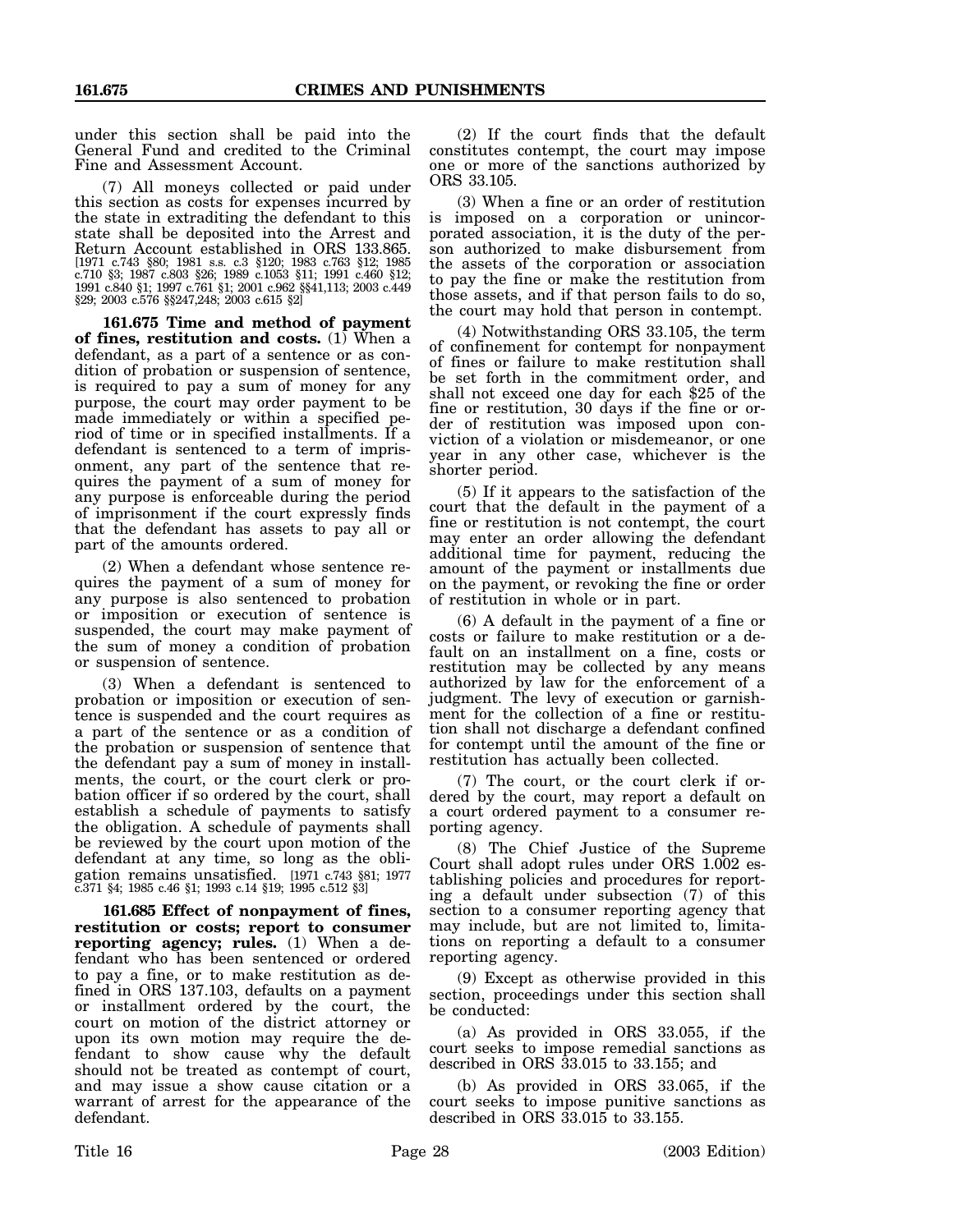(10) Confinement under this section may be custody or incarceration, whether actual or constructive.

(11) As used in this section, "consumer reporting agency" means any person that regularly engages for fees, dues, or on a nonprofit basis, in whole or in part, in the practice of assembling or evaluating consumer credit information or other information on consumers for the purpose of furnishing consumer reports to third parties. [1971 c.743 §82; 1977 c.371 §5; 1987 c.709 §3; 1987 c.873 §28; 1991 c.724 §27a; 1995 c.79 §50; 1995 c.512 §4]

## **AUTHORITY OF SENTENCING COURT**

**161.705 Reduction of certain felonies to misdemeanors.** (1) Notwithstanding ORS 161.525, the court may enter judgment of conviction for a Class A misdemeanor and make disposition accordingly when:

(a) A person is convicted of any Class C felony; or

(b) A person is convicted of a Class B felony pursuant to ORS  $475.992$  (2)(a); or

(c) A person is convicted of the Class B felony of possession of marijuana pursuant to ORS 475.992 (4)(a); or

(d) A person convicted of any of the felonies described in paragraphs (a) to (c) of this subsection, or of a Class A felony pursuant to ORS 166.720, has successfully completed a sentence of probation; and

(e) The court, considering the nature and circumstances of the crime and the history and character of the defendant, believes that it would be unduly harsh to sentence the defendant for a felony.

(2) This section does not apply, however, in cases subject to ORS 475.995. [1971 c.743 §83; 1977 c.745 §31; 1979 c.124 §1; 1981 c.769 §8]

**161.715 Standards for discharge of defendant.** (1) Any court empowered to suspend imposition or execution of sentence or to sentence a defendant to probation may discharge the defendant if:

(a) The conviction is for an offense other than murder, treason or a Class A or B felony; and

(b) The court is of the opinion that no proper purpose would be served by imposing any condition upon the defendant′s release.

(2) If a sentence of discharge is imposed for a felony, the court shall set forth in the record the reasons for its action.

(3) If the court imposes a sentence of discharge, the defendant shall be released with respect to the conviction for which the sentence is imposed without imprisonment, fine, probationary supervision or conditions.

(4) If a defendant pleads not guilty and is tried and found guilty, a sentence of discharge is a judgment on a conviction for all purposes, including an appeal by the defendant.

(5) If a defendant pleads guilty, a sentence of discharge is not appealable, but for all other purposes is a judgment on a conviction. [1971 c.743 §84; 1993 c.14 §20; 2003 c.576 §249]

**161.725 Standards for sentencing of dangerous offenders.** (1) Subject to the provisions of ORS 161.737, the maximum term of an indeterminate sentence of imprisonment for a dangerous offender is 30 years, if the court finds that because of the dangerousness of the defendant an extended period of confined correctional treatment or custody is required for the protection of the public and if it further finds, as provided in ORS 161.735, that one or more of the following grounds exist:

(a) The defendant is being sentenced for a Class A felony, and the court finds that the defendant is suffering from a severe personality disorder indicating a propensity toward crimes that seriously endanger the life or safety of another.

(b) The defendant is being sentenced for a felony that seriously endangered the life or safety of another, the defendant has been previously convicted of a felony not related to the instant crime as a single criminal episode and the court finds that the defendant is suffering from a severe personality disorder indicating a propensity toward crimes that seriously endanger the life or safety of another.

(c) The defendant is being sentenced for a felony that seriously endangered the life or safety of another, the defendant has previously engaged in unlawful conduct not related to the instant crime as a single criminal episode that seriously endangered the life or safety of another and the court finds that the defendant is suffering from a severe personality disorder indicating a propensity toward crimes that seriously endanger the life or safety of another.

(2) Unless the parties stipulate otherwise, the state has the burden of proving beyond a reasonable doubt that the felonies or unlawful conduct referred to in subsection  $(1)(b)$  and  $(c)$  of this section seriously endangered the life and safety of another.

(3) As used in this section, "previously convicted of a felony" means:

(a) Previous conviction of a felony in a court of this state;

(b) Previous conviction in a court of the United States, other than a court-martial, of an offense which at the time of conviction of the offense was and at the time of con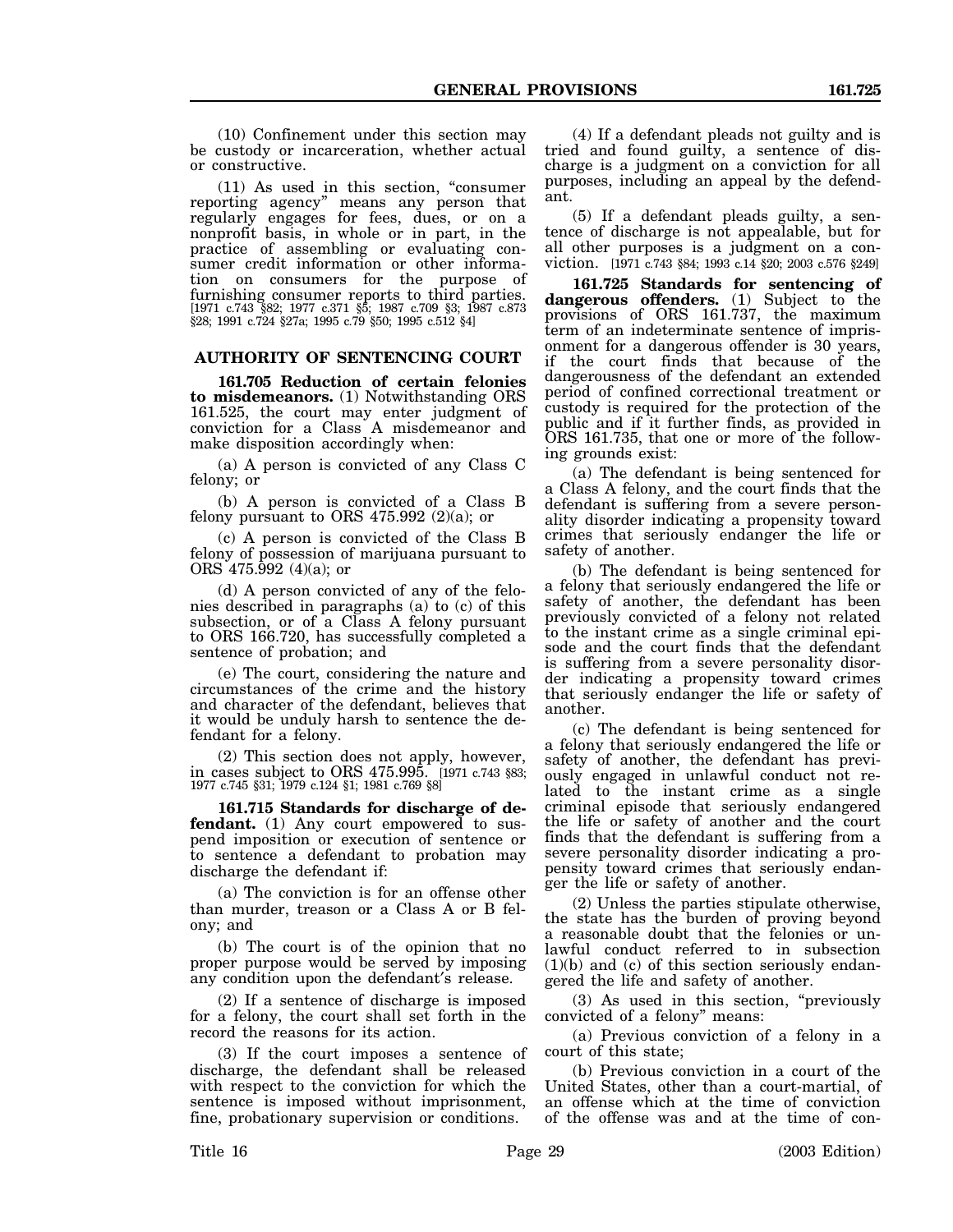viction of the instant crime is punishable under the laws of the United States by death or by imprisonment in a penitentiary, prison or similar institution for a term of one year or more; or

(c) Previous conviction by a general court-martial of the United States or in a court of any other state or territory of the United States, or of the Commonwealth of Puerto Rico, of an offense which at the time of conviction of the offense was punishable by death or by imprisonment in a penitentiary, prison or similar institution for a term of one year or more and which offense also at the time of conviction of the instant crime would have been a felony if committed in this state.

(4) As used in this section, "previous conviction of a felony" does not include:

(a) An offense committed when the defendant was less than 16 years of age;

(b) A conviction rendered after the commission of the instant crime;

(c) A conviction that is the defendant′s most recent conviction described in subsection (3) of this section, and the defendant was finally and unconditionally discharged from all resulting imprisonment, probation or parole more than seven years before the commission of the instant crime; or

(d) A conviction that was by courtmartial of an offense denounced only by military law and triable only by court-martial.

(5) As used in this section, "conviction" means an adjudication of guilt upon a plea, verdict or finding in a criminal proceeding in a court of competent jurisdiction, but does not include an adjudication which has been expunged by pardon, reversed, set aside or otherwise rendered nugatory. [1971 c.743 §85; 1989 c.790 §75; 1993 c.334 §5]

**161.735 Procedure for determining whether defendant dangerous.** (1) Upon motion of the district attorney, and if, in the opinion of the court, there is reason to believe that the defendant falls within ORS 161.725, the court shall order a presentence investigation and an examination by a psychiatrist or psychologist. The court may appoint one or more qualified psychiatrists or psychologists to examine the defendant in the local correctional facility.

(2) All costs connected with the examination shall be paid by the state.

(3) The examination performed pursuant to this section shall be completed within 30 days, subject to additional extensions not exceeding 30 days on order of the court. Each psychiatrist and psychologist appointed to examine a defendant under this section shall file with the court a written report of findings and conclusions, including an evaluation of whether the defendant is suffering from a severe personality disorder indicating a propensity toward criminal activity.

(4) No statement made by a defendant under this section or ORS 137.124 or 423.090 shall be used against the defendant in any civil proceeding or in any other criminal proceeding.

(5) Upon receipt of the examination and presentence reports the court shall set a time for a presentence hearing, unless the district attorney and the defendant waive the hearing. At the presentence hearing the district attorney and the defendant may question any psychiatrist or psychologist who examined the defendant pursuant to this section.

(6) If, after considering the presentence report, the examination reports and the evidence in the case or on the presentence hearing, the court finds that the defendant comes within ORS 161.725, the court may sentence the defendant as a dangerous offender.

(7) In determining whether a defendant has been previously convicted of a felony for purposes of ORS 161.725, the court shall consider as prima facie evidence of the previous conviction:

(a) A copy of the judicial record of the conviction which copy is authenticated under ORS 40.510;

(b) A copy of the fingerprints of the subject of that conviction which copy is authenticated under ORS 40.510; and

(c) Testimony that the fingerprints of the subject of that conviction are those of the defendant.

(8) Subsection (7) of this section does not prohibit proof of the previous conviction by any other procedure. [1971 c.743 §86; 1973 c.836 §341; 1981 c.892 §89a; 1983 c.740 §27; 1987 c.248 §1; 1999 c.163 §9]

**161.737 Sentence imposed on dangerous offender as departure from sentencing guidelines.** (1) A sentence imposed under ORS 161.725 and 161.735 for felonies committed on or after November 1, 1989, shall constitute a departure from the sentencing guidelines created by rules of the Oregon Criminal Justice Commission. The findings made to classify the defendant as a dangerous offender under ORS 161.725 and 161.735 shall constitute substantial and compelling reasons to depart from the presumptive sentence as provided by rules of the Oregon Criminal Justice Commission.

(2) When the sentence is imposed, the sentencing judge shall indicate on the record the reasons for the departure and shall impose, in addition to the indeterminate sen